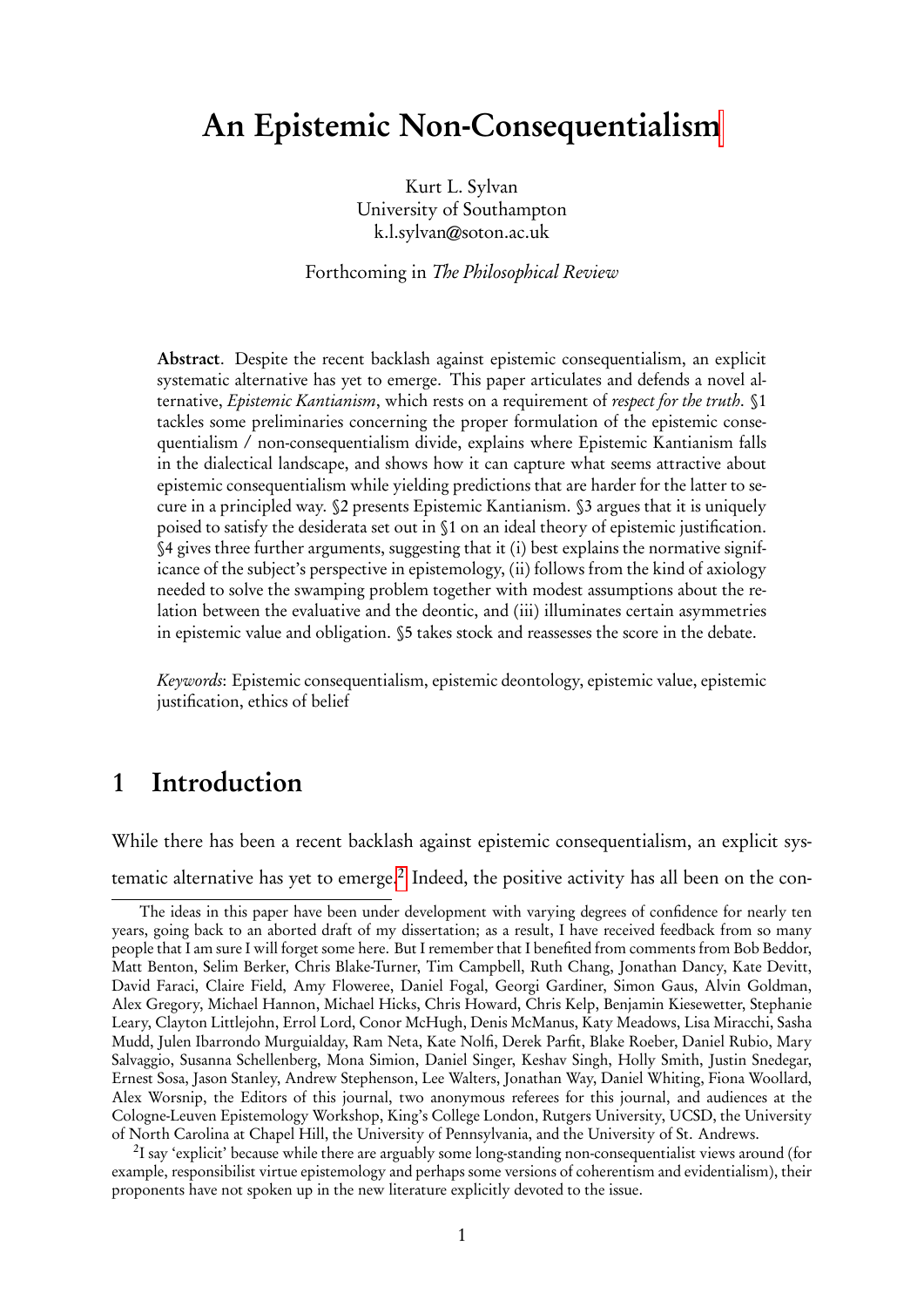sequentialist side, with epistemic utility theorists enjoying a productive and enviably funded heyday. Compared to these peers, epistemic non-consequentialists risk looking like mere reactionaries shaking their fists at a glossy establishment, and perhaps one bound to prevail because the battleground is not politics but academic philosophy.

In this paper, I aim to fill the gap in the literature by offering a detailed positive version of epistemic non-consequentialism, showing that it is at least as attractive as any consequentialist epistemology, and more attractive on several counts. The plan is as follows. In the remainder of this section, I cover some preliminaries, explaining how the epistemic consequentialism/non-consequentialism debate should be understood, why the shining successes of epistemic utility theory are red herrings, and why it is unclear that epistemic consequentialism ever was the dominant position before epistemic utility theorists started treating it as the default approach. I then develop a positive non-consequentialist view I call *Epistemic* Kantianism in §2. In §3, I argue that Epistemic Kantianism is uniquely poised to secure a number of desiderata on an ideal theory of epistemic justification. In §4, I give three further arguments for the view. After taking stock in §5, I close by reassessing the score in the epistemic consequentialism/non-consequentialism debate.

### 1.1 Understanding the Divide

While this paper offers a positive theory, it is a special case of a broader negative position—namely, epistemic non-consequentialism. To understand what that broader position maintains, we must first understand the view it opposes.

Following Berker (2013a), I take it that epistemic consequentialism answers the question 'What should I believe?' in a way that parallels the answer given by ethical consequentialists to the question 'What should I do?' Because consequentialism in ethics came first, a responsible discussion of epistemic consequentialism should draw on relevant themes and lessons from the more extensive literature in ethics.

Consequentialism in ethics is a first-order theory of right action, and consequentialism in epistemology is best understood as a theory of justified belief of the same sort.<sup>[3](#page-0-0)</sup> Following

<sup>&</sup>lt;sup>3</sup>While I will most often discuss *justified belief* because of its central place in epistemology, epistemic con-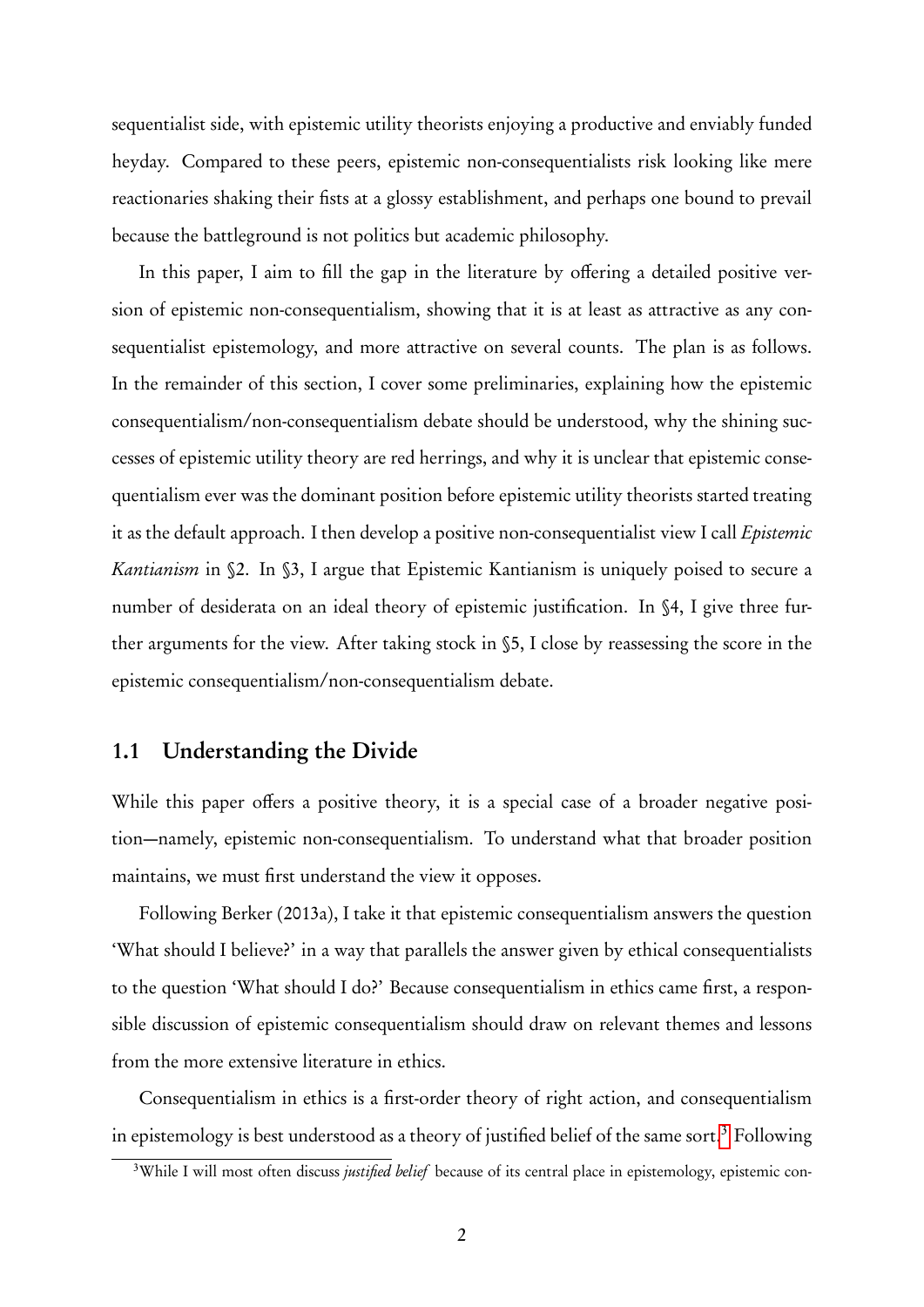Kagan (1992, 1997), I divide first-order theories into two classes:

Factoral theories of a normative status S seek to determine what factors bear on whether something instantiates S—or, in other words, what are the S-relevant factors.

Foundational first-order theories go deeper, seeking to provide fundamental normative explanations of why these factors are the S-relevant factors.

Despite being foundational in one sense, the latter are first-order rather than meta-normative. These theories do not seek *analyses* of normative properties, but rather the deepest normative explanations of why the factors relevant to the instantiation of these properties are relevant.<sup>[4](#page-0-0)</sup> Shallower explanations are possible and compatible. These are given by factoral theories.

Following Kagan, I take consequentialism in its most interesting form to be a foundational first-order theory. This classification matters. For there might be theories that look consequentialist at the factoral level but are non-consequentialist at the foundational level. To illustrate this point vividly, suppose for argument's sake that Parfit (2011) is right that rule consequentialism, Kantianism, and contractualism make the same predictions in their best formulations. Even if this claim were true, ethics wouldn't be over. For even if these theories make the same predictions, there remains a question about which provides the best explanation of why those predictions are correct. Perhaps the best explanation of why we should perform the actions rule consequentialists recommend is Kantian.<sup>[5](#page-0-0)</sup>

sequentialism and non-consequentialism really are broader first-order theories about not just justification but other deontic categories like requirement, obligation, and permissibility.

At some points, it will be more natural to use these other deontic notions. I assume for simplicity that they are related as follows. Permissibility is the dual of requirement (a strong necessity modal ('must')), and justification is the dual of obligation (a weak necessity modal ('ought')); for a defense of this way of classifying justification, see Beddor 2017. Like many epistemologists, I will take the theoretically central deontic notions to be perspective-dependent, though crucially—as we will see in §4—living up to perspective-dependent demands seems to have perspective-transcendent significance that needs explaining.

<sup>&</sup>lt;sup>4</sup>Although I use the phrase 'normative explanation' for convenience, one needn't assume a pluralist view about grounding of the sort attacked by Berker ( forthcoming) to draw the needed distinction. There is surely a distinction between basic right-making features and *constituents* of the *property* of rightness. Rightness might be a simple property,  $\dot{a}$  la some non-naturalisms, despite there being basic natural right-making characteristics. Perhaps the constitution relation isn't a grounding relation. If so, we can distinguish one kind of meta-normative theory and a foundational first-order theory without different grounding relations, but just a distinction between constituents and explainers. I don't see why Berker's arguments conflict with this distinction, which isn't a distinction in kinds of grounding. But if they do, I happily commit to answering them elsewhere.

<sup>&</sup>lt;sup>5</sup>I don't deny that it could be useful to use 'consequentialism' less stringently, so that views like Hare (1981)'s qualify as consequentialist in virtue of their factoral predictions, despite their Kantian foundations. But I think the most important disagreements aren't factoral. This is especially clear in epistemology. In ethics, there is often disagreement between consequentialists and non-consequentialists on the significance of commonsense factors like the doing/allowing distinction and the intending/foreseeing distinction. Consequentialists are often revisionary. By contrast, the epistemologists who seem the best candidates for being dubbed 'consequentialists'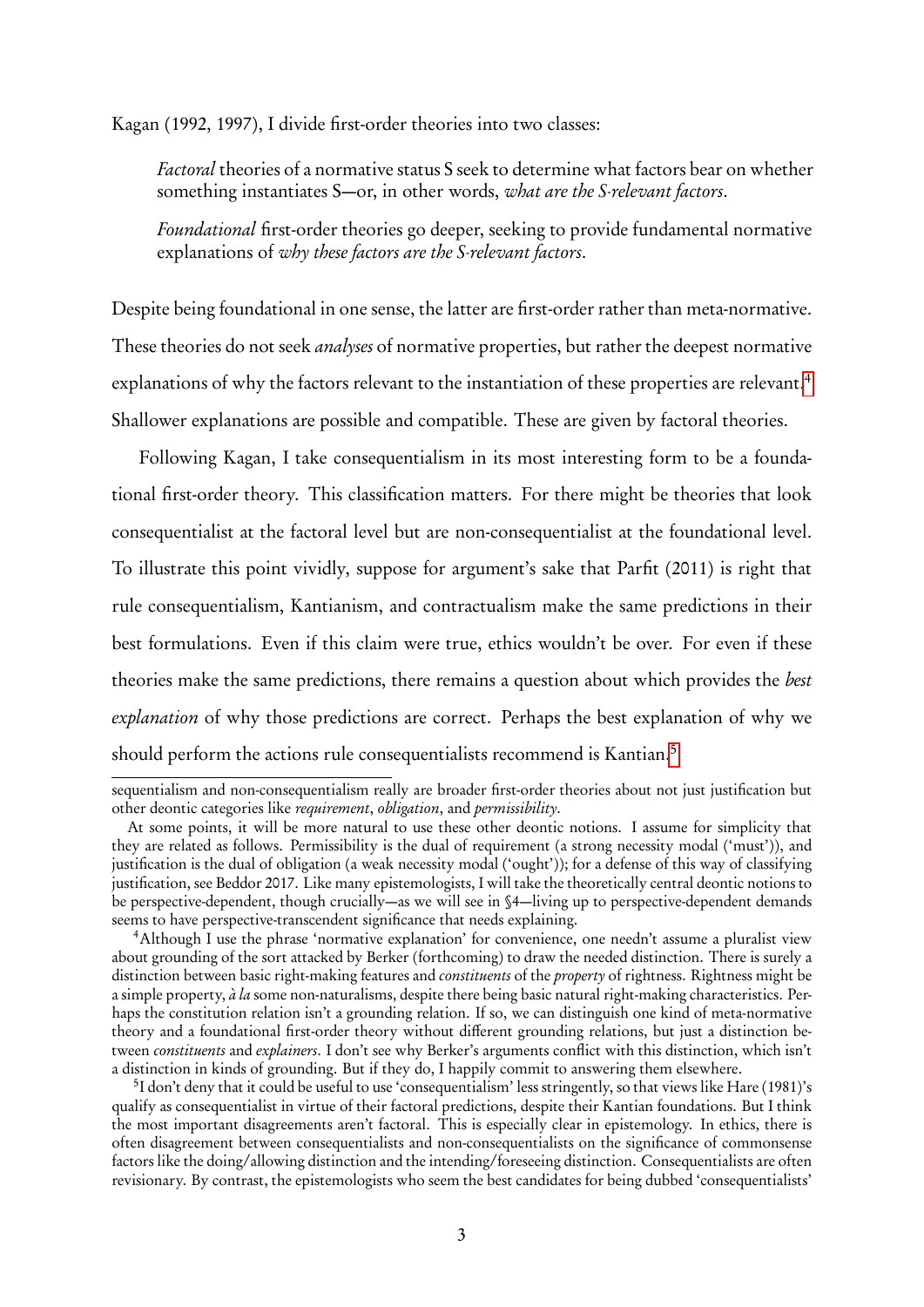Of course, the underdetermination of foundational theory by factoral evidence might not be as extreme as Parfit (2011) suggests. But it would be surprising if there weren't some plausible extensionally equivalent pairs of theories at the foundational level, one consequentialist and another not. Some believe there is a procedure for generating such pairs: take whatever you find a plausible non-consequentialist theory and apply Dreier (1993)'s 'consequentializing' recipe to get an extensionally equivalent consequentialism.

There are many consequentialisms. What they have in common is a certain kind of explanation of rightness in terms of value. The qualifier 'a certain kind' matters. Many virtue ethicists think value is prior to rightness, but they are not consequentialists. Some Kant scholars and Kantians think he took the value of personhood, autonomy, or the good will to be normatively fundamental, but their interpretations needn't make him a consequential-ist.<sup>[6](#page-0-0)</sup> Accordingly, the Rawlsian gloss on consequentialism as the view that value is prior to rightness is too simple. Consequentialists think value explains rightness in an instrumental or means-end way, where 'means' is understood broadly to include constitutive means, not just causal means. More officially, the key schematic thought is:

C: The fundamental normative explanation of why right actions are right is that they stand in some to-be-specified link L to certain means to final value.

Direct consequentialists take L to be the identity relation: right actions are the means. Indirect consequentialists take L to be some less intimate relation.

Paralleling (C), epistemic consequentialism in its most general form makes the following schematic claim about justified belief:

EC: The fundamental normative explanation of why justified beliefs are justified is that they stand in a to-be-specified link L to certain means to final epistemic value.

Like consequentialism in ethics, epistemic consequentialism then has direct and indirect versions. The direct version takes the following form:

often argue from factoral intuitions (consider Goldman 1979 and 1986), and insist that their opponents violate commonsense intuition. The opponents rarely respond by rejecting common sense (though see Fumerton 1995 for a notable exception). Given that theorists in both camps require consistency with common sense, the key disagreements seem to be about foundations. For example, internalists insist that there is no *principled* reliabilist explanation of intuitions about demon victims (see, for example, Foley 2004), while reliabilists insist that internalist factors like experience are epiphenomenal (see, for example, Lyons 2009).

<sup>6</sup> See, for example, Dean 2006, Guyer 2000, Kamm 1992, and Wood 1999. Herman (1993: Ch. 10) also makes the broader point that Kantian ethics can be seen as value-based and not brutely deontological.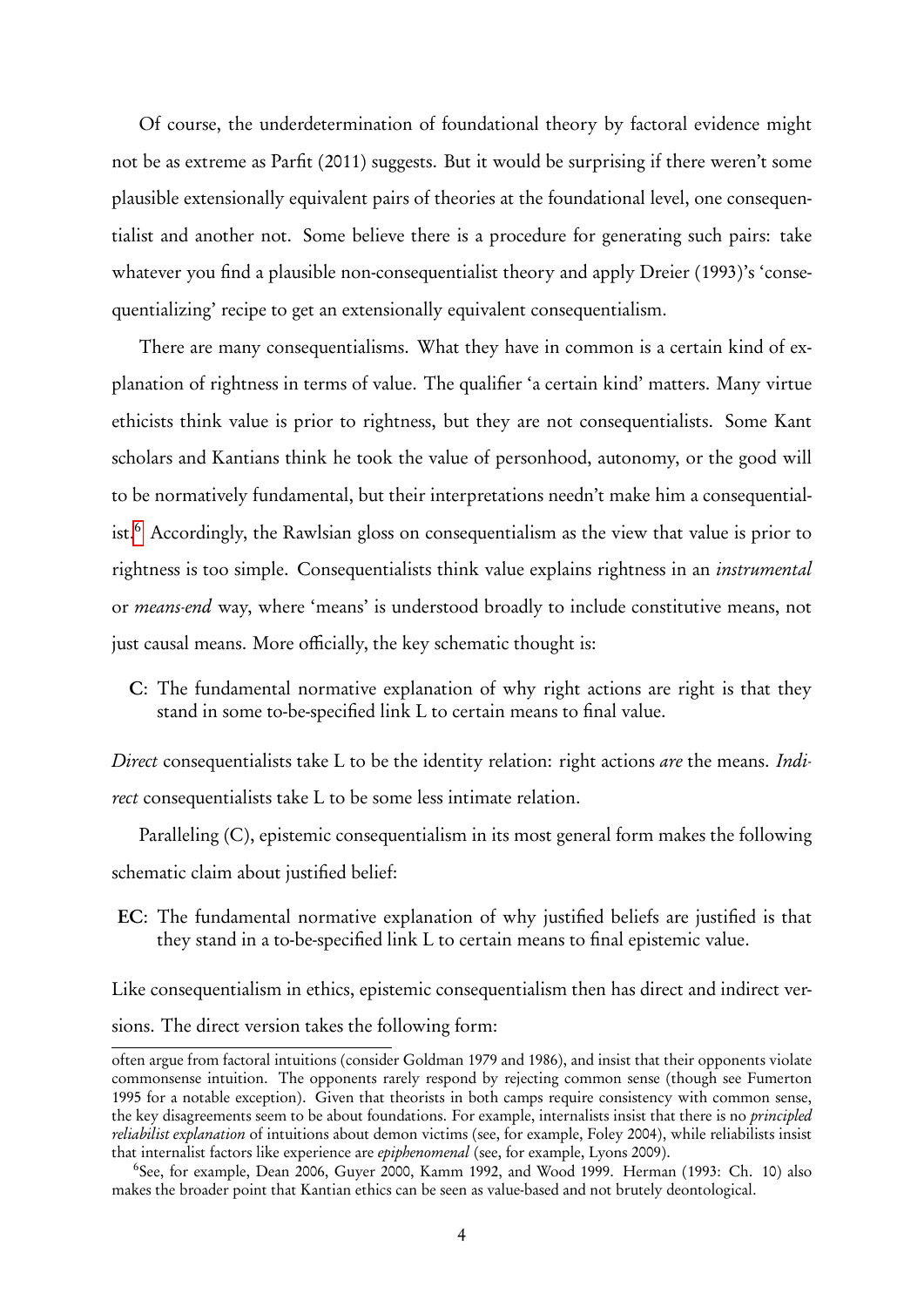$\mathbf{EC}_{d}$ : The fundamental normative explanation of why justified beliefs are justified is that they are means to final epistemic value.

The more plausible, indirect version takes the following form:

 $\mathbf{EC}_i$ : The fundamental normative explanation of why justified beliefs are justified is that they are indirectly linked to producers of final epistemic value.

 $\mathrm{EC}_{i}$ 's many implementations are distinguished by how the link and the producers are specified. The link might, for example, be the directly-caused-by relation, and the producers might be reliable processes, yielding an explicitly consequentialist process reliabilism.

Although  $\mathrm{EC}_i$  is not implausible, it is less clear to me than it is to Berker (2013a,b) that it has ever been the standard view in traditional epistemology, or in the foreground of many classic discussions. For importantly,  $EC_i$  isn't clearly implied by reliabilism.<sup>[7](#page-0-0)</sup> The earliest versions of reliabilism weren't normative theories at all, and a fortiori weren't foundational first-order normative theories. They were rather attempts to unpack the non-accidentality condition on knowledge. Armstrong (1973), the early Goldman (1967, 1975), and Dretske (1981) didn't take knowledge to be partly constituted by justification, but just saw it as a straightforwardly natural, conceivably non-normative relation. Even if it were normative, non-accidentality wouldn't be the property of consequentialism; it is also central to Kantian conceptions of moral worth.[8](#page-0-0)

While reliabilism developed into a first-order normative view about justification in Goldman 1979, it was not always linked to a consequentialist project. Goldman 1979 just defends it via standard intuitional methodology: reliabilism is preferable because it provides the best explanation of our considered epistemic intuitions. He only gave reliabilism consequentialist foundations in Goldman 1986, and elsewhere only relied on consequentialist themes in arguing against opponents in Goldman 1980, a paper which anticipated the rule consequentialism of Goldman 1986. One could instead defend reliabilism as a non-normative theory or a factoral first-order theory. In neither form would reliabilism be a version of epistemic consequentialism. The mere fact that it could look consequentialist from a certain angle is irrelevant. Any theory can look consequentialist from a certain angle, given Dreier (1993)'s

 $7$ For a full defense of this claim, see Sylvan (forthcoming).

<sup>8</sup> See, for example, Herman 1981, Baron 1995, and Stratton-Lake 2000.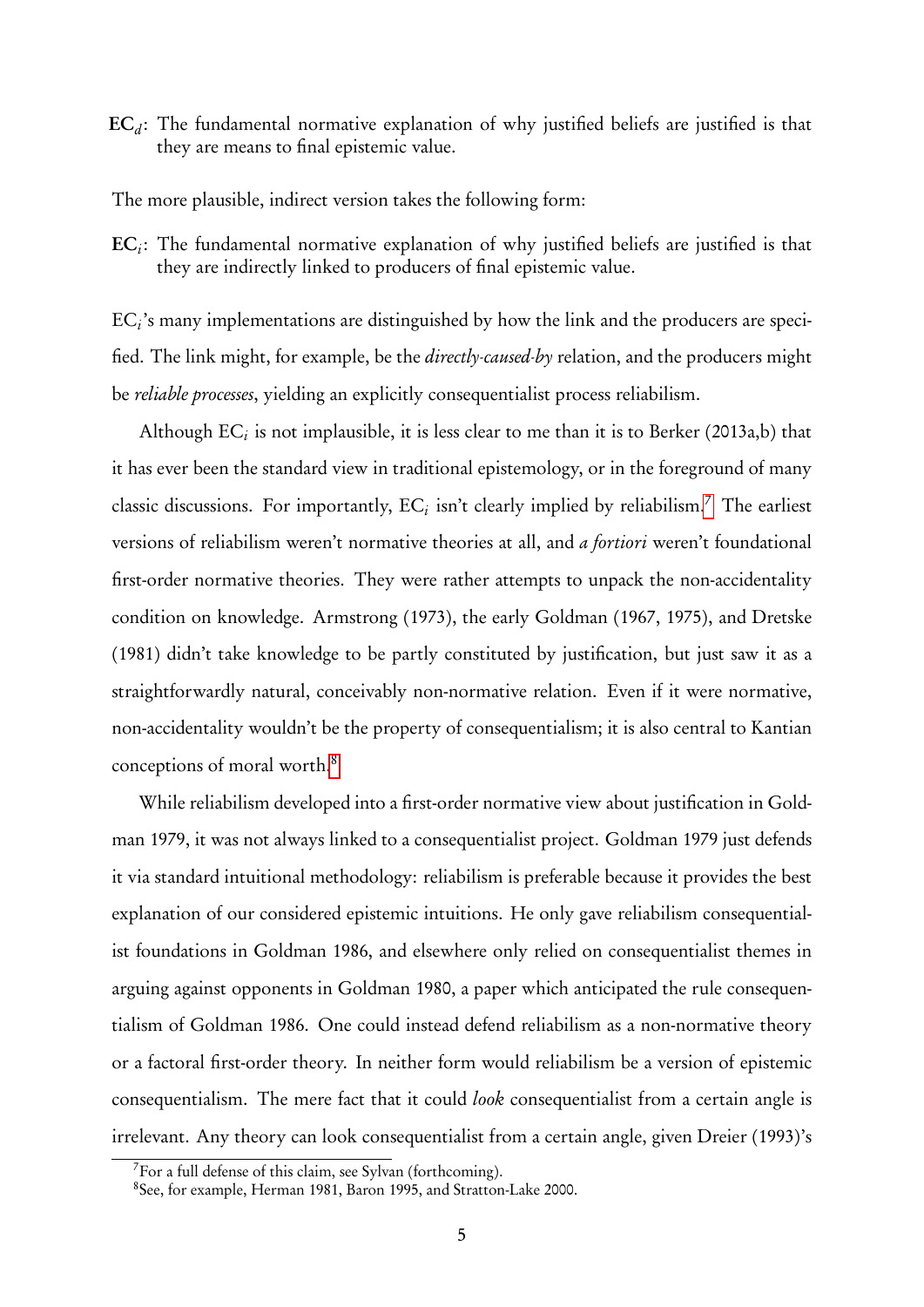point that every plausible normative theory has an extensionally equivalent—if often unhelpful—consequentialist reformulation.

This is not to say that Berker (2013a) is wrong that many epistemologists would sign up to epistemic consequentialism in the foundational sense at issue here, or do make consequentialist claims in the foundational sense at issue here. Indeed, I think the results of the epistemic consequentialism vs. non-consequentialism debate are extremely important for deciding among the standard internalist and externalist theories of justification. But the foundationally consequentialist claims that have been made have not—with the exceptions of Alston 2005, Goldman 1986, and Joyce 1998 and 2009—been foregrounded in defending first-order intuitions and factors important to the relevant theorists. Indeed, the traditional epistemologists other than Alston and Goldman who most clearly make foundationally consequentialist claims—namely, BonJour (1985: 7-8) and Foley (1993: 19)—would struggle to give a satisfactory rationale for the factor central to their theories, which is coherence.<sup>[9](#page-0-0)</sup>

A broader point is worth stressing. Debates between reliabilists and their opponents have tended to center on how best to explain intuitions about cases, like forgotten evidence cases (see Goldman (1999)), clairvoyance cases (see BonJour (1980)), and the new evil demon thought experiment (see Cohen (1984)). I agree that there are serious case-based arguments for a factoral reliabilism. But they establish no foundational normative theses. At most they establish that there is some important epistemic status which implies or is necessarily equivalent to having reliable ancestry. This claim is compatible with a more fundamental non-consequentialist view. Just as Parfit gave a Kantian argument for the predictions of rule consequentialism, so one might offer a deontological argument for a factoral reliabilism.

If we understand matters in this way, we should conclude that too much literature has focused on extensional disagreements. Berker (2013a,b)'s main argument is that epistemic consequentialism has implausible predictions about cases, and most literature responds to this argument. Extensional disputes are not the most important disputes. I agree with Ahlstrom-Vij and Dunn (2014) that extensional arguments against epistemic consequential-

<sup>&</sup>lt;sup>9</sup>This is not to say that consequentialist thinking doesn't play an important role in some of their work, but just that it doesn't really seem to provide a foundation for their central factor. For example, as Berker (2013a) notes, BonJour did use consequentialist ideas in arguing against foundationalism, but eventually abandoned coherentism partly on account of the non-truth-conducivity of coherence.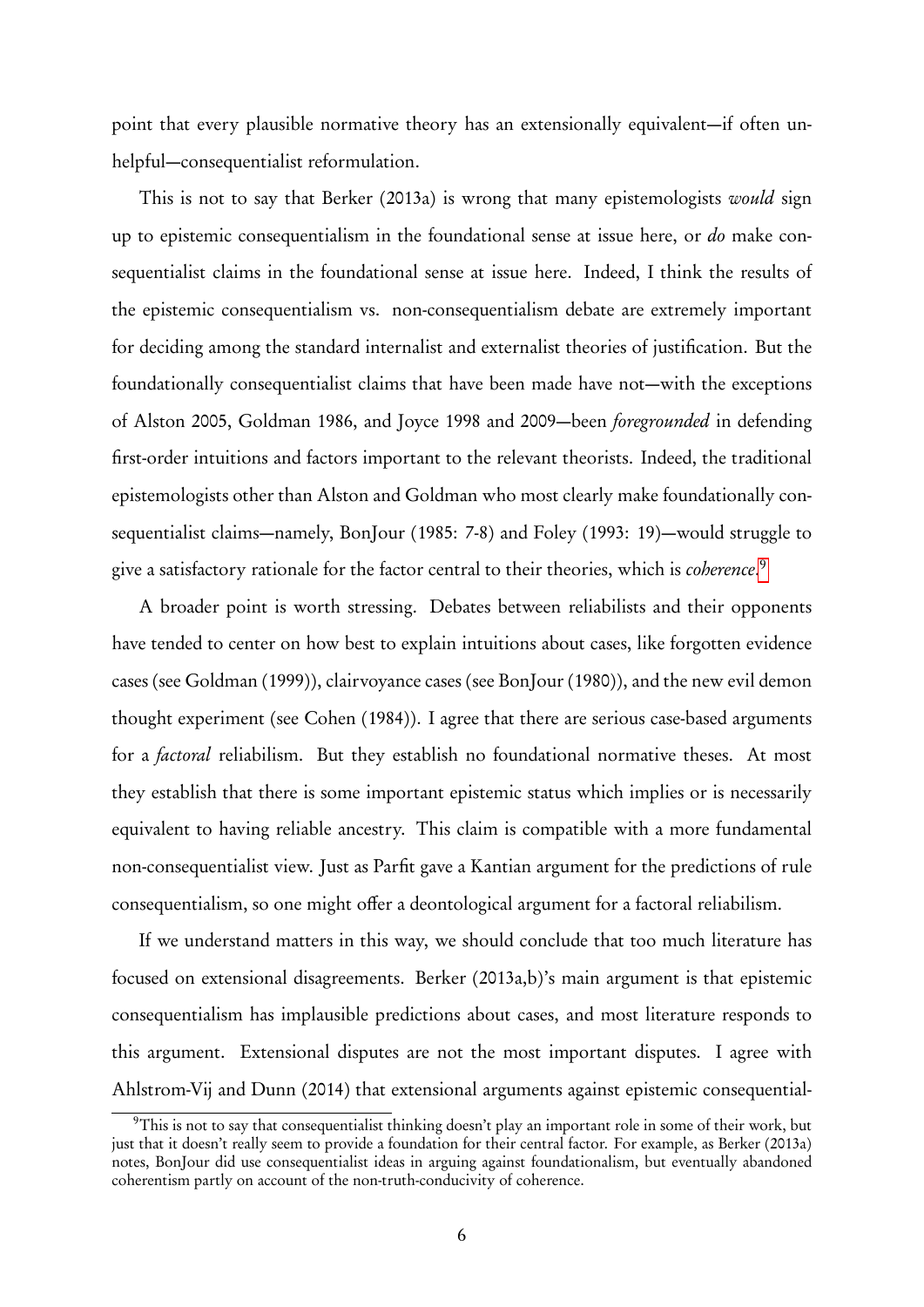ism fail: some versions of indirect epistemic consequentialism don't make bad predictions about cases. This fact won't surprise anyone familiar with ethics. Consequentialism's flexibility is well-known. One can gerrymander it to avoid extensional difficulties. The more important question is how its explanations stack up against the non-consequentialist's.

Besides the literature surrounding Berker 2013a, the other work being done under the banner of epistemic consequentialism is in epistemic utility theory (EUT). While technically impressive, this literature is also hard to read as addressing fundamental normative issues. EUT turns out to be a way of formally modelling epistemic normativity. Pettigrew (2015) doesn't even use it to model epistemic rightness. He rather uses it to model epistemic value, making it not even potentially analogous to a central version of consequentialism. Non-consequentialism may even be compatible with EUT's providing a useful formal model of the conditions for epistemic justification. But that model doesn't, non-consequentialists claim, provide a fundamental normative explanation.

#### 1.2 Varieties of Epistemic Non-Consequentialism

Let's turn to the non-consequentialist side of the aisle. Epistemic non-consequentialism minimally claims that something other than a link to the promotion of final epistemic value fundamentally explains why justified beliefs are justified. There is considerable room for disagreement about what the other fundamental factor(s) might be.

We can first distinguish *brute deontological views* and non-brute views. Brute views hold that the fundamental explanation of why certain responses are justified is that they conform to normatively bedrock rules. This kind of non-consequentialism has become rare in ethics. Consequentialists would attack a strawman in attacking it. But while it is not my preferred tack, brute deontology might be a more serious view in epistemology. Consider the debate about whether 'the norm of belief' is truth, knowledge, or something else. This debate could be understood as concerning the sole absolute epistemic injunction, with the various proposals then construed as versions of deontology. One might, for example, pair Sutton (2007)'s knowledge-first angle with a brute deontology, by accepting the following claims:[10](#page-0-0)

<sup>10</sup>For a more sophisticated theory of this sort, see Gibbons 2013.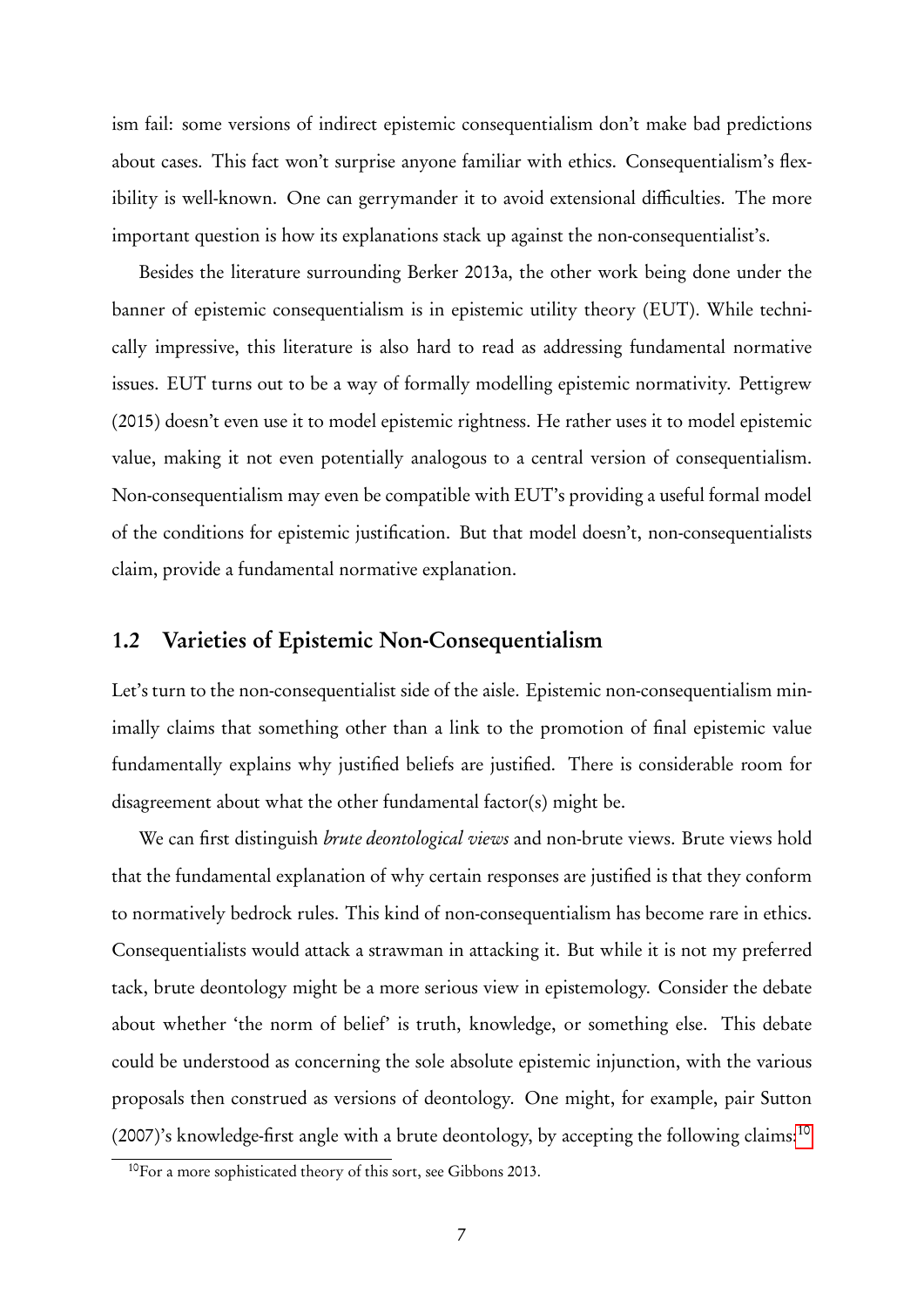BD: The fundamental explanation of why justified beliefs are justified is that they are in conformity with the norm of belief.

KN: The norm of belief is knowledge.

Non-consequentialism needn't, however, be brute. One central non-consequentialist position in ethics—Kantianism—is hardly brute. Indeed, on a familiar reading, Kant sought to derive ethics from structural rationality.<sup>[11](#page-0-0)</sup>

A different reading inspires my non-brute non-consequentialism. As I noted earlier, some readings of Kant are consistent with his being a value-firster—for example, ones on which he takes the value of personhood, the good will, or autonomy to be the ground of moral principles. On such interpretations, Kant differs from consequentialists not in denying that right action is a matter of responding to value, but rather in holding that the response fundamentally demanded by the central value is respect. The disagreement hence needn't be about whether values are the touchstones of justification, but about how they are. On one Kantian view, the ultimate value by reference to which moral obligations are explained is the value of personhood. This value doesn't call fundamentally for production—as if having babies were a near-fundamental obligation!—but rather respect. Here obligations are explained via a relation to value, but the relation of derivation is non-instrumental.

This way of explaining obligations by values is also familiar in political philosophy. Consider the relational egalitarianism of Anderson (1999). Anderson agrees with telic egalitarians like Temkin (1997) that equality is intrinsically valuable and a touchstone of justification. But she disagrees by holding that equality's value is fundamentally embodied not in the fact that equal distributions of goods are to be promoted ( though that may be an upshot), but rather in the fact that we are to relate to each other as equals. Behavior can hence be justified by appeal to the value of equality, but not *fundamentally* on the grounds that it promotes equal welfare distributions: rather, in the first instance, by the fact that it manifests a way of regarding others as equals. This justification is value-based but non-consequentialist.

Mark well that it is not essential for someone who embraces this order of explanation to hold that promoting value doesn't matter. Even on a strong version of this order of explanation, respect or something else other than promotion will just be what is *fundamentally* 

<sup>11</sup>See Korsgaard 2008 and Markovits 2014.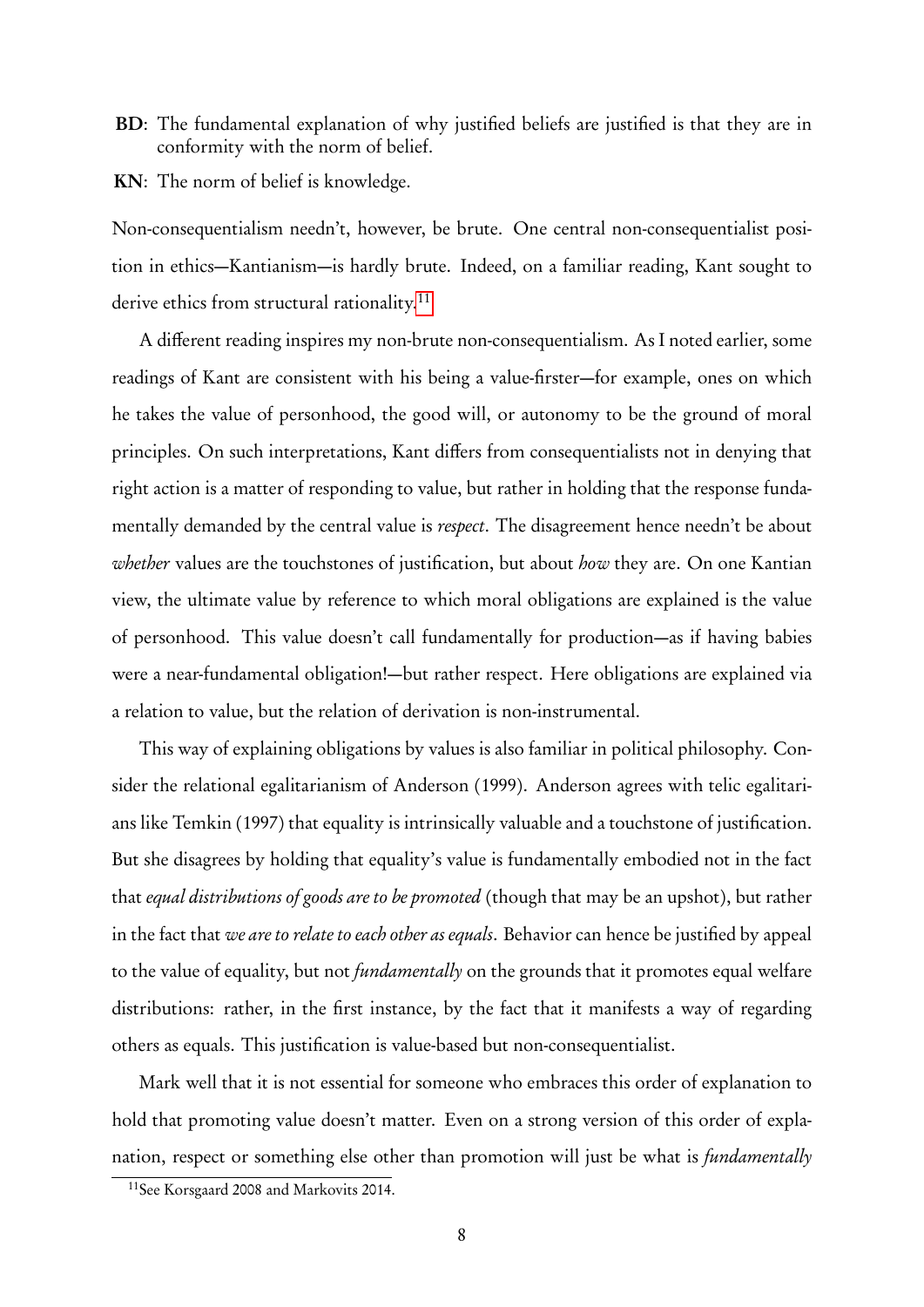demanded by the value, with room for other responses of derived significance constrained by demands of respect, so that forms of promotion incompatible with respect are forbidden.

Political philosophy again affords a helpful illustration. Relational egalitarians needn't deny that promoting equal distributions of goods matters. The strongest kind of relational egalitarian will merely claim that the importance of promoting equal distributions is at best derivative. Redistribution might still matter for realizing full relational equality. A Marxist might insist that nothing short of the elimination of non-trivial economic inequality is compatible with genuine relational equality. But what equality demands in the first instance is a certain way of relating to each other: one might then derive an obligation to promote distributive equality *assuming* a suitably progressive conception of relational equality.

One could call purely non-consequentialist those theories that explain all obligations solely by appeal to values that fundamentally call for respect, and only at best derivatively for promotion in certain cases. One could also imagine mixed theories according to which values may fundamentally call for both respect and promotion, but where the demand for respect trumps the demand for promotion. Such a view wouldn't derive duties to promote from duties of respect. Instead, promotion would be demanded as such, provided respect is in place. Non-consequentialist views that accept side-constraints and explain them by appeal to a value that is not fundamentally to be promoted could also be examples: such theories would recognize two sorts of value—values that have dignity, and values that don't—and explain the priority of respect by the lexical ranking of the first kind of value over the second; perhaps this is Nozick (1974)'s view. One could call such theories impurely non-consequentialist.

Which view is most Kantian is unclear. Kant recognizes an imperfect or 'wide' duty of beneficence.[12](#page-0-0) But there are different ways of placing this duty within his system. One might try to argue that respect itself can demand beneficence, perhaps by arguing that some formulation of the Categorical Imperative can demand beneficence.<sup>[13](#page-0-0)</sup> A different possibility would be to take the significance of beneficence to be derived from a non-consequentialist

 $12$ See, for example, *Groundwork* 4:423 and *Metaphysics of Morals* 6:450-2.

<sup>&</sup>lt;sup>13</sup>Herman (1993: Ch. 3) seems to adopt this position in analyzing Kant's discussion of beneficence in Groundwork 4:423. In later work Herman (2007: Ch. 11) also describes a way of deriving duties of beneficence after the test imposed by the Categorical Imperative is met, and this looks more like the Nozickian view. In a discussion of the second formulation of the Categorical Imperative, Korsgaard (1996: Ch. 4) suggests that the part of this requirement that enjoins us to treat humanity as end-in-itself may have beneficence as an upshot.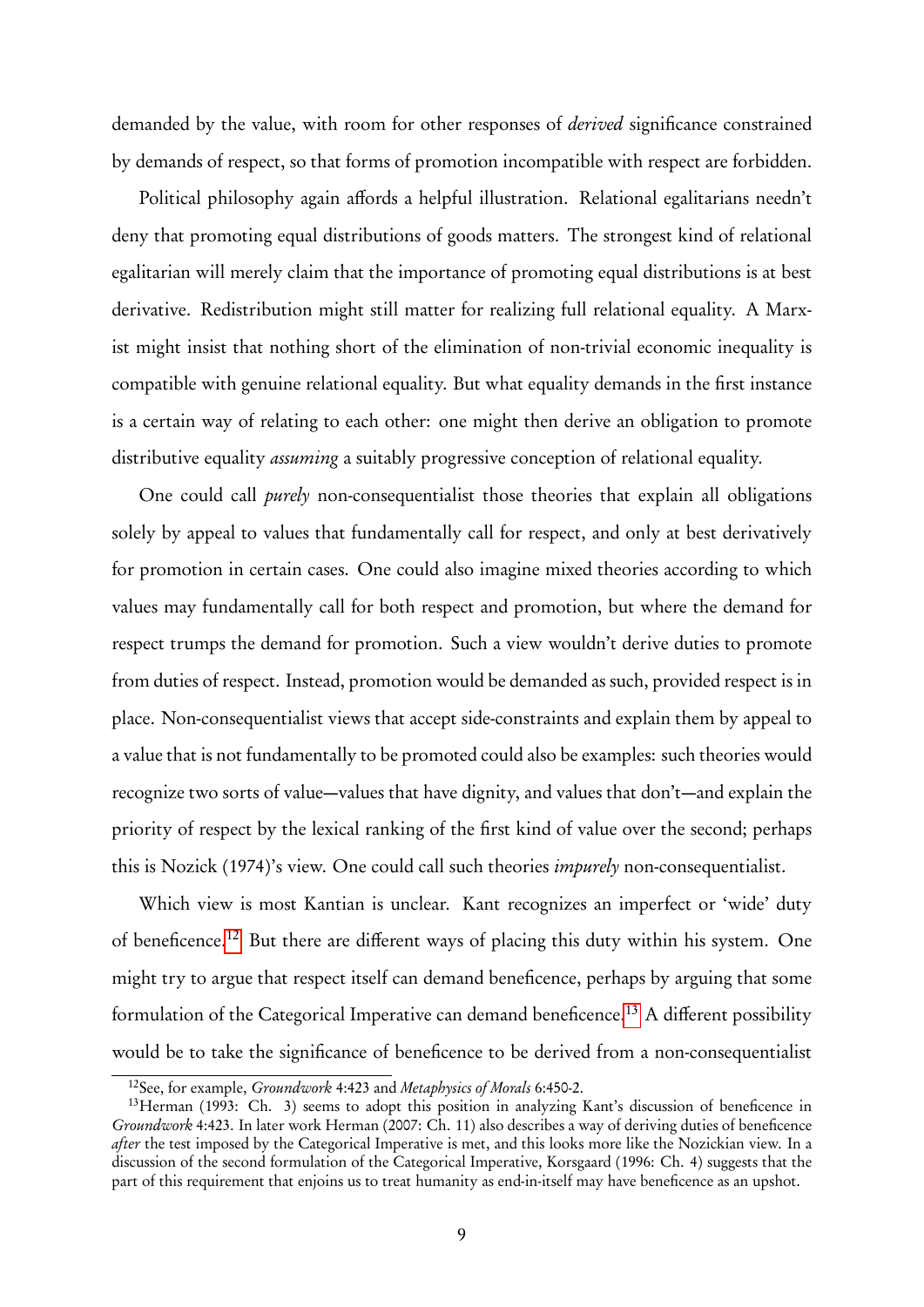demand distinct from the demand of respect. Perhaps the value of personhood calls fundamentally for both respect and the *practical love* Kant describes briefly in *Groundwork* (4:399) and more in Metaphysics of Morals (see, for example, 6:449-450). One might then derive duties of beneficence from the fact that personhood calls for practical love. I cannot settle here which of these views is closest to Kant's, but I take views structurally like these to merit the name 'Kantian'.[14](#page-0-0)

The view I will develop is a purely non-consequentialist one that regards fundamental epistemic value as calling for respect in the first instance, though I take respect in turn to require minimizing a certain epistemic disvalue in a certain way, and this could be understood as a negative promotional duty. It hence most closely resembles the first of the foregoing Kantian views, where the fundamental value is taken to fundamentally demand just respect, but where respect is understood robustly, so that imperfect promotional duties might be derived from it. The view has the following three elements:

#### Value-First Epistemic Kantianism

- 1. Valuing Thesis: The fundamental normative explanation of why justified beliefs are justified is that they manifest certain ways of valuing fundamental epistemic value.
- 2. Kantian Conception of Valuing: The fundamental way of valuing epistemic value is to respect it.
- 3. Veritist Conception of Fundamental Epistemic Value: Accuracy is the fundamental epistemic value.

Epistemic consequentialists could be understood as agreeing with (1) and (3) but holding that the fundamental way of valuing epistemic value is promotion. If they were to agree to (1) and (3), my main argument against them (see §4.2) would be an argument against their instrumentalist alternative to (2):

2\*. Instrumentalist Conception of Valuing: The fundamental way of valuing fundamental epistemic value is to promote it.

<sup>&</sup>lt;sup>14</sup>In the *Metaphysics of Morals* (6:450), Kant describes beneficence as the result of benevolence or practical love, and later (6:452) lists it as a duty of love, where this seems a category of duty coordinate with duties of respect (see Wood (1999: 324)). So I have some inclination to take Kant's late view to be the second, and to take humanity to call for both respect (which necessitates not treating others as mere means) and practical love (which necessitates at least benevolence, and a wide duty of beneficence).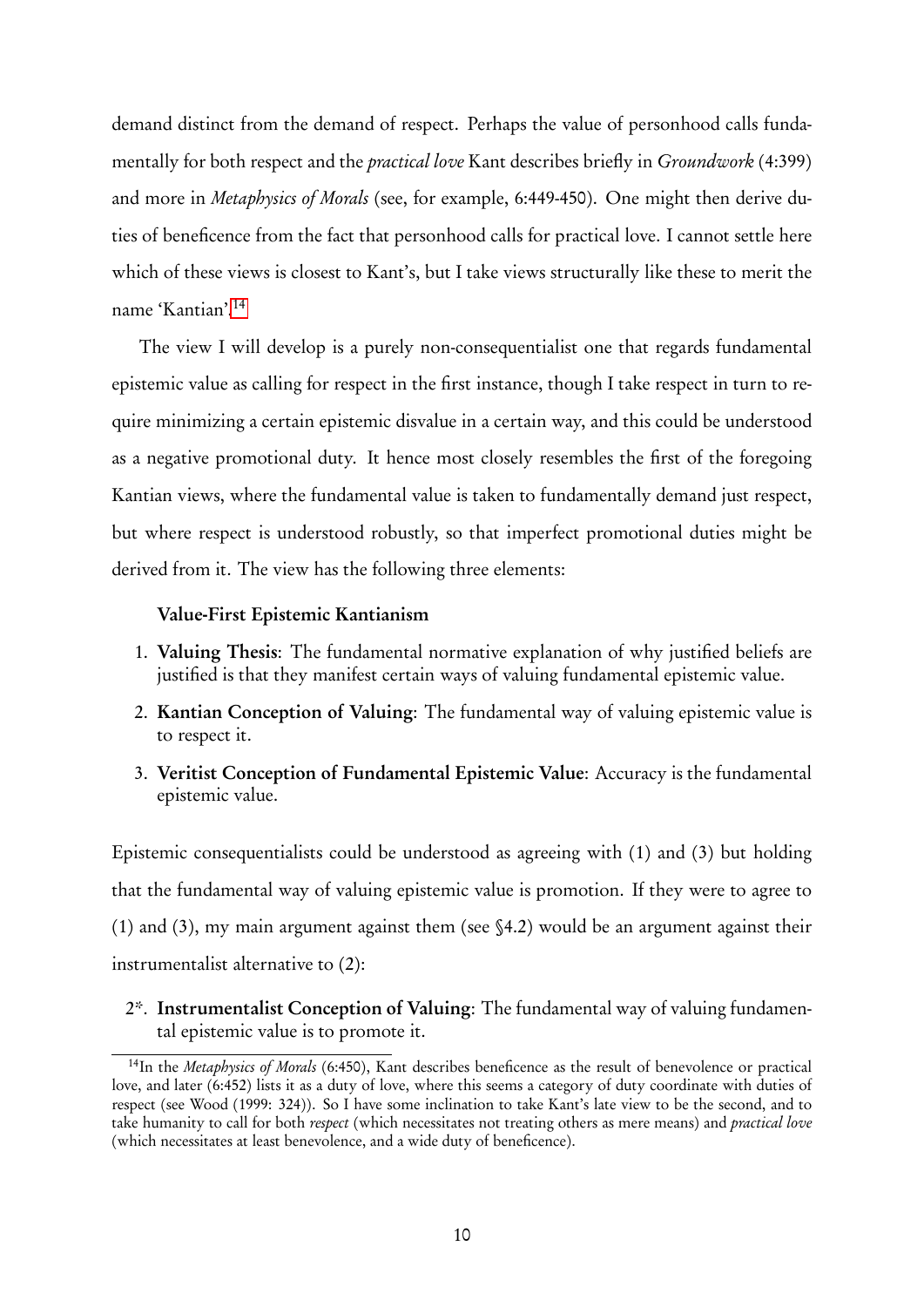Conceivably, however, epistemic consequentialists could resist (1), holding that justification is explained directly by some connection to the promotion of value, not by the two alleged facts that (i) promotion is the fundamental way of valuing epistemic value and (ii) epistemic justification achieves such promotion. §4 hence gives other arguments.

#### 1.3 Desiderata

To comparatively assess my view, it will help to establish some desiderata. Any acceptable view should have certain stock virtues. It should comport ceteris paribus with commonsense intuition. Where it doesn't, it should be paired with an error theory explaining why cetera aren't paria. It should also be parsimonious in explaining the data, and its explanations should be at least as compelling as its competitors'. Finally, it should be compatible with wider attractive outlooks like naturalism.

Besides these stock desiderata, there are two more specific desiderata that I want epistemic non-consequentialism to satisfy. The first is the ability to explain why many epistemologists have been wrongly attracted to epistemic consequentialism. As part of this desideratum, I want epistemic non-consequentialism to be consistent with the importance of reliability and expected accuracy. The second further desideratum I want epistemic non-consequentialism to satisfy is that it not disconnect epistemic duty from epistemic value. Of course, I do not want epistemic duties to hinge wholly on instrumentality to final epistemic value. But avoiding that value connection doesn't imply avoiding any strong deontic-evaluative connection. Though I don't consider it non-negotiable, I want a view that honors the following thought:

Deontic-Evaluative Alignment (DEA): One's doxastic attitude is epistemically justified iff it is (one of) the epistemically best open to one.

DEA might be confused with direct epistemic consequentialism. But it is weaker and compatible with several non-consequentialist approaches.

Note that the construction 'best doxastic attitude' can be understood as an attributive evaluative construction,<sup>[15](#page-0-0)</sup> like 'best chess move'. Such evaluations are in an important way insulated. Most obviously, they are insulated from normativity not constitutively associated

<sup>15</sup>See Geach 1956 and Thomson 2008 for discussion.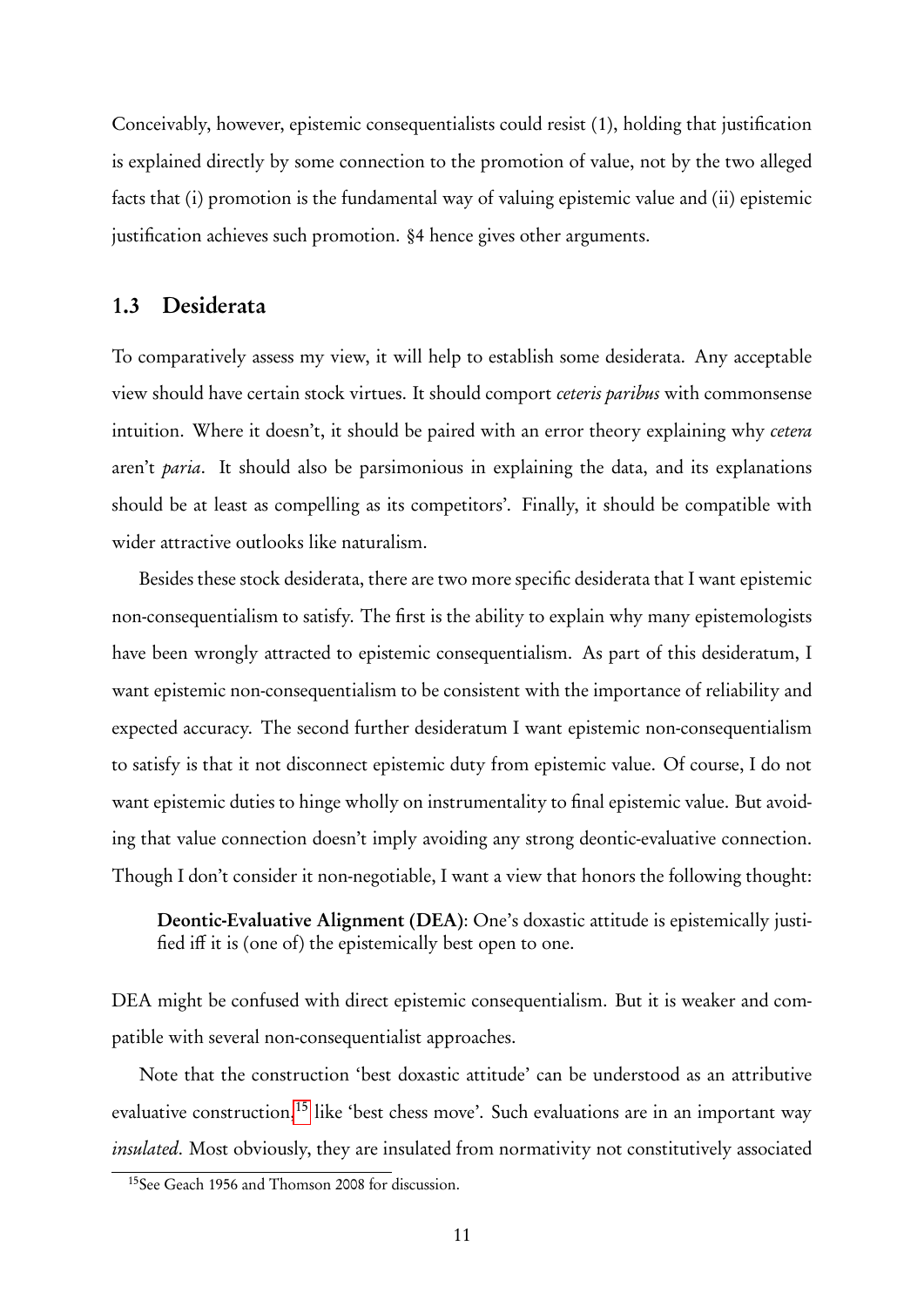with the kind of thing the adjective modifies. They are also insulated from some evaluative facts in the same domain. For illustration, suppose some available move would uniquely checkmate your opponent, but that his resulting loss will make him so determined that he'll win all later games. It remains the best chess move open to one. As Berker (2013a)'s 'separateness of propositions' counterexamples suggest, epistemic evaluation is similarly insulated.

While it would involve breaking the analogy with ethics, one could imagine epistemic consequentialists agreeing and adopting a proposition-relative view on which

(\*) instrumentality to the (attributively) epistemically best attitude open to one vis-à-vis p explains one's epistemic justification to take a certain doxastic attitude vis-à-vis p.

(\*) is, however, independent of DEA. One could run the explanation the other way, insisting that certain attitudes are the epistemically best because they are the attitudes one is epistemically justified in forming.

While this is a respectable option, my vindication of DEA is different. I hold that

whether one is epistemically justified in forming a doxastic attitude is determined by whether it would manifest the response(s) demanded by fundamental epistemic value.

Like Wood (1999)'s Kant, I think value generates all demands, where these aren't exhausted by promotion. To vary an example from Scanlon (1998), friendship's value demands that I not betray my friend Mike even to cause several new friendships to form. While my being a good friend to Mike is finally valuable, it is so *because* it respects our friendship's value. There can, after all, be final value that is derivative, as is widely recognized in ethics.[16](#page-0-0) Hence, it is backwards to claim that I should thus relate to Mike because doing so brings about a finally good state of affairs. While the value of that state of affairs is non-instrumental, its value—and the value of states of affairs generally, as Anderson (1993) argues—is derived from the fact that it manifests respect for our friendship's value.

We should similarly explain the alignment between the epistemically justified and epistemically best attitudes: it is because certain attitudes respect accuracy's value that they are best, and also because they respect accuracy's value that they are the attitudes one is epistemically justified in forming. Value is at the bottom—just non-instrumentally.

<sup>&</sup>lt;sup>16</sup>See Anderson 1993, Hurka 2001, Kagan 1998, Korsgaard 1983, Parfit 2011, Rabinowicz and Ronnow-Rasmussen 2000, Scanlon 1998, and Zimmerman 2001.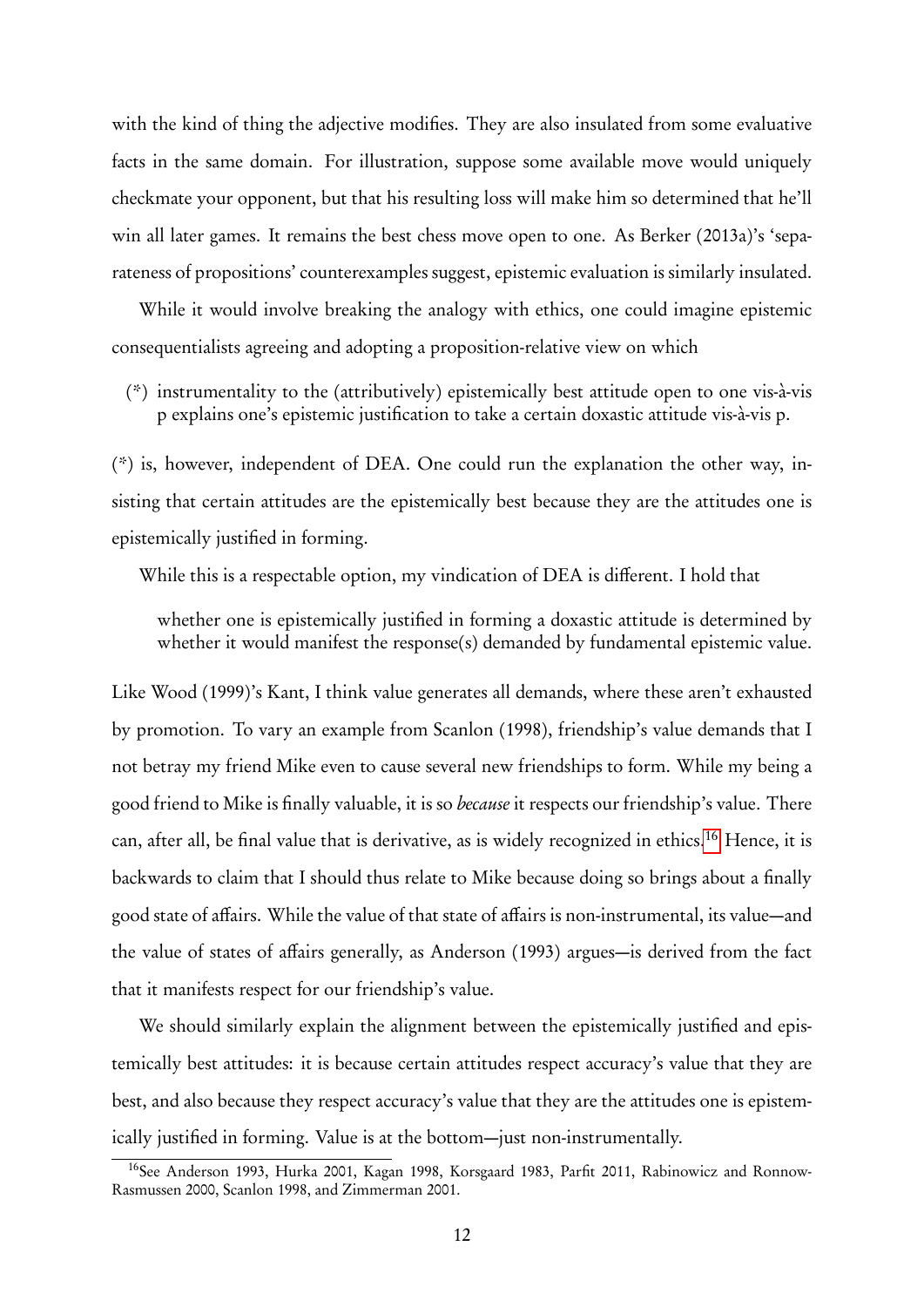An epistemic non-consequentialism that satisfies these desiderata couldn't be seen as positing brute duties that there is no clear reason to obey. By being consistent with motivations for epistemic consequentialism, it would emerge as a serious competitor. Given its other advantages, it could stand out as the superior option, not some reactionary view.

## 2 Veritist Epistemic Kantianism

I turn now to develop such an epistemic non-consequentialism. I'll begin, however, by stating some background assumptions that are not specifically non-consequentialist.

Like many theorists, I take the domain of epistemic value to be structured: some items are *fundamentally* epistemically valuable, the rest *derivatively* so. To say that certain things are derivatively epistemically valuable is not to say that they are valuable merely as means. As I noted earlier, many axiologists reject the claim that all derivative value is instrumental value, including some consequentialists ( for example, Hurka (2001)).

Like many epistemic consequentialists, I take the fundamental axiological level to be sparse—a single thing is fundamentally epistemically valuable: *accuracy*. Unlike some epistemic utility theorists, however, I don't think that embracing an accuracy-first epistemic axiology makes one an epistemic consequentialist.<sup>[17](#page-0-0)</sup> The more general principle needed to secure this thought is clearly false. Being a monist of a certain kind about fundamental value in a domain implies nothing about whether one is a consequentialist, since consequentialism is standardly a view about rightness.

Let's turn to some more distinctive and less consequentialism-friendly ideas. As I mentioned before, I think values demand or at least justify certain responses and explain why these responses are demanded or justified. There is often a variety of responses called for by a value. Personhood demands respect, but it also calls for preservation. Friendship demands loyalty and a kind of love, justifies protecting one's friends, and permits celebrating them and promoting their welfare. Fidelity demands honoring one's promises, and also permits and perhaps justifies promoting promise-keeping by encouraging people to keep their promises.

Among the various responses we should draw a certain distinction. Some responses are

<sup>&</sup>lt;sup>17</sup>Consider Pettigrew (2015) and Joyce (2009)'s way of using 'accuracy-first epistemology'.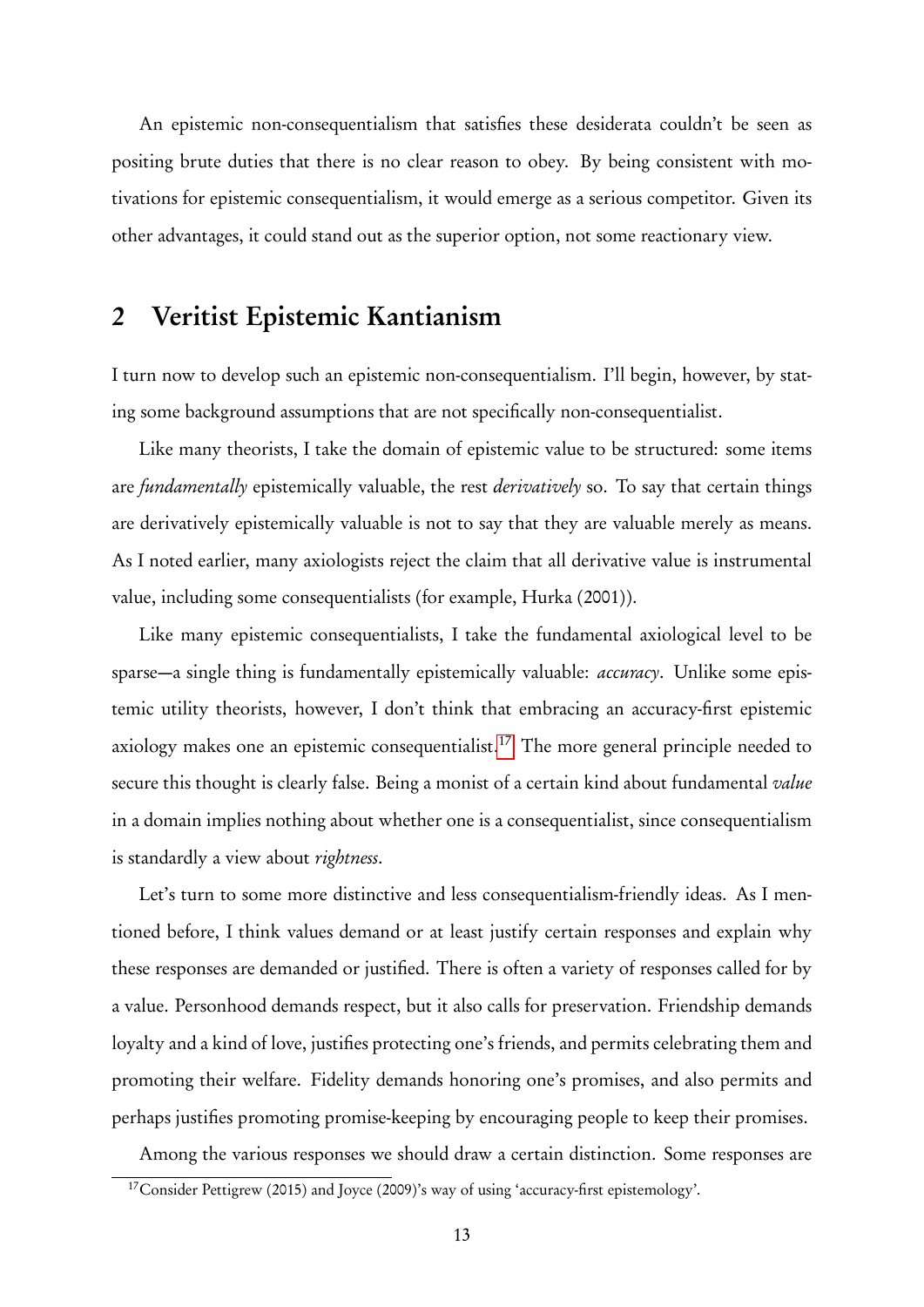fundamentally demanded or justified by a value. Consider personhood. To vary Narveson (1973)'s point, respecting existing people is one thing and causing states of affairs to exist in which people (potentially new ones) are respected is another. While both could be justified, only the former is *fundamentally* demanded by personhood. To the extent that creating new respected people seems justified, it is *derivatively* so: at best, it is *because* people demand respect that promoting states of affairs in which people are respected seems good.

### 2.1 Veritist Kantianism about Epistemic Value

The first pillar of my Veritist Epistemic Kantianism assumes these ideas:

(i) Kantian Conception of Accuracy's Epistemic Value: The value of accuracy is funda-mentally to be respected.<sup>[18](#page-0-0)</sup>

Hence, while promoting true belief may be epistemically permissible or justified, it would be so only derivatively.

As I will further explain in §4, this first pillar has some of the same appeal as Narveson (1973)'s point in population ethics. Just it is attractive to replace:

Strong P-Obligation: We ought to cause people to exist who are treated well.

with

Weak P-Obligation: We ought to treat existing people well.

so it is attractive to replace:

Strong T-Obligation: We ought to produce accurate doxastic attitudes.

#### with

Weak T-Obligation: We ought to ensure the accuracy of our existing doxastic attitudes to propositions (where 'ensure' doesn't mean 'bring about', but rather something like 'certify').

We don't have an unqualified obligation to produce true beliefs, as stock concerns about trivial truths suggest. And it is irrelevant to epistemic evaluation proper to note that we can

<sup>&</sup>lt;sup>18</sup>While I happen to prefer Veritism, one could imagine a Knowledge-First Epistemic Kantianism that makes a parallel claim about the value of knowledge.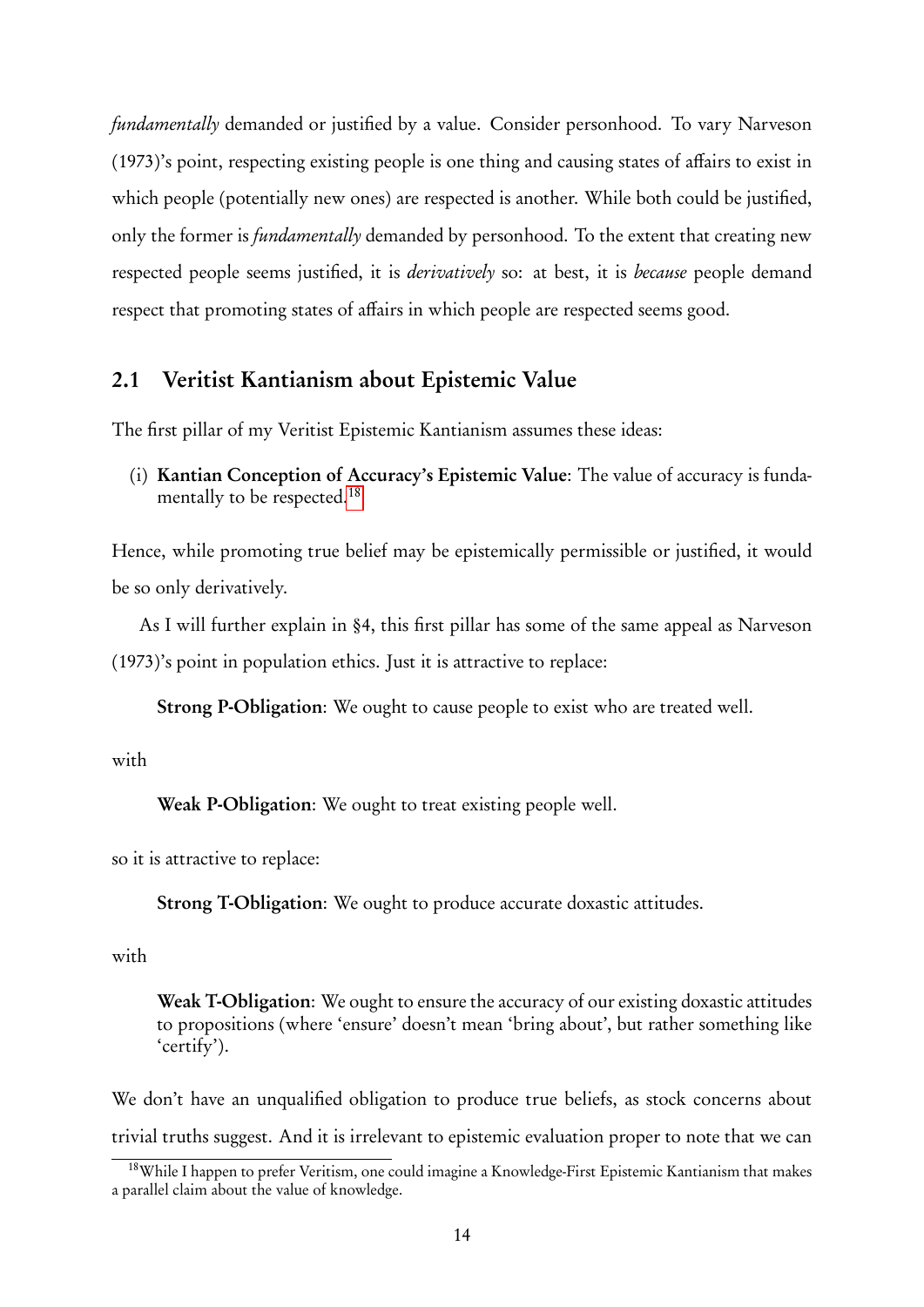restrict the Strong T-Obligation by sticking 'about subject matters of interest or importance' after 'doxastic attitudes'. Such qualifications may matter if we are trying to understand obligations simpliciter with an epistemic subject matter. But if we focus on epistemic evaluation in the attributive sense, such qualifications have no place.

This fact is stark with respect to negative epistemic evaluation, as Grimm (2009) noted. Many of our basic beliefs—for example, most perceptual beliefs—are scarcely more interesting than beliefs about blades of grass. If these turn out radically false, they are not less epistemically bad just by being boring. This is one illustration of why such restrictions are irrelevant to epistemic evaluation. But the more important point is that once we distinguish epistemic values proper from values that are epistemic, we should see that the intuitions behind a pragmatically qualified Strong T-Obligation are unreliable.

Granting the necessary distinctions, then, it seems plausible that there is an epistemic asymmetry between producing accurate beliefs and ensuring the accuracy of our existing doxastic inventories, akin to the practical asymmetry between producing states of affairs in which people are respected and respecting existing people. This asymmetry is what one would expect if (i) were true. So there is some intuitive support for (i).

### 2.2 Respect: General Observations

What is it to respect accuracy? In answering this question, we must recognize that the language of respect is used in conflicting ways, and only some matter here. Darwall (1977) helpfully distinguished two uses. On the one hand, there is *appraisal respect*, which involves esteem. When I say 'I respect Barack Obama', I primarily mean I hold him in esteem. On the other hand, there is a different kind of respect that involves appropriate deliberative constraint rather than esteem, which Darwall dubs 'recognition respect':

There is a kind of respect which can have any of a number of different sorts of things as its object and which consists, most generally, in a disposition to weigh appropriately in one's deliberations some feature of the thing in question and to act accordingly. The law, someone's feelings, and social institutions with their positions and roles are all examples of things which can be the object of this sort of respect. Since this kind of respect consists in giving appropriate consideration or recognition to some feature of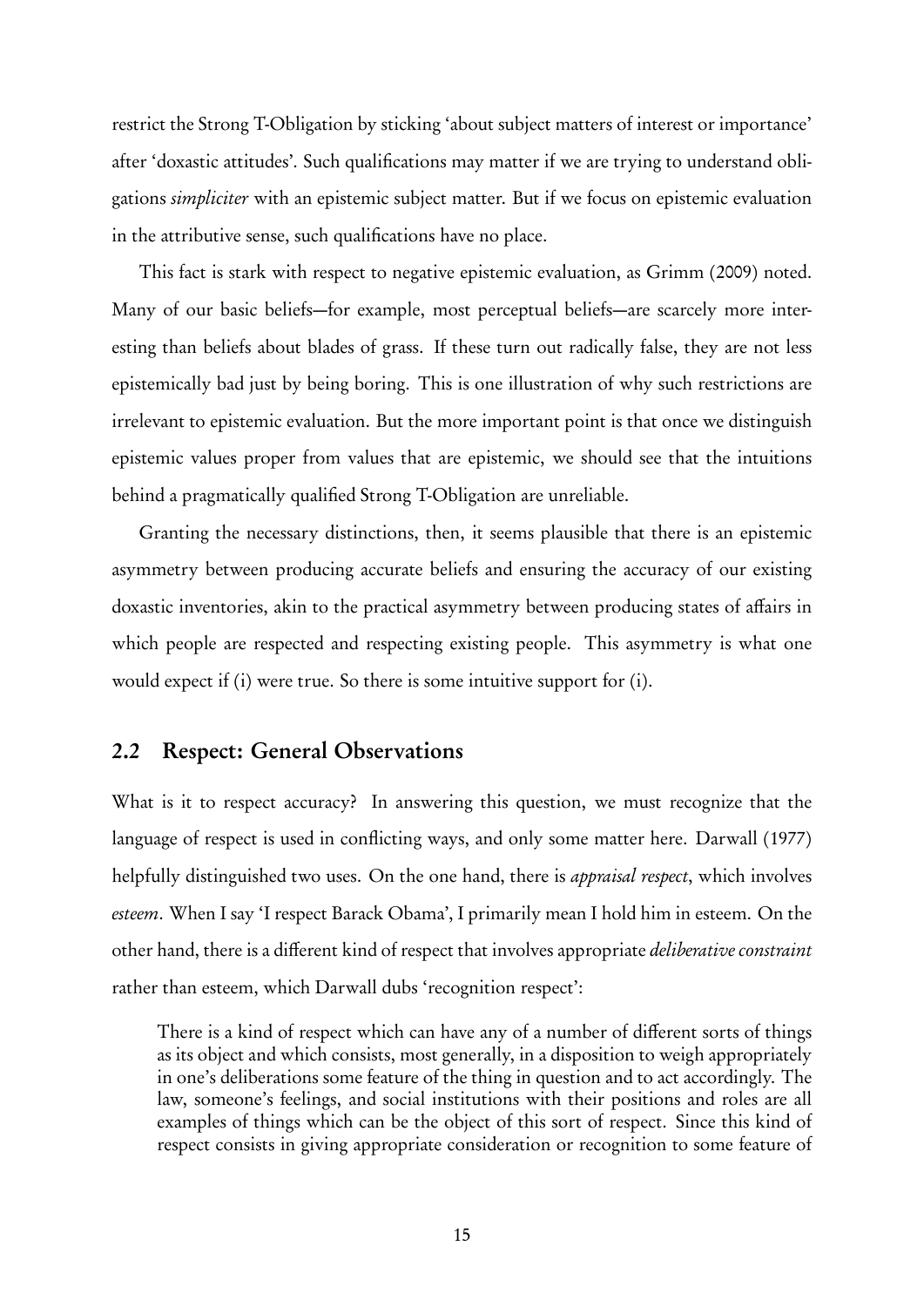its object in deliberating about what to do, I shall call it *recognition respect*.<sup>[19](#page-0-0)</sup>

This is close to the respect that figures in my view. I hold that we ought to have something like Darwallian recognition respect for accuracy. Having this kind of respect for accuracy is something that we achieve in virtue of giving accuracy appropriate weight in our doxastic deliberation and attitude formation, where that is done by forming beliefs on the basis of the evidence. I do not assume that sufficient evidence is never misleading. So I think respecting accuracy is consistent with forming beliefs that are, in fact, inaccurate.

The fact that respect can demand forming false beliefs might seem to create a tension with an accuracy-first axiology. But it doesn't. What (i) suggests is that while accuracy considered as an ideal is fundamentally epistemically valuable, particular states of accurate belief might not be worth producing. It is natural for epistemic Kantians to deny that states are the primary bearers of fundamental value; non-consequentialists in ethics propose similar axiologies.[20](#page-0-0) This claim can be rejected while the accuracy-first theme is preserved: we simply deny that it is the state of believing accurately that is fundamentally valuable. On this view, it is coherent to think that particular accurate belief-states might be epistemically bad overall. For the combination of (i) and accuracy-first axiology favor the following idea:

Derivation through Respect: A cognitive state is *pro tanto* derivatively epistemically good if it respects accuracy, and *pro tanto* derivatively bad if it disrespects accuracy.

Accurate belief states that manifest disrespect for accuracy—for example, those formed against the evidence—will count as pro tanto derivatively epistemically bad for accuracy-first reasons. Whether these states have any *pro tanto* intrinsic epistemic goodness is not clear. (i) doesn't claim that promotion is never a response justified by the value of accuracy. The analogue of Narveson's asymmetry in population ethics does suggest that promotion isn't the response fundamentally justified by this value. Nonetheless, it could conceivably be among the justified responses. If so, we needn't insist that an unjustified accurate belief has no epistemic value whatsoever. We'll return to this issue.

<sup>19</sup>Darwall (1977: 38).

<sup>20</sup>See especially Anderson 1993.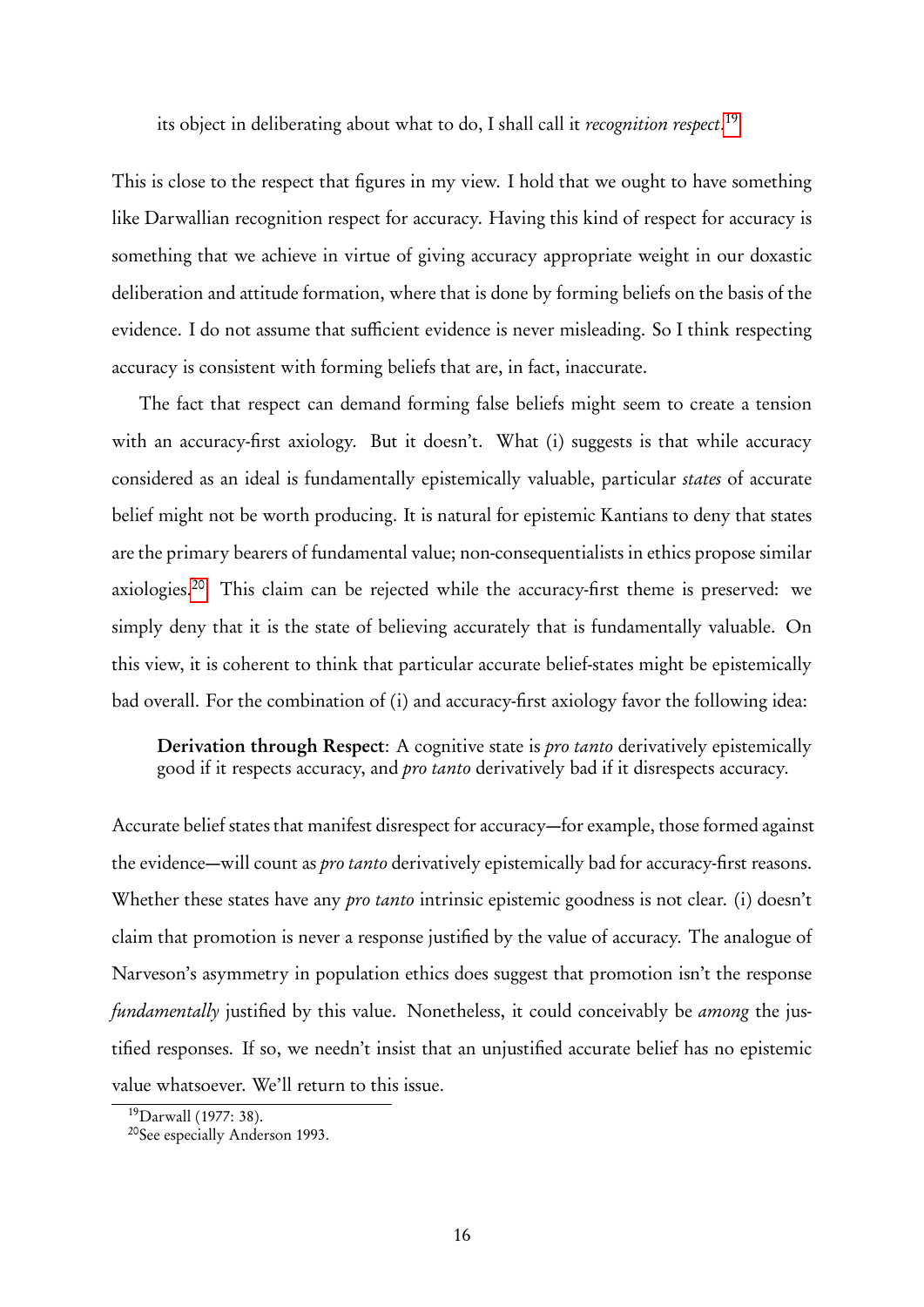### 2.3 Recognition Respect in General: Further Details

Let's now try to characterize the relevant sort of respect in more detail. Remember that according to the early Darwall, recognition respect is a relation one can bear to many different sorts of things, and one manifests it when one 'weigh[s] appropriately in one's deliberations some feature of the thing in question and. . . act[s] accordingly.'[21](#page-0-0) Darwall's gloss is not entirely helpful. When does one weigh the feature appropriately?

Here it is useful to distinguish more and less subjective glosses, and hence to distinguish weaker and stronger notions of respect. To bring out these glosses, I will begin with the idea that the way in which one appropriately 'weighs' a value in deliberation, action, or thought is by considering and responding to certain reasons related to that value. Now, it is common to distinguish several kinds of normative reason. On the one hand, there are the reasons we have given our beliefs about the relevant facts. I will call these merely subjective reasons. There are then also the reasons we have given our (apparent) evidence about the relevant facts.<sup>[22](#page-0-0)</sup> These are evidence-relative reasons. Finally, there are the perspective-transcendent reasons which are given by all the facts, including ones that are beyond one's perspective.

With these distinctions in hand, we can begin by distinguishing the following two kinds of recognition respect for a value V:

- A person S weakly respects V in  $\phi$ -ing iff  $\phi$ -ing is favored by S's merely subjective Vrelated reasons, and  $S \phi s$  for these subjective reasons.
- A person S strongly respects V in  $\phi$ -ing iff  $\phi$ -ing is favored by S's evidence-relative Vrelated reasons, and S φs for these evidence-relative reasons.

There is something good from the epistemic point of view about manifesting each form of respect, but the second is better than the first. A person exhibits a sort of conscientiousness

<sup>21</sup>Darwall (1977: 38). In Darwall 2006, recognition respect is taken to be a second-personal notion. But Darwall (1977)'s original idea was broader. I set aside Darwall's more recent use of this idea.

 $^{22}$ I would distinguish between the evidence that is out there, which one may not yet have, and the evidence that one has. Strictly speaking, I would call the latter apparent evidence, but to save words I will just speak of 'one's evidence' in what follows or even 'the evidence', meaning this evidence. The apparent evidence that a person has can itself be understood more or less subjectively. On the one hand, to borrow some terminology from Schellenberg 2013, there is the phenomenal evidence one shares with an envatted counterpart with the same experiences and other internal states. On the other hand, there is the *factive evidence* that one only has in the good case. We can hence distinguish between phenomenally and factively apparent evidence. We might as a result distinguish between two kinds of evidence-relative reasons. I will assume later that me and a brain-ina-vat could have the same phenomenal evidence, and say for simplicity that we could have the same evidence period; but I acknowledge that there is a kind notion of evidence that wouldn't be perfectly shared.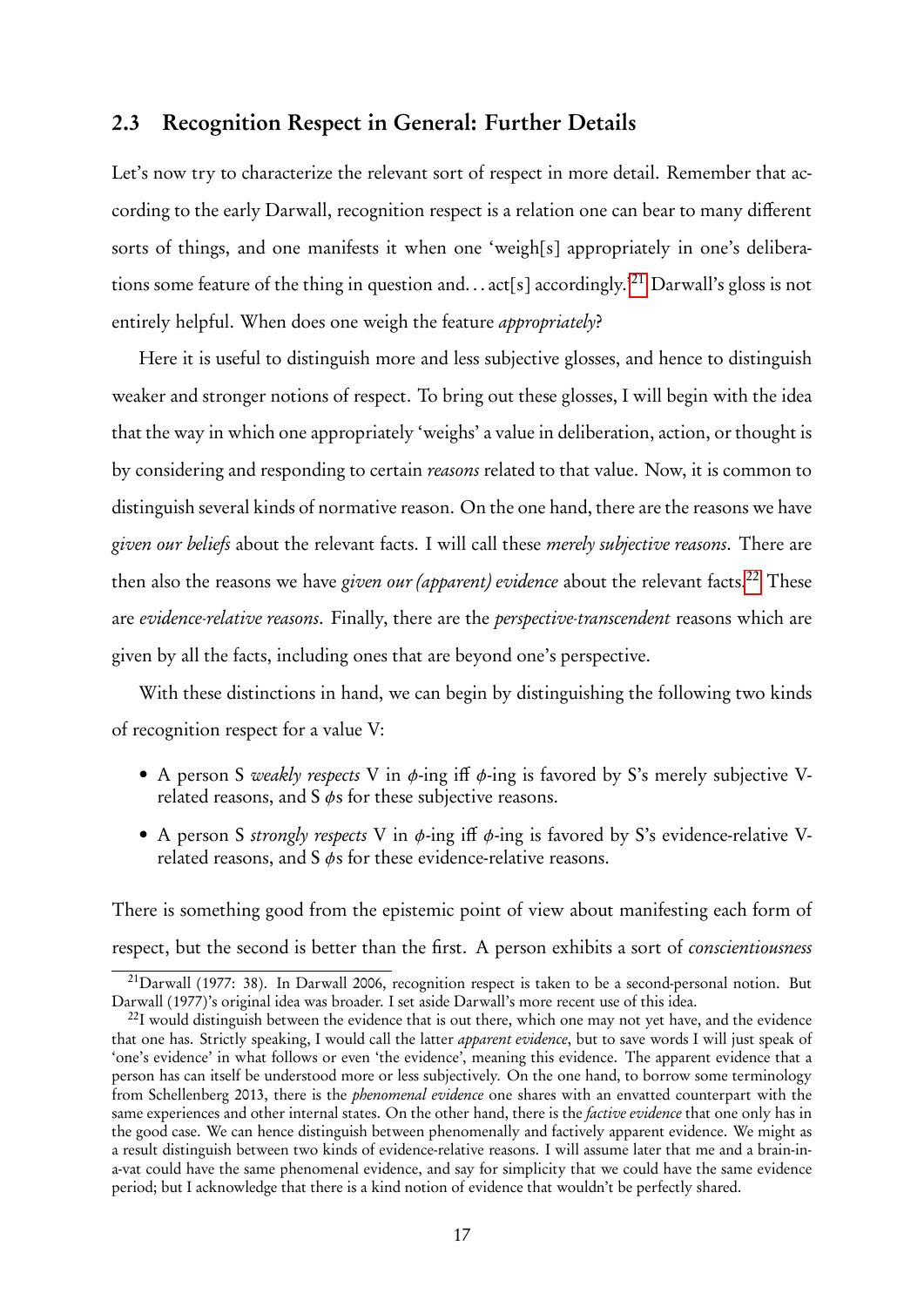in weakly respecting a value, but conscientiousness isn't a large achievement.

Now, I take it that it is possible for a person to strongly respect a value V even if she fails to do what all the perspective-transcendent V-related reasons recommend. Consider the value of honesty. Suppose the person's evidence overwhelmingly counts in favor of P, but remarkably happens to be misleading. She could respect the value of honesty if she stated P as her honest opinion under these conditions. Still, P is false, and what is ideally honest is to tell the truth as a manifestation of respect for the importance of truth-telling.

One could introduce a further, yet stronger kind of respect to capture what is missing in this case. I don't want to do so, since it is not intuitive to me to say that respect is what is missing here. But one might at least introduce a further orientation to value here under a different name. Let's say that

• A person *adheres* to V in  $\phi$ -ing iff  $\phi$ -ing is favored by both the perspective-transcendent and the evidence-relative V-relevant reasons, and the person  $\phi$ s for these reasons.

Being ideally honest perhaps requires adherence to the value of honesty, not just respect. It is, however, not plausible that a person is dishonest in virtue of failing to adhere to honesty in this stipulative sense, nor is it clear to me that it would be a strike against a person's moral worth merely to fail to adhere, if strong respect were given.

The foregoing glosses are not intended as analyses or even as first-order accounts of weak and strong respect; instead, since talk of respect needs regimentation to be theoretically illuminating, I am content to take the indented claims on board as explications of ordinary respect concepts, as Carnap (1947) would say. When telling their first-order story, Epistemic Kantians will read such claims *backwards*, insisting that the normativity of subjective reasons is grounded in a more fundamental value via its demand for weak respect, and that the normativity of evidence-relative reasons is grounded by its relation to a more fundamental value via its demand for strong respect. Nevertheless, the reasons to which these claims appeal are those independently investigated in the literature on reasons and rationality. Since we have an independent grip on them, we can appeal to them and their necessary link with respect to understand the conditions under which one manifests respect. The Kantian thought is then that if we want to know why heeding reasons *matters*, we should put respect first.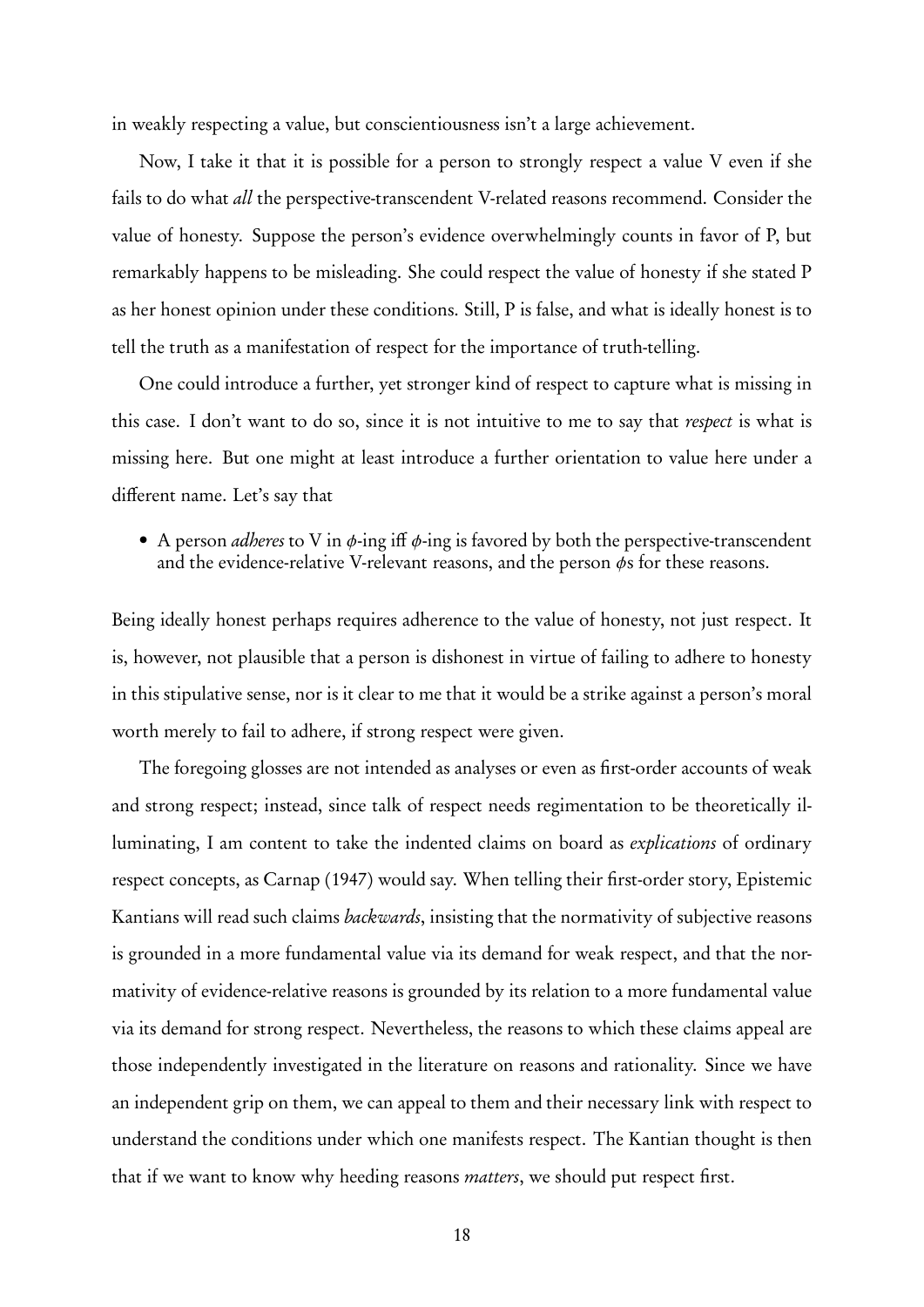On my broader story, the reason why subjective and evidence-relative reasons in a domain are have real normative significance is that respect for some underlying value constitutively requires compliance with them. Epistemic Kantianism's explanation of the perspectivetranscendent significance of perspective in epistemology is a special case of this story. While it may be possible to have the justified false belief that one is responding to all perspectivetranscendent demands, there is a perspective-transcendent demand one heeds whenever one manifests respect. Since Epistemic Kantianism claims that respect is what accuracy fundamentally demands, it follows that one is excelling in a perspective-transcendent sense in the epistemic domain if one believes justifiedly, even if one believes falsely.

### 2.4 Recognition Respect for Accuracy: Further Details

Having explicated these general notions of respect, it is not difficult to grasp the special case of respect for accuracy in more detail. As we've seen, we can understand recognition respect for a value V as constituted by a certain kind of reasons-responsiveness. When the value in question is accuracy, the reasons that matter are truth-indicators, and the relevant reasonfor relation is the truth-indication relation. We can then distinguish between (i) what one's beliefs and other doxastic attitudes indicate to be true, (ii) what one's evidence indicates to be true, and (iii) what the perspective-transcendent facts indicate to be true. I leave open how we are to analyze these different indication relations. But one natural view would propose that the truth-indication relation is a special case of the probabilification relation. On this view, the three relations correspond to three different notions of probability: personal, evidencerelative, and objective in some sense relevant to epistemology (for example, Keynes (1921)'s sense or the sense in play in some contemporary objective Bayesian views ( for example, Williamson (2010)'s).

With these distinctions in mind, we can then say that a thinker S

weakly respects accuracy in holding a doxastic attitude  $D(p)$  iff  $D(p)$  is favored by S's merely subjective accuracy-relevant reasons, and S complies with them in  $D(p)$ -ing; strongly respects accuracy in holding  $D(p)$  iff  $D(p)$  is favored by S's evidence-relative accuracy-relevant reasons, and S complies with them in  $D(p)$ -ing,

- where S counts as *complying* with some accuracy-relevant reasons  $R_i$  iff S forms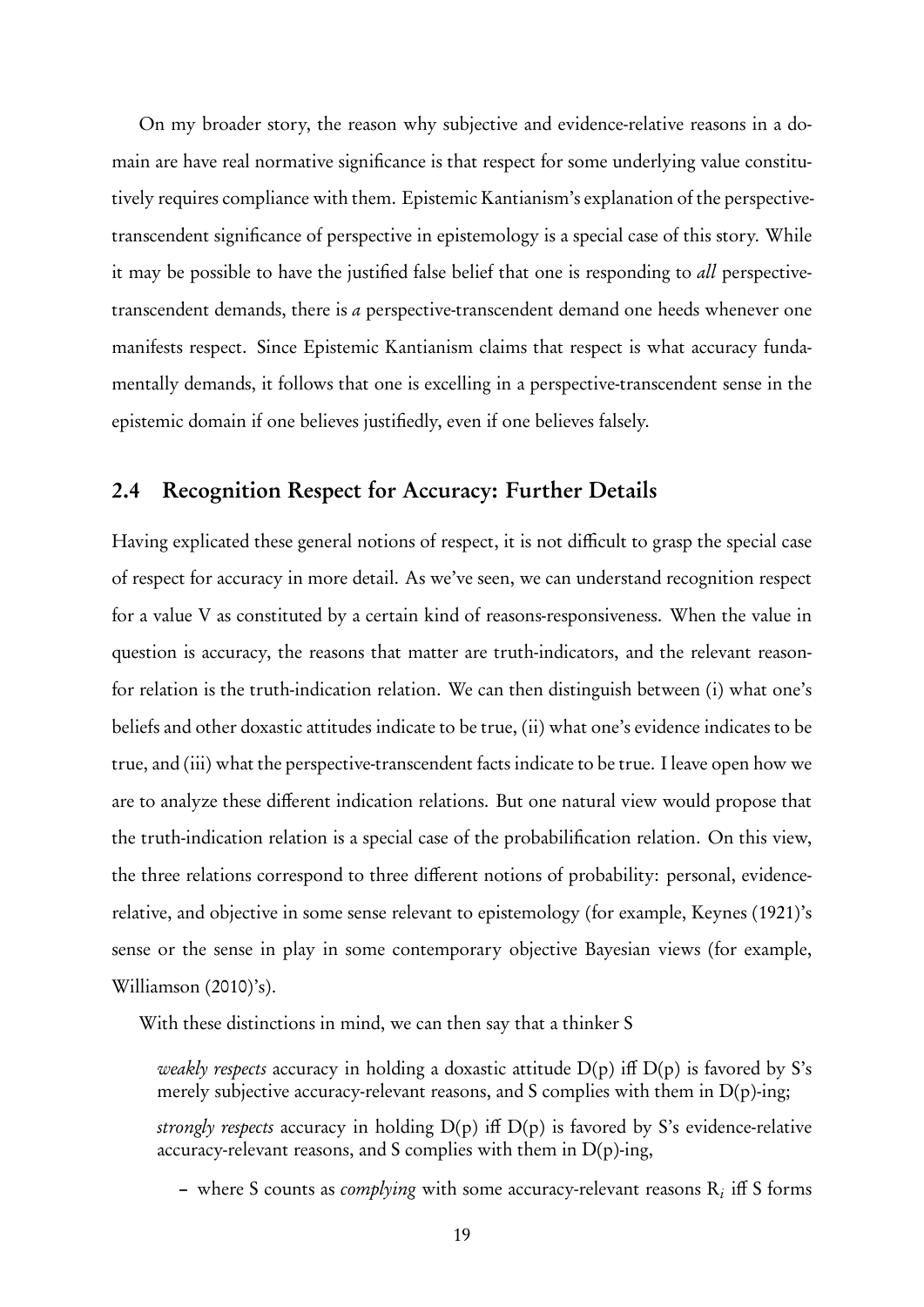the attitude favored by  $R_i$  as a manifestation of a disposition to form attitudes given  $\mathrm{R}_i$ -like reasons only if they are in fact favored  $\mathrm{R}_i$ -like reasons.

Again, the Epistemic Kantian does not read these biconditionals as analyses of the relevant notions of respect. On the contrary, complying with the different kinds of accuracy-relevant reasons derives significance via a link to these forms of respect for accuracy.

It is interesting to consider the notion of adherence when the value in question is accuracy. It turns out to correspond to an important epistemic value. A thinker S

*adheres* to the value of accuracy in holding a doxastic attitude  $D(p)$  iff  $D(p)$  is both favored by the perspective-transcendent and evidence-relative accuracy-relevant reasons, and S complies with these overlapping reasons in  $D(p)$ -ing.

What might this involve in particular cases? Suppose that it is a fact that p, and hence that there is a sufficient perspective-transcendent indicator that p consisting in this fact. Suppose furthermore that S sees that p. Here the doxastic attitude favored is belief, and the person's belief will adhere by being accurate as a manifestation of a disposition to respond to perceived facts with belief. In this case, one achieves something that lines up with a kind of *knowledge.<sup>[23](#page-0-0)</sup>* 

Having made the connection between adherence and knowledge, it is easy to see how other familiar epistemic notions might map onto our notions of respect. Doxastic attitudes that weakly respect accuracy will be in a certain way coherent, in virtue of fitting with the subject's overall doxastic take. Doxastic attitudes that strongly respect accuracy will be *justi*fied in virtue of fitting the subject's evidence. A complete epistemology would include a story about graded belief. Here I confess I am happy to agree with some epistemic utility theorists that one's credences should avoid expected inaccuracy relative to the evidence, where this is measured by some scoring rule (for example, the Brier score). This is not an essentially consequentialist idea: we can take respect for truth to be more fundamental, and to explain why we should care about avoiding expected inaccuracy (namely, doing so constitutes respect for accuracy in credence-formation).

<sup>&</sup>lt;sup>23</sup>One might doubt that all knowledge requires reasons-responsiveness. I agree that what Sosa (2007) calls animal knowledge does not. But Epistemic Kantianism does seem poised to explain reflective knowledge, and it is only this kind of knowledge that is plausibly understood as normatively constituted. The animal knowledge a person has in virtue of seeing that p or remembering that p, for example, seems best understood as a general factive mental state, in itself no more normative than seeing that p or remembering that p. See Sylvan 2018a for further discussion.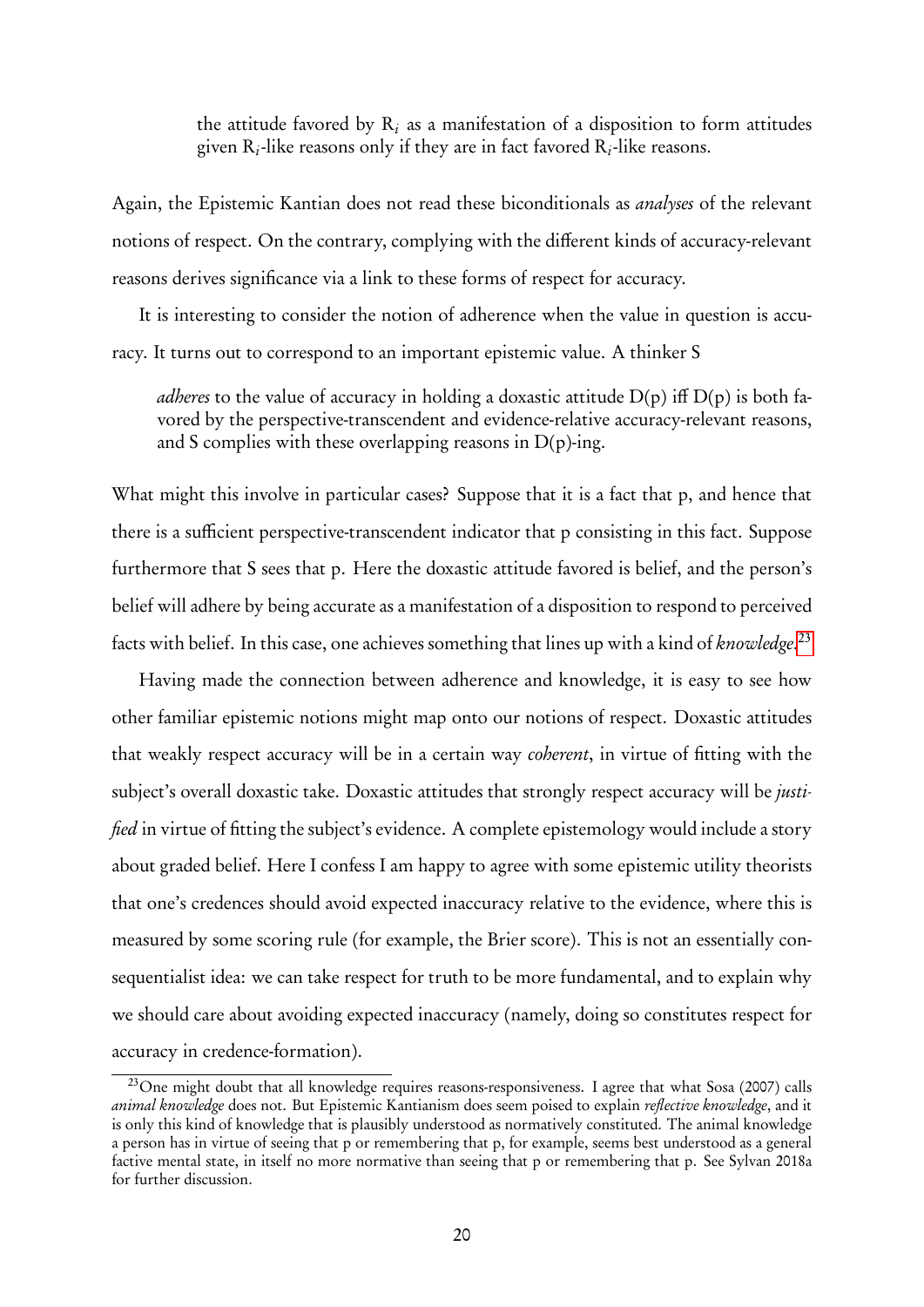### 2.5 Veritist Kantianism about Epistemic Justification

So far we've considered Epistemic Kantianism's account of epistemic value and the response it fundamentally demands. Consistently with this story, one might deny that the facts about epistemic justification are fully explained by facts about epistemic value and the responses it demands, and uphold a brute deontological view. But this approach is not mine. As I said before, I accept Deontic-Evaluative Alignment. If I took DEA on board as a background assumption, I could derive a Kantian picture of justification as follows:

- 1. (Assumption) A doxastic attitude is (one of) the attributively best available to one iff it manifests the response fundamentally demanded by fundamental epistemic value.
- 2. (DEA) A doxastic attitude is epistemically justified iff it is (one of) the attributively best doxastic attitudes available to one.
- 3. So, a doxastic attitude is epistemically justified iff it manifests the response fundamentally demanded by fundamental epistemic value.
- 4. Respect for accuracy is the response that is fundamentally demanded.
- 5. So, a doxastic attitude is epistemically justified iff it manifests respect for accuracy.

Call (5) the Kantian Equivalence for Epistemic Justification, which I will abbreviate as  $J=R$ because of the fact that it makes epistemic justification extensionally equivalent to respect for accuracy. While this reasoning provides one way of reaching  $J=R$ , I don't accept DEA as a background assumption. Epistemic Kantianism can explain why DEA is true provided that one takes on a more explicitly Kantian background assumption:

(T) Whether one is epistemically justified in holding a doxastic attitude is determined by whether it manifests the response(s) demanded by fundamental epistemic value.

One can derive J=R from (T) and the Kantian Conception of Accuracy's Epistemic Value, and DEA from these claims and (1). The latter fact suggests my reason for accepting DEA: it follows from Kantian premises that also support  $I=R$ .

 $J=R$  brings us near the second central component of Epistemic Kantianism. Since  $J=R$ is just a necessary biconditional, its truth may demand explanation. The second component of Epistemic Kantianism provides this explanation:

(ii) Kantianism about Justified Belief (KJ): The fundamental normative explanation of why justified beliefs are justified is that they manifest strong respect for accuracy.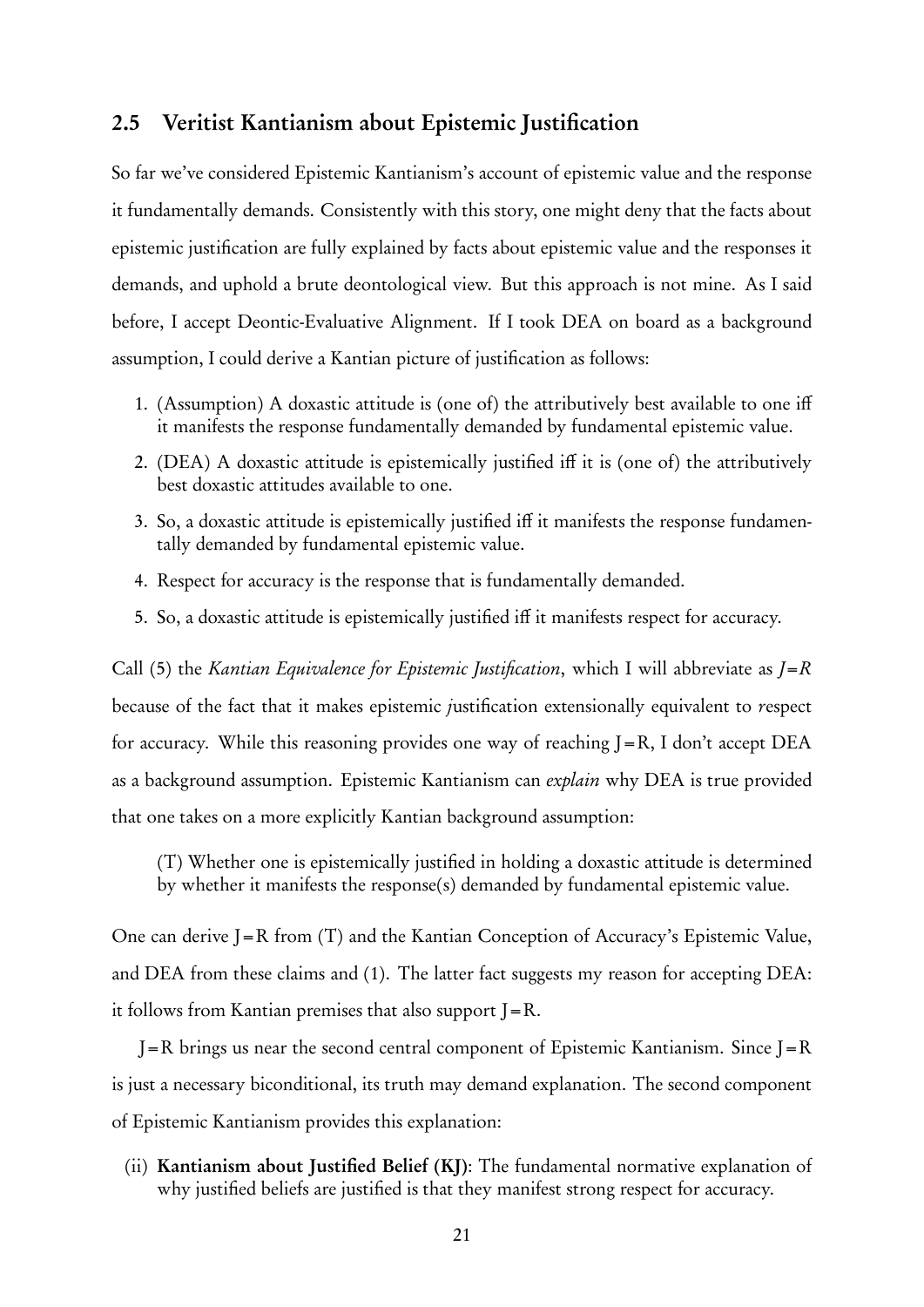KJ is not intended as a rival to many familiar theories of epistemic justification. It is not a rival to any metaphysical analysis of epistemic justification. Attempts to naturalize epistemic justification belong to this category. It is not sufficient to provide a naturalistic analysis of justification that one specifies what natural properties *make for* justification in the sense of a first-order theory of justification-making characteristics. Compare how non-naturalist utilitarians like Sidgwick and Parfit agree that certain natural properties 'make for' right action, even though they think the normative property for which these natural properties provide a criterion is non-natural.

KJ is also consistent with a range of first-order factoral theories of justification. Exactly which theories are factoral is unclear; the answer depends on how their proponents would intend them if they were made aware of the factoral/foundational distinction. But numerous views about epistemic justification, like phenomenal conservatism, virtue reliabilism, evidentialism, etc., could be read as factoral theories. One could agree with phenomenal conservatives and some evidentialists that a belief is justified iff it is probable conditional on the all-things-considered non-doxastic seemings,<sup>[24](#page-0-0)</sup> but find oneself left with a deeper question about why such beliefs are justified. KJ may give the answer.

KJ's factoral flexibility will play an important role below. As we will see, we can explain why a certain kind of epistemic consequentialism seemed plausible by noting that it is extensionally equivalent to a plausible factorally supplemented version of Epistemic Kantianism, where only the latter provides a satisfying normative explanation.

### 2.6 Why Believe  $J=R$ ?

Since Epistemic Kantians offer a foundational first-order theory rather than a factoral theory, their most important task is to show why their explanation of the factoral data outperforms the epistemic consequentialist's. Still, it had better be clear in the first place that Epistemic Kantians respect the factoral data. But is it even true that all justified beliefs manifest respect for accuracy, as  $I = R$  claims? Without some defense of  $I = R$ , it is hard to see why we should be interested in KJ, and Epistemic Kantianism as a whole.

<sup>&</sup>lt;sup>24</sup>For such theories, see Huemer 2007 and Conee and Feldman 2004.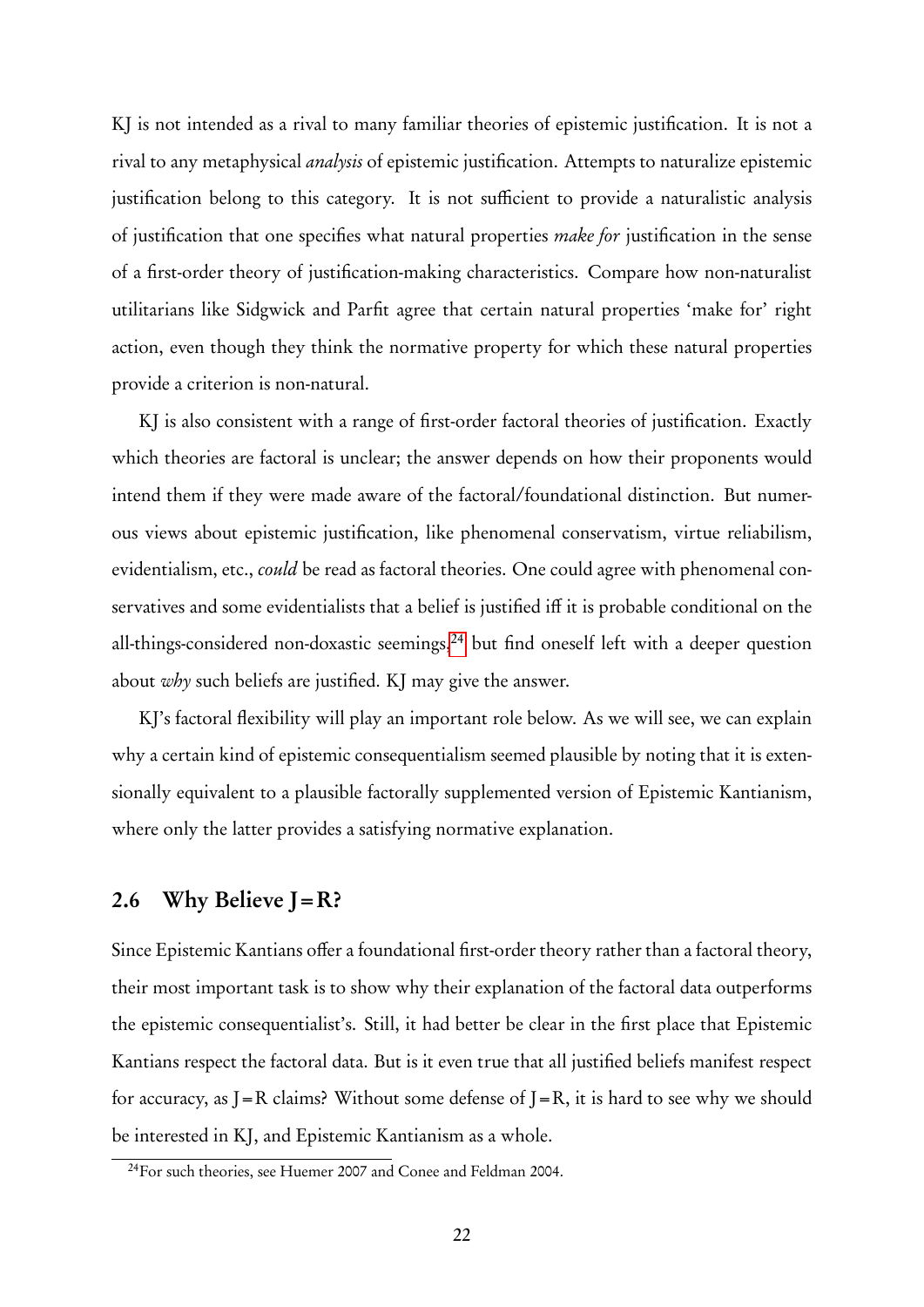When  $J=R$  is properly understood, it shouldn't be especially controversial. The business of manifesting recognition respect for accuracy needn't be understood in a psychologically taxing manner. I took it to be equivalent to a kind of evidence-responsiveness. If so,  $I = R$ should not be more controversial than:

 $J=C: S's$  belief that p is epistemically justified iff this belief is favored by the subject's evidence and the subject complies with this evidence.

 $J=C$  is not, it is worth admitting, very informative. J=C leaves open the nature of evidence and compliance with evidence. One can take different views here, depending on one's inclinations. It is consistent with  $I = C$  and  $I = R$  to hold that one complies with evidence in believing that p iff one believes that p as a manifestation of one's competence to respond to objective evidence in the indicator reliabilist's sense. But this flexibility is a boon, not a burden, for J=R. Just take the case-by-case intuitions about justification that seem strongest and read 'compliance' and 'respect' so that  $J = C$  and  $J = R$  seem true, as they should.

Now, as I said before, the defender of Epistemic Kantianism will suggest that whether a belief counts as complying with the evidence should itself be normatively explained by the more fundamental demand of respect for accuracy. Still, it is legitimate to defend this view by noting that (a)  $J = C$  properly understood is extensionally plausible, and (b) the best explanation of why  $J=C$  is extensionally plausible is that  $J=R$  and indeed Epistemic Kantianism are true. And  $J=C$  is plausible on a case-by-case basis, properly understood. It is consistent with the data that motivate evidentialism and undermine simple versions of reliabilism ( for example, the clairvoyance and new evil demon problems, to be further discussed in §4). But it can also avoid certain counterexamples to simple versions of evidentialism like the improper basing objections from Turri (2010) and Goldman (2012: Introduction). For it is one thing *merely to conform* to the demands of the evidence by happening to believe what it recommends, and another to comply. Compliance plausibly requires manifesting dispositional sensitivity to the favoring relation between one's evidence and the doxastic attitude it favors. This is missing in improper basing cases.<sup>[25](#page-0-0)</sup>

Hence, I take the case for  $J=R$  to be straightforward, though it must build upon inde-

<sup>&</sup>lt;sup>25</sup>Defenses of these claims can, at any rate, be found in Lord 2018 and Mantel 2018.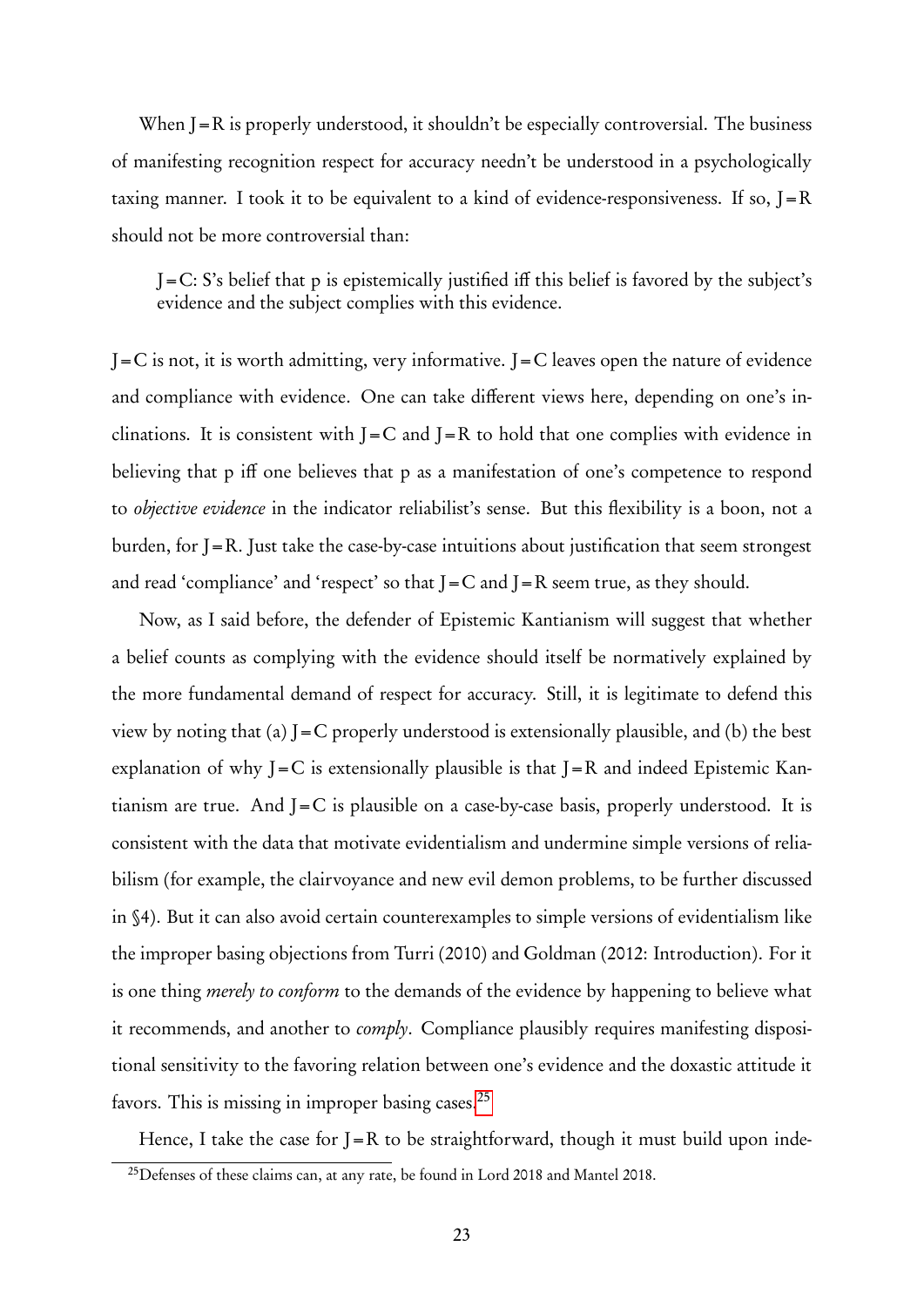pendent factoral and meta-normative theorizing about justification and reasons. The case, in short, is just this. Given the earlier gloss on respect,  $I = R$  is equivalent to the equivalence suggested by sophisticated reasons-based theories of justification. These theories are independently defensible. So,  $J=R$  is defensible parasitically.

## 3 Why Epistemic Kantianism? The Desiderata Revisited

Let's consider in more detail why we should take Epistemic Kantianism seriously. The first and most general point in its favor is that Epistemic Kantianism seems uniquely poised to capture the desiderata from §1.3 on a foundational theory of justified belief. In defending this claim, I will begin by showing first how Epistemic Kantianism captures the stock desiderata—namely, extensional adequacy, explanatory power, simplicity, and compatibility with wider constraints like naturalism. I will then discuss how Epistemic Kantians can explain why many have been wrongly attracted to epistemic consequentialism by *deriving* key consequentialist desiderata while giving a better explanation of why these desiderata matter.

Epistemic Kantianism Better Captures Stock Desiderata. As we have partly seen, Epistemic Kantianism comports with intuitions about epistemic justification to at least the degree to which any sophisticated reasons-based account would. It does so because respect for accuracy coincides extensionally with compliance with evidence, which is what the sophisticated reasons-based theorist thinks about justification. But it may outperform the average reasonsbased account in virtue of the fact that the requirement of respect transparently excludes bad etiologies. A belief that fits the evidence and is based on it but improperly so—say, via use of a bad inference rule—wouldn't intuitively count as manifesting respect for accuracy.

Again, given the way it was understood in the preceding section, respect for accuracy requires forming beliefs in ways that manifest sensitivity to evidence-for relations. For each form of respect coincided with a kind of compliance with the evidence, which is itself understood as akin to what Sosa (2007, 2015) calls 'aptness': it requires not just forming the attitude that is favored by the evidence, but doing so as a manifestation of a disposition to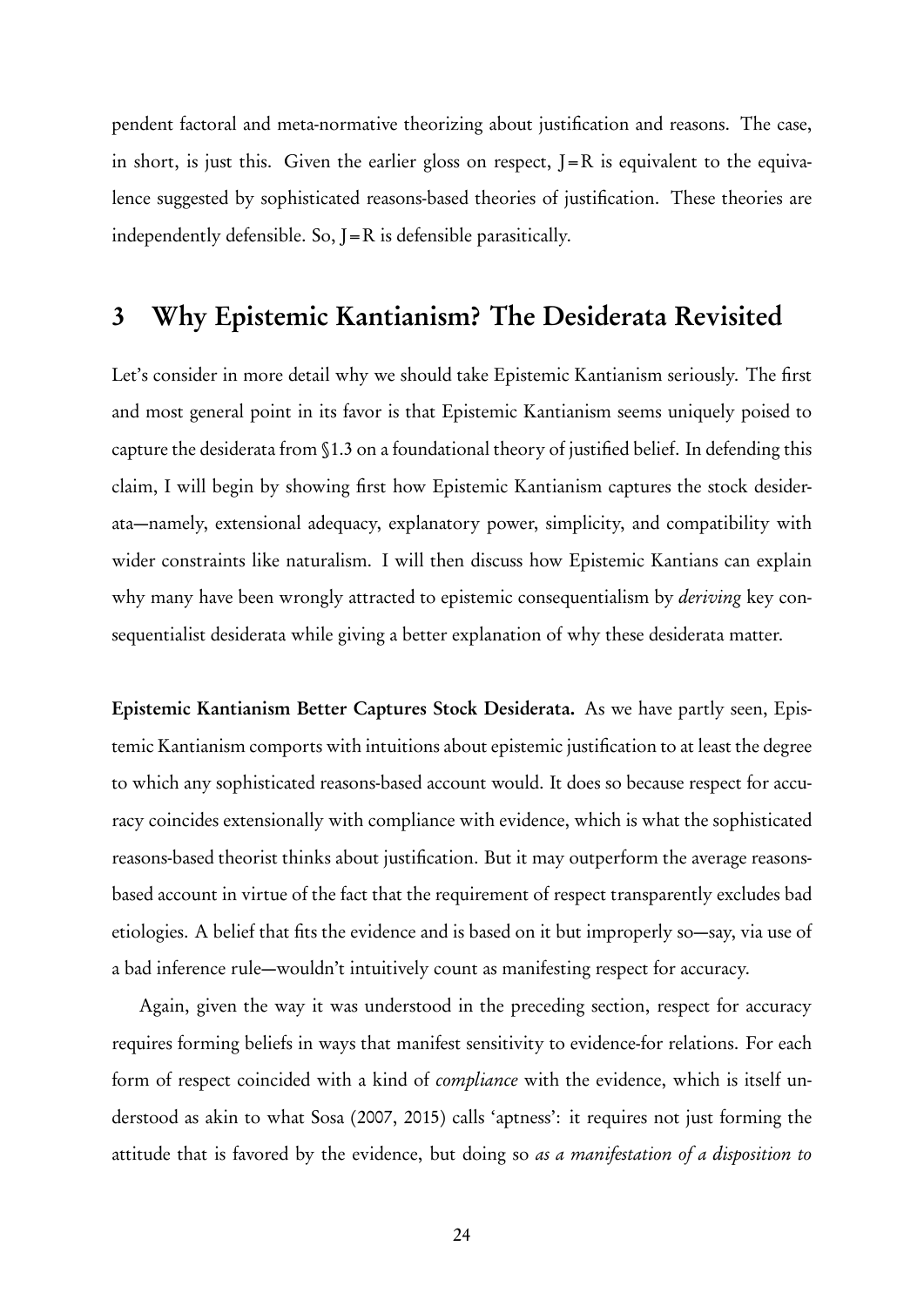do so, where this disposition constitutes a kind of sensitivity to the evidence. Accordingly, Epistemic Kantianism can absorb some attractive predictions of virtue epistemology while avoiding an instrumentalist rationale for them. Forming beliefs as a manifestation of sensitivity to the evidence matters not *fundamentally* because it is reliable in certain worlds, but rather because it constitutes respect for accuracy.

Besides capturing intuitions behind internalist and externalist views, Epistemic Kantianism provides a parsimonious explanation of these intuitions. On my version, there is one fundamental epistemic norm—respect accuracy!—and one fundamental epistemic value—accuracy. Epistemic Kantianism uses these tools to give a unifying reason for caring about heeding the evidence and for caring about forming beliefs in an epistemically virtuous way: these things matter in virtue of manifesting respect for accuracy, which in turn matters because it is the response fundamentally demanded by the value of accuracy.

This fact deserves emphasis. Consider the internalist side first. As it stands, defenders of evidentialist and other reasons-based views in epistemology have not offered a plausible story about why respecting evidence matters. It is hard to believe that it *fundamentally* matters: we seem to care about respecting evidence only derivatively, as a manifestation of a concern for something more fundamental. Evidentialists and other reasons-based theorists have perhaps been wary of giving more of a story here because they haven't grasped a truth-oriented way of explaining the significance of evidence-responsiveness that doesn't hasten collapse into reliabilism. But without a more fundamental rationale, their theory seems at best to be a factoral account, in need of foundations. Epistemic Kantianism provides these foundations.

A similar point holds for virtue epistemology. Notwithstanding the title of their theory, virtue epistemologists have not shown the distaste for systematic theory and principles that characterizes work in virtue ethics. Virtue epistemology in the ambitious form defended by Zagzebski (1996) and Sosa (2007) is no anti-theory position: it is motivated by its ability to give a unifying and elegant solution to a wide range of traditional problems in epistemology. Yet virtue epistemology hasn't been adequately motivated as a foundational theory. Both Sosa and Zagzebski understand epistemic virtues by means of a certain relation to the fundamental value of truth: for Sosa, the relation is broadly instrumental (see Sosa 2007, Ch.4),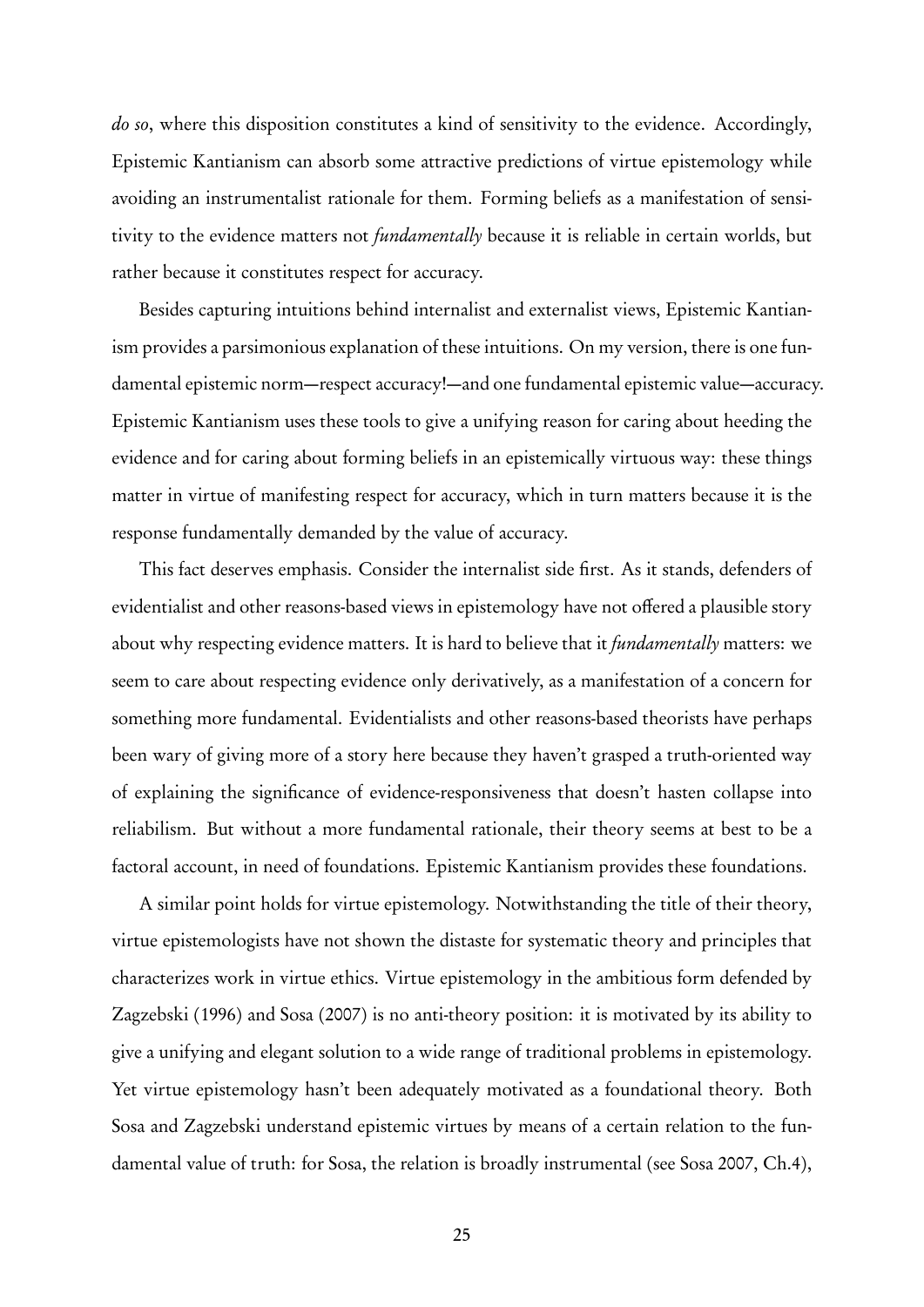while for Zagzebski it is motivational (see, for example, Zagzebski 2003).

Epistemic Kantianism provides a more fundamental rationale for the role of epistemic virtue: believing from epistemic virtue just is the way to respect truth, and it matters for that reason. This story seems more satisfying than an unsystematic appeal to virtue, especially when the virtue invoked is so transparently linked to the more fundamental value of truth. A virtue epistemologist might accept such an appeal if she goes the way of the virtue ethicist, opposing the search for a foundational theory, commending sheer sensitivity to relevant factors, and recommending the independent study of virtue. But arguments for this position seem sorely lacking. It has not taken off in the literature.<sup>[26](#page-0-0)</sup> Virtue epistemology is plausible as a factoral view, but needs deeper foundations (barring an argument for going anti-theory).

In addition to being extensionally attractive and providing a deeper explanation than similarly extensionally attractive theories, Epistemic Kantianism is also consistent with wider attractive outlooks. It is, for example, not incompatible with naturalism. The factors that constitute respectful belief-formation needn't be non-natural. The view also needn't be psychologically implausible, like responsibilist virtue epistemology allegedly is, in virtue of emphasizing love of truth.<sup>[27](#page-0-0)</sup> For respect for accuracy needn't be understood as requiring anything like *passion* for or love of the truth. Instead, a plausible necessary and sufficient criterion for manifesting respect for accuracy is just the kind of compliance with evidence emphasized by independently defensible reasons-based views.

This response does raise a question worth addressing, however. Although it is not psychologically implausible to understand *justified belief* by appeal to evidence and reasons, one might doubt that all epistemology stands in the space of reasons. So even if one agrees that Epistemic Kantianism gets justification right, one might reasonably wonder how much of epistemology it can illuminate. One might accordingly doubt whether good cognition in general has much to do with respect for accuracy.

My response is to stress that not all of epistemology is obviously normative, including the

<sup>&</sup>lt;sup>26</sup>Even Baehr (2011)—who rejects the ambitious views of Sosa and Zagzebski—doesn't reject systematic epistemology: he just thinks virtue's role in systematic epistemology is auxiliary rather than fundamental ( though very important nonetheless). Only Code (1984) and Kvanvig (1992) experimented with the more radical sort of virtue epistemology, but this was before Zagzebski's and Sosa's projects came to fruition.

 $^{27}$ For this criticism of Zagzebski (1996)'s virtue epistemology, see especially Sosa (2001, 2015: Ch.2)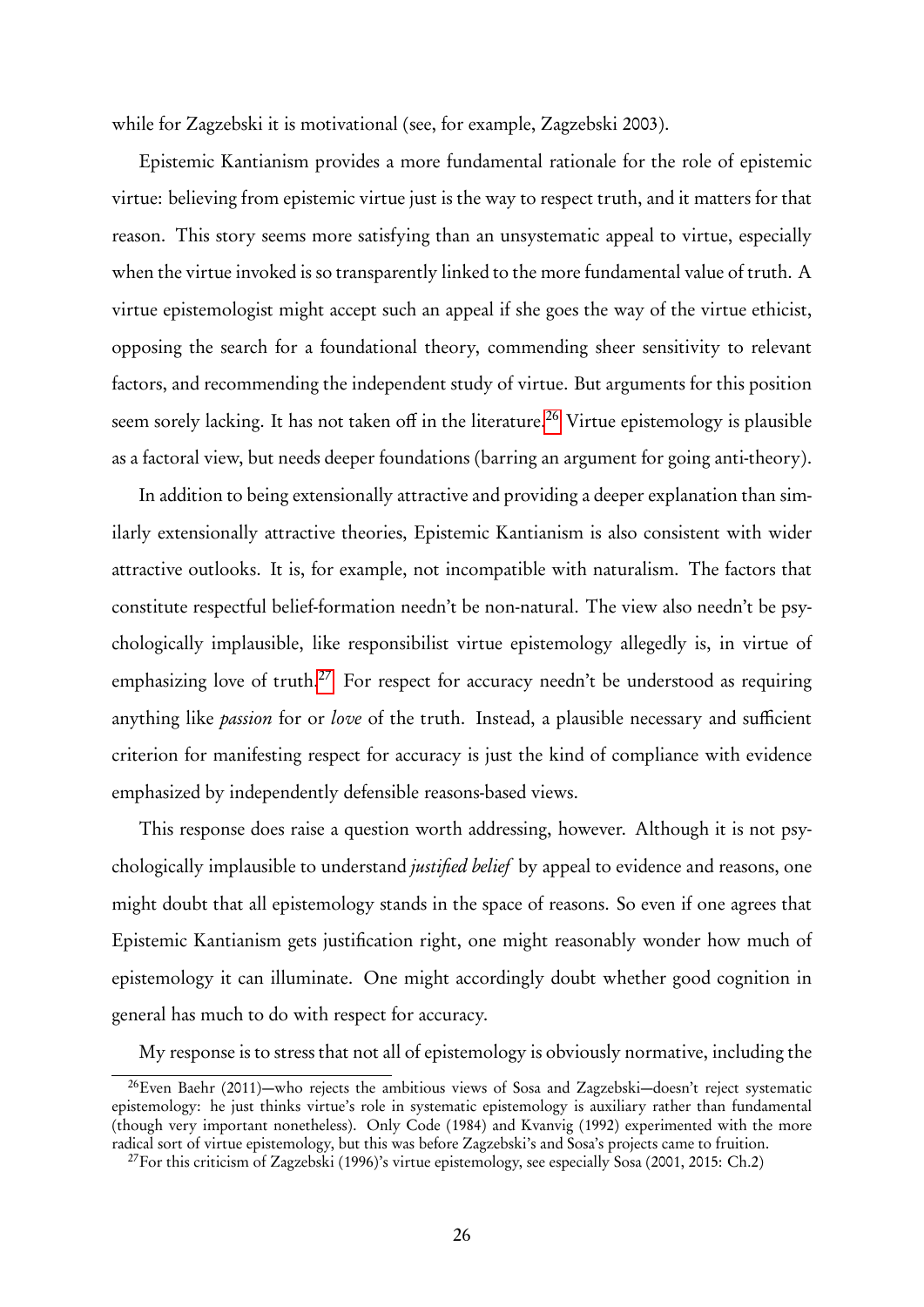central relation of knowing. Epistemic Kantianism is not an epistemology in the traditional sense, but rather a foundational first-order theory of epistemic normativity. We shouldn't expect such a theory to yield analyses of seeing that p, remembering that p, intuiting that p, or other factive mental states. If knowledge is just a more general factive mental state, the same could go for it. For if knowledge is a general factive mental state, it is no clearer that it partly consists in justified belief than that seeing that p partly consists in justified belief.

On the other hand, if one finds it compelling that there is a kind of knowledge that is normatively constituted, one should find it less obvious that such knowledge *isn't* a standing in the space of reasons. But then there is no objection to including this knowledge—reflective knowledge—within Epistemic Kantianism's remit. So, if the objector is worried about our take on knowledge, we can offer a two-pronged response. Either knowledge is normative or it isn't. If it isn't, one shouldn't expect Epistemic Kantianism to say anything about it. If it is, it's unclear why Epistemic Kantianism will have more difficulty saying plausible things about it than about justified belief. Kantians have a clear picture of reflective knowledge.

The Special Desiderata. So much for Epistemic Kantianism's ability to capture the stock desiderata and its advantages over the competition. The more important point is that Epistemic Kantianism captures the two more special desiderata mentioned in §1.3. Firstly, it captures the Deontic-Evaluative Alignment thesis. On Epistemic Kantianism, epistemically justified attitudes are also the epistemically best attitudes available. But this fact holds for a different reason than consequentialists assume: epistemically justified attitudes are the epistemically best available because they alone respect fundamental epistemic value. The Kantian's basis for DEA is preferable: for reasons mentioned in §1.3, it avoids the worries Berker (2013a,b) raised for consequentialist attempts to link epistemic value and justification.

While Epistemic Kantianism avoids the bad predictions of non-gerrymandered epistemic consequentialisms, it does so while remaining consistent with the importance of reliability and the minimization of expected inaccuracy. Indeed, Epistemic Kantianism explains their importance: they matter because they are entailed by manifestations of respect for accuracy. This fact allows Epistemic Kantianism to capture the second special desideratum,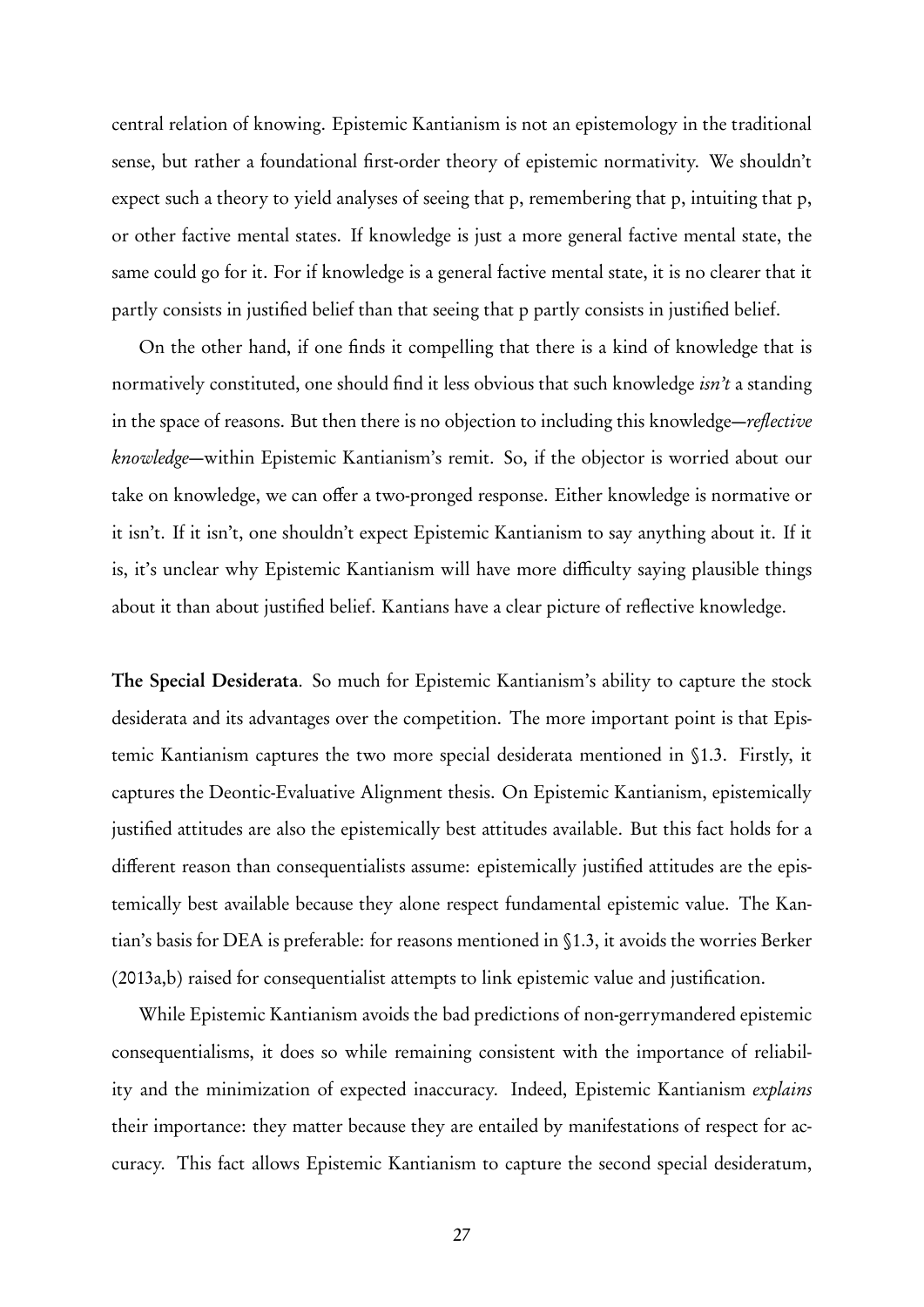which was the ability to explain epistemic consequentialism's appeal. It seemed appealing because reliability and expected accuracy are centrally important. This feature is, as far as I know, unique among existing non-consequentialist epistemologies. Responsibilist virtue epistemology lacks this feature if it is a genuine alternative to Epistemic Kantianism. And if evidentialism and coherentism are understood as non-consequentialist views (as Berker (2013a) suggests), they also fail to satisfy this desideratum. On neither view is it clear why many have been misled into favoring epistemic consequentialism.

Let me explain this point in more detail, beginning with the view's ability to explain the significance of reliability. The derivative significance of reliability follows from at least three parts of the account. Firstly and most obviously, in virtue of understanding reflective knowledge as belief that is accurate in virtue of manifesting respect for accuracy, the account predicts that reliability is necessary for knowledge. For it is not possible for a belief to be accurate *in virtue of* manifesting strong respect for accuracy without this belief being nonaccidentally true, and hence reliably formed (in a broad sense).

Secondly, in virtue of understanding *ex post* justified belief as belief that manifests respect for accuracy, which is in turn understood in terms of compliance with evidence, the account entails that justified belief is itself non-accidentally successful relative to the evidence. This result enables the account to get better predictions about cases of improper basing than some assume evidentialists get. This is not yet to say that justified belief must be produced by a process that is reliable across modal space or even in the world of belief-formation (rather than the actual world, as Comesaña (2002)'s indexical reliabilism suggests). The reliability here is reliability in conforming to evidence, and whether this in turn entails Goldman-style process reliability in the world of belief-formation depends on factoral theorizing about the nature of evidence and its possession.<sup>[28](#page-0-0)</sup> Still, given reasonable factoral views, Epistemic Kantianism could capture the idea that reliability in normal circumstances is required.

Finally, in addition to being able to secure reliability as an upshot and hence explain away the appeal of reliability-based theories, Epistemic Kantianism gives a better explanation of the significance of reliability than reliabilists themselves offer. To be sure, the property of

<sup>&</sup>lt;sup>28</sup>For two accounts that would have this result, see Schmidt (2019) and Sylvan (2015).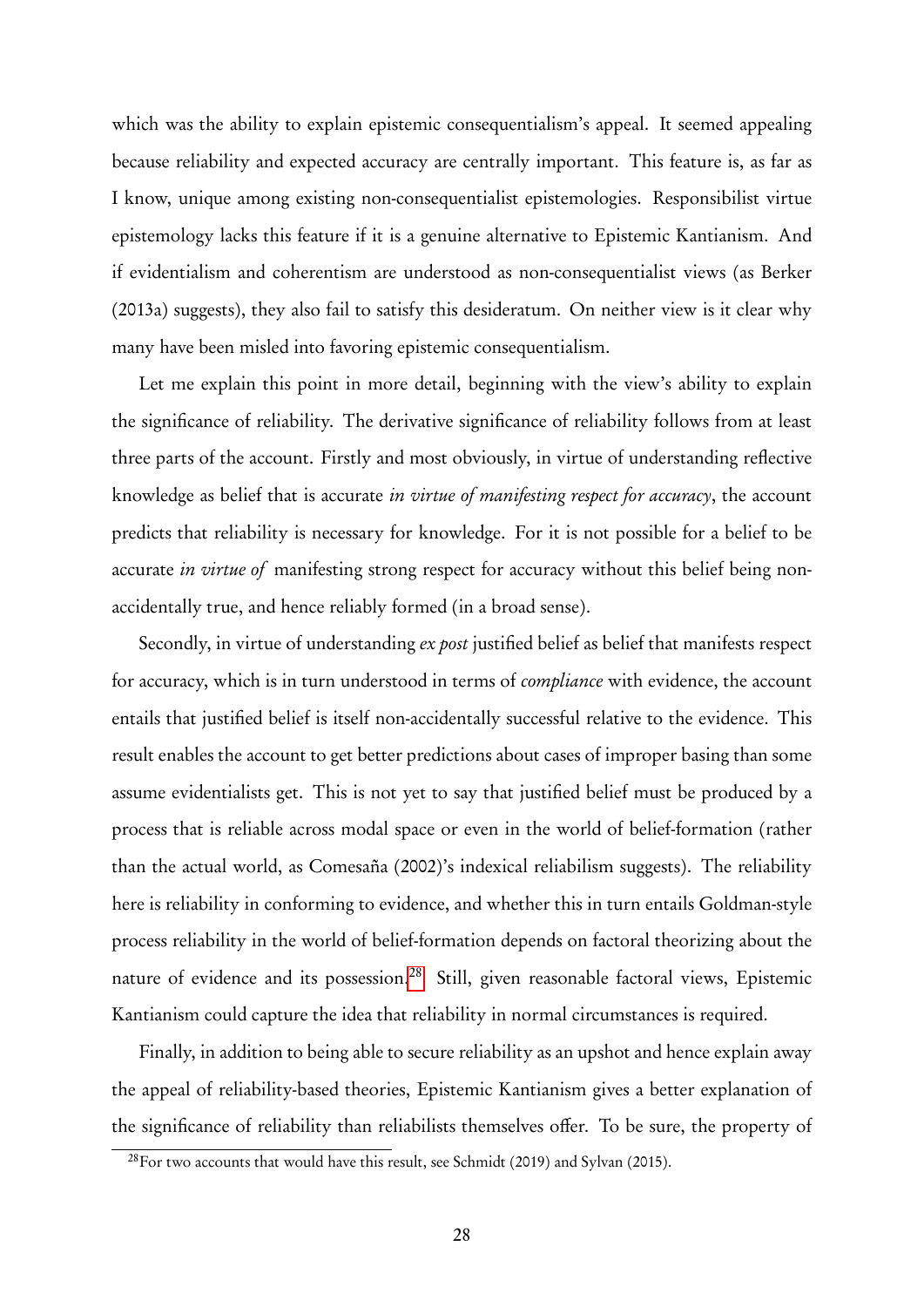reliability that attaches to a belief-forming process can be explained by an accuracy-based axiology that takes true belief as a value that is to be promoted rather than respected. But when reliabilists emphasize reliability in analyzing justification and knowledge, what they really care about is a backwards-looking property of a doxastic attitude: namely, the attitude's an-cestry in a reliable process.<sup>[29](#page-0-0)</sup> At this stage, a puzzle from Zagzebski (1999) known as the swamping problem emerges. If truth is fundamentally to be promoted and the significance of reliability is merely instrumental to this more fundamental value, why should being formed by a reliable process *add* value to a belief if that belief is *already* true? The fact that the belief is already true would seem to *swamp* whatever value the fact of reliable ancestry might have contributed on its own. This problem doesn't arise for Epistemic Kantianism. For as Jones (1997: 425) in effect noted in foretelling Zagzebski's lesson, the problem turns entirely on thinking of the value of true belief as merely 'to be promoted', and of thinking of derivative epistemic value in instrumental terms. When reliable ancestry adds value—which is not always, as unwitting clairvoyants suggest!—it is as a manifestation of respect.

Having seen how Epistemic Kantianism derives the significance of reliability, it is even easier to see how it derives the significance of expected accuracy. One couldn't have sufficient evidence for a doxastic attitude if a competing attitude is less likely inaccurate given the evidence. So, since respect for accuracy requires complying with sufficient evidence, it will also require minimizing expected inaccuracy (proposition-relatively). Hence, there is a clear reason why this central value of epistemic consequentialism should matter.

Moreover, Epistemic Kantianism provides a better explanation of why it has real significance. Of course, there is a clear reason why minimizing *actual* inaccuracy should have real value on an accuracy-first view that takes truth as a value 'to be promoted'. But we are here considering the significance of minimizing expected disvalue. Plausibly, however, it is not merely an apparently good thing from the epistemic point of view to avoid disrespecting accuracy by risking inaccuracy, but an actually good thing. Hence, it is not clear how an accuracy-first view that takes truth as a value 'to be promoted' can explain all the relevant intuitions. The natural strategy is to agree with the consequentialist view it at the factoral level

<sup>&</sup>lt;sup>29</sup>Goldman (2015) emphasizes this fact in responding to Berker (2013a)'s discussion of his views.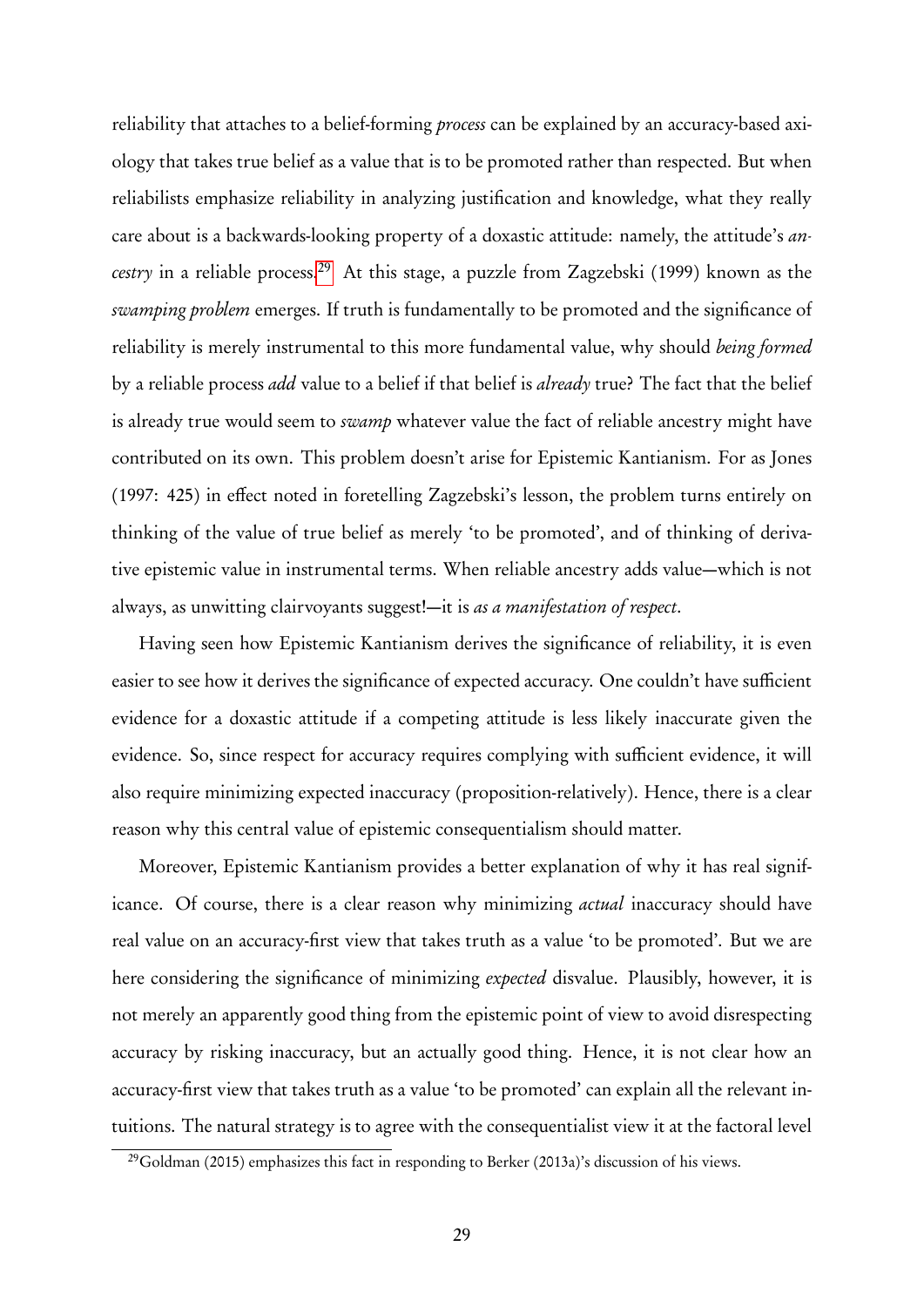but provide a different kind of explanation at the foundational level. According to Epistemic Kantianism, the reason why minimizing expected inaccuracy is a genuinely good thing from the epistemic point of view is that this is equivalent to manifesting respect for accuracy. Since it is right in a perspective-transcendent sense to respect values that demand respect, it follows that by doing the perspective-dependently right thing according to the aforementioned epistemic consequentialist, we are thereby doing something perspective-transcendently right.

### 4 Further Arguments

Having given a general reason to take Epistemic Kantianism seriously, I will now give some more targeted arguments for preferring the view to epistemic consequentialism.

### 4.1 Argument from the Objective Significance of the Subjective

The first argument I will present turns on Epistemic Kantianism's uniquely compelling ability to explain the *significance of the subject's perspective* in epistemology, by giving a foundational rationale for believing in ways that are justified by factors supervenient on this perspective: forming beliefs in such ways constitutes respect for accuracy, which is the fun-damental epistemic value.<sup>[30](#page-0-0)</sup> I will first argue that epistemic consequentialism cannot fully explain the significance of the subject's perspective. I will then argue more briefly that Epistemic Kantianism provides an elegant explanation of how the subject's perspective could have the sort of significance it seems to have, which is not merely subjective. I find this a strong reason to prefer Epistemic Kantianism, though some consequentialists may be willing to abandon what I take to be the commonsense view about the significance of perspective.

A disclaimer is in order before I proceed. In giving this first argument, I will be assuming something reminiscent of what some internalists in epistemology claim ( though it is weaker in ways I will explain). But I will *not* be assuming that epistemology is internalist at the foundational level (nor will I be assuming internalism at all, for reasons that will become clear).

<sup>30</sup>As I hope will become clear, I don't use the term 'perspective' quite in the way that Bergmann (2006) carves out in articulating the main intuition behind internalism; in particular, there is no immediate connection to higher-order attitudes. Indeed, the notion of perspective that appears below could be given the externalist construal of Miracchi (2017, forthcoming).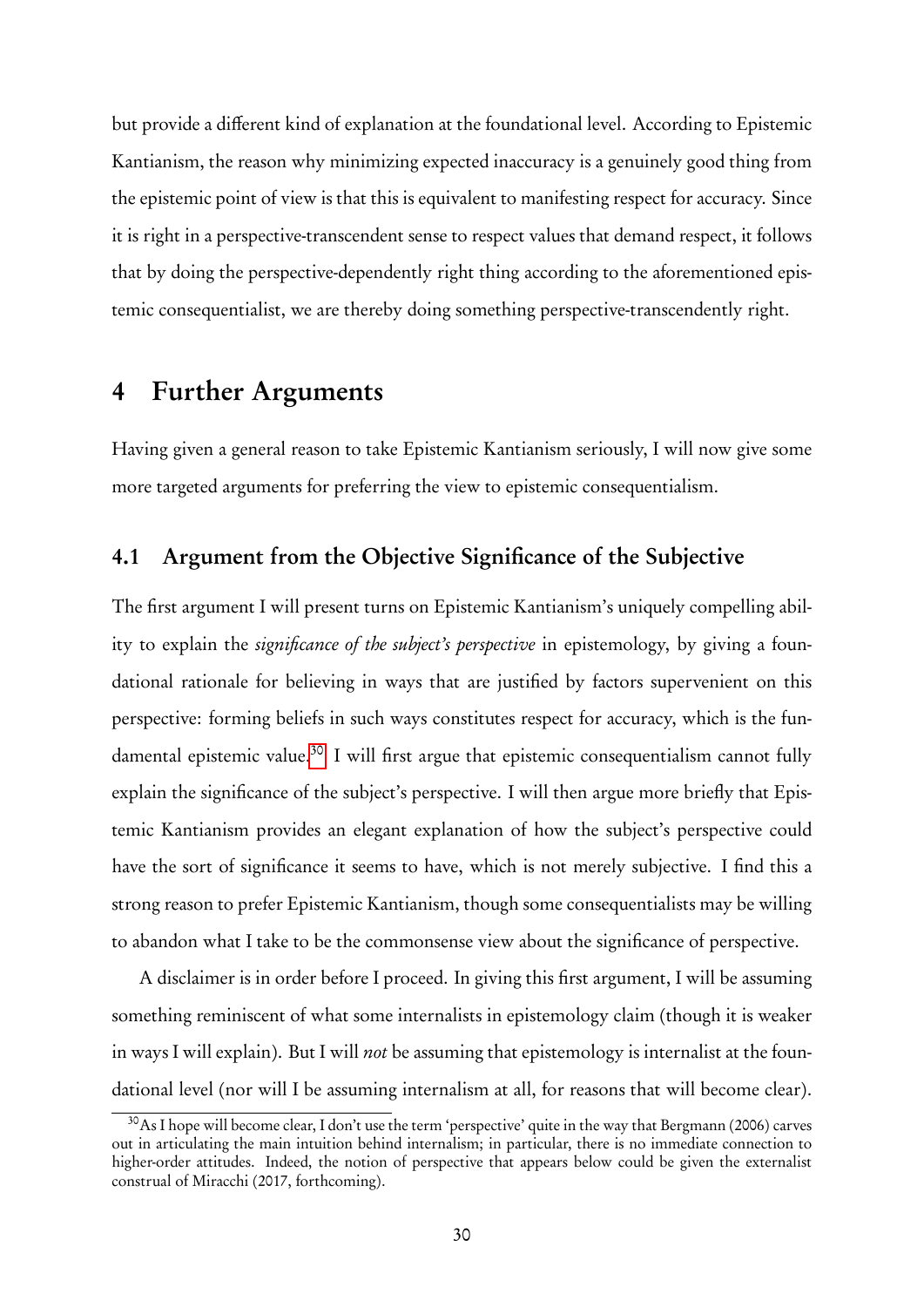Indeed, I suspect that any foundationally internalist epistemology would involve a deeply unsatisfying sort of navel-gazing that doesn't respect the world-directedness of inquiry. We care about heeding the evidence that is within our subjective perspective because we care about something that transcends that perspective—namely, truth. Offering internal justificationmaking features at the foundational level would fail to respect this fact. Still, there is a way to reconcile the fact that justification is at the factoral level perspective-dependent with its being oriented toward truth, which is not perspectival except in special cases. The way to do this is to understand the perspective-transcendent value toward which justification is oriented as a value to be respected. For respect is achieved by suitably responding to perspective.

Preliminaries: Justification and the Subject's Perspective. The subject's perspective matters in epistemology in a way that requires explanation on any view that seeks to explain justification in a truth-oriented way at the foundational level. The strongest version of this idea is best illustrated by the lessons of two stock objections to simple reliabilist accounts of justified belief: Cohen (1984)'s 'new evil demon' problem and BonJour (1980)'s clairvoyance problem. As Cohen suggested, it is tempting to claim that intrinsic mental duplicates—for example, you and your counterpart in a skeptical scenario—would be justified in holding the same doxastic attitudes. And as BonJour suggested, subjects with beliefs formed by equally truth-conducive processes don't necessarily seem to be justified in believing the same propositions to the same degree. If Norman the unwitting clairvoyant believes on the basis of no evidence that I am in London, he would not seem to be justified in believing that I am there to the same degree as a normal perceiver who sees me there. Both cases suggest in different ways that justification is bound to the subject's perspective: you and the victim of the Cartesian demon seem similarly justified because your perspectives are indistinguishable, while Norman and a normal perceiver don't seem equally justified because of a difference in perspective.

There are stronger and weaker ways of reacting to these intuitions. The strongest way is to adopt an internalist, reasons-based account of justification according to which (i) justification is grounded solely in the intrinsic properties of the 'non-factive' mental states that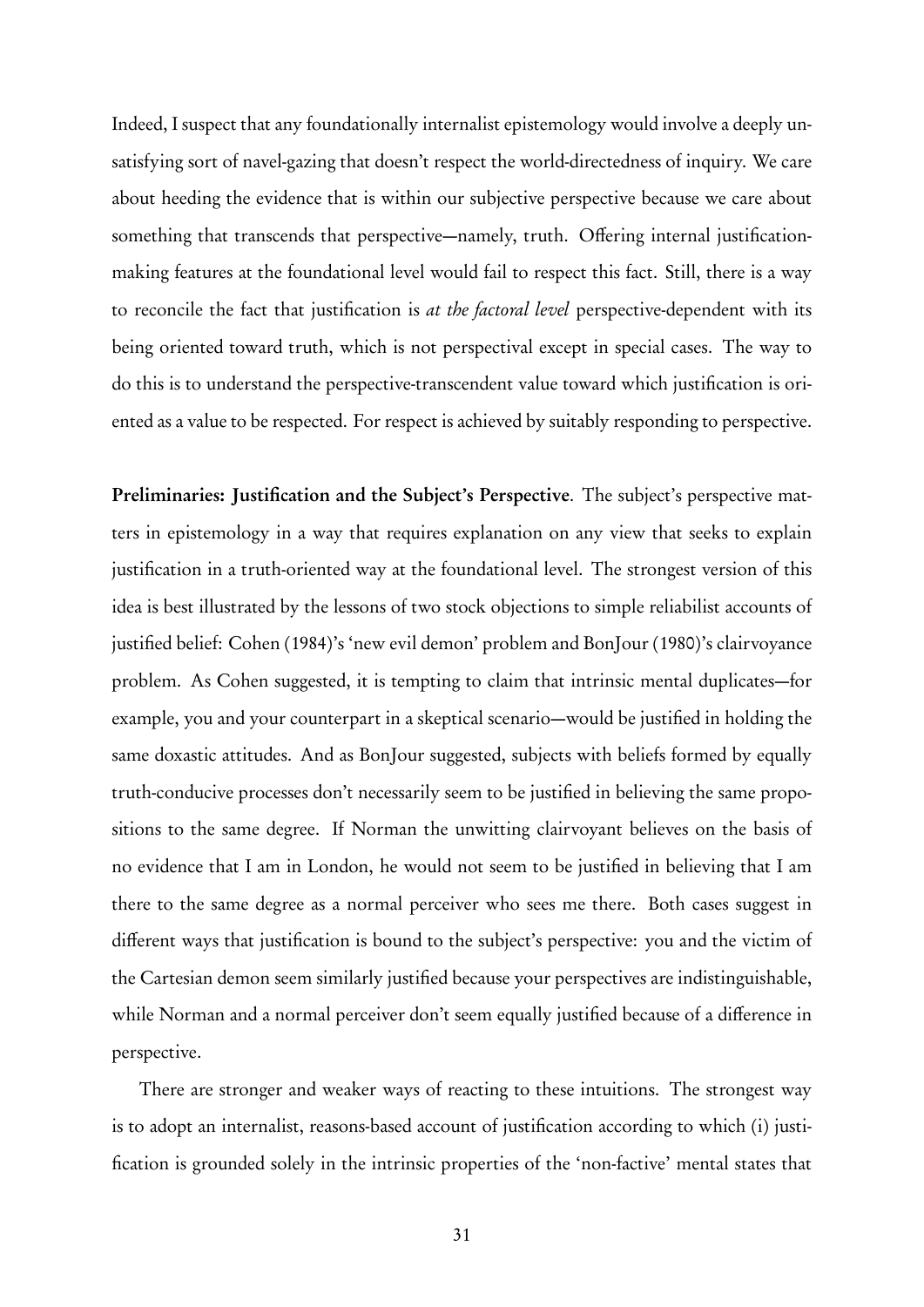a subject shares with their counterpart in radical skeptical scenarios, and (ii) justification requires reasons for belief, where these reasons are understood as corresponding to (contents of) non-factive mental states. A slightly weaker way would be to drop the grounding thesis in (i) and simply uphold a supervenience thesis. This way is weaker because it is compatible with versions of reliabilism that index the reliability required by justified belief to normal environments in the actual world, such as Comesaña (2002)'s indexical reliabilism and Sosa (1993)'s virtue reliabilism. These versions still claim that the actual reliability of this beliefforming process grounds the justification, rather than any intrinsic feature of the subject's mental life. It is also compatible with versions of virtue epistemology that ground justification in the 'inner seat' of a competence (see Sosa (2017: Ch.13)) that would yield reliability when installed in a suitable environment and when the subject is in suitable 'shape'. This view still claims that it is the fact that the seat is the seat of such a competence that grounds justification. A further way in which (i) could be weakened is to say that whether the subject has enough justification to justify outright belief supervenes on non-factive mental states, but to allow that the subject in the good case may have *even more justification*, as factive mentalists about justification like McDowell (1995) and Pritchard (2012) hold.

There is a yet weaker idea that one could invoke in defending Epistemic Kantianism. Instead of claiming that sufficient overall justification supervenes on the subject's perspective, one could merely claim that reasons within the subject's perspective necessarily (i) can give real justifications rather than mere excuses or merely subjective reasons (contra Littlejohn 2012 and Williamson *forthcoming*), and (ii) can defeat the justification that would otherwise be provided by reliable processes. One could then allow that such justifications may fall short of establishing the all-things-considered objective permissibility of believing, relative to all the perspective-transcendent reasons. As Gardner (2007) noted, even if we distinguish between justification and excuse, we might deny that justifications are always sufficient to establish objective permissibility; Gardner hence allows for the possibility of justified wrongdoing that is more than merely excusable wrongdoing. In a similar vein, one might perhaps agree that it is always epistemically wrong to believe falsely or on the basis of unreliable processes, but insist that this wrongdoing can be justified and not merely excusable; one might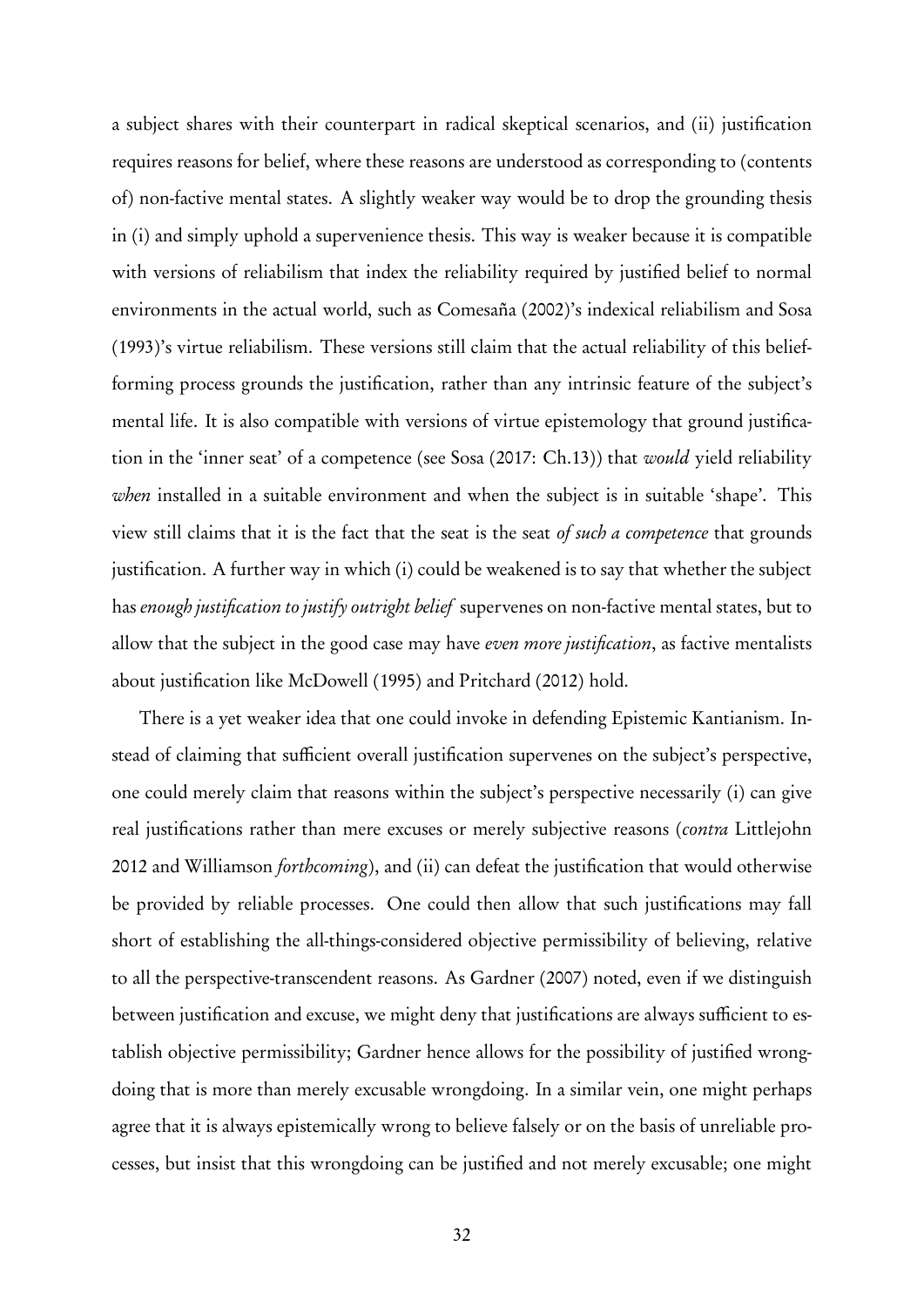perhaps also agree that there is a sense in which it is always correct to believe what is true, but insist that believing in this way would be unjustified if one lacked evidence.

To avoid limiting the appeal of this argument to internalists, I will understand the objective significance of the subject's perspective in this final way:

OSP: The subject's perspective has objective normative significance in two ways:

- Positive Signficance: If a subject S's evidence recommends holding a doxastic attitude D(p), then S has a real justification, not an excuse or merely subjective reason, for  $D(p)$ -ing. This is true even if S is in a skeptical scenario in which believing on the basis of the evidence is not reliable *in situ*.
- *Negative Significance*: If S's evidence fails to recommend  $D(p)$ -ing, then even if S has a reliable process available to her ( for example, clairvoyance) that would produce  $D(p)$ , S would not be justified in  $D(p)$ -ing.

Many epistemologists would want to vindicate OSP, and those who haven't have felt an obligation to explain away the intuitions behind OSP by appealing to a normative category distinct from justification. And again, OSP is not incompatible with some externalist views about justification: there remains a question about the factoral ground of perspectival justification. Indexical reliabilists, virtue reliabilists, competence-based virtue epistemologists, and theorists who understand reasons to include factive mental states like seeing that p or the facts at which they are directed will not appeal purely to intrinsic features of a subject's non-factive mental states to explain these facts.

Some explanatory questions linger for these theorists, however. For all who embrace OSP, there is a question about *how* perspective can necessarily give real justifications rather than mere excuses. This question is particularly pressing if the fundamental epistemic value is accuracy: in cases where one's perspective is simply not a good guide to the truth, why think it could give justifications rather than mere excuses? It is most pressing for reliabilists and virtue epistemologists who think accuracy is the fundamental epistemic value and then understand other values in instrumental terms relative to this value. But the question has broader importance. The role of the subject's perspective in epistemology distinguishes it in an important way from ethics, where it is harder to believe that something other than the mere subjective rightness or excusability of an action could be perspectival in quite this way.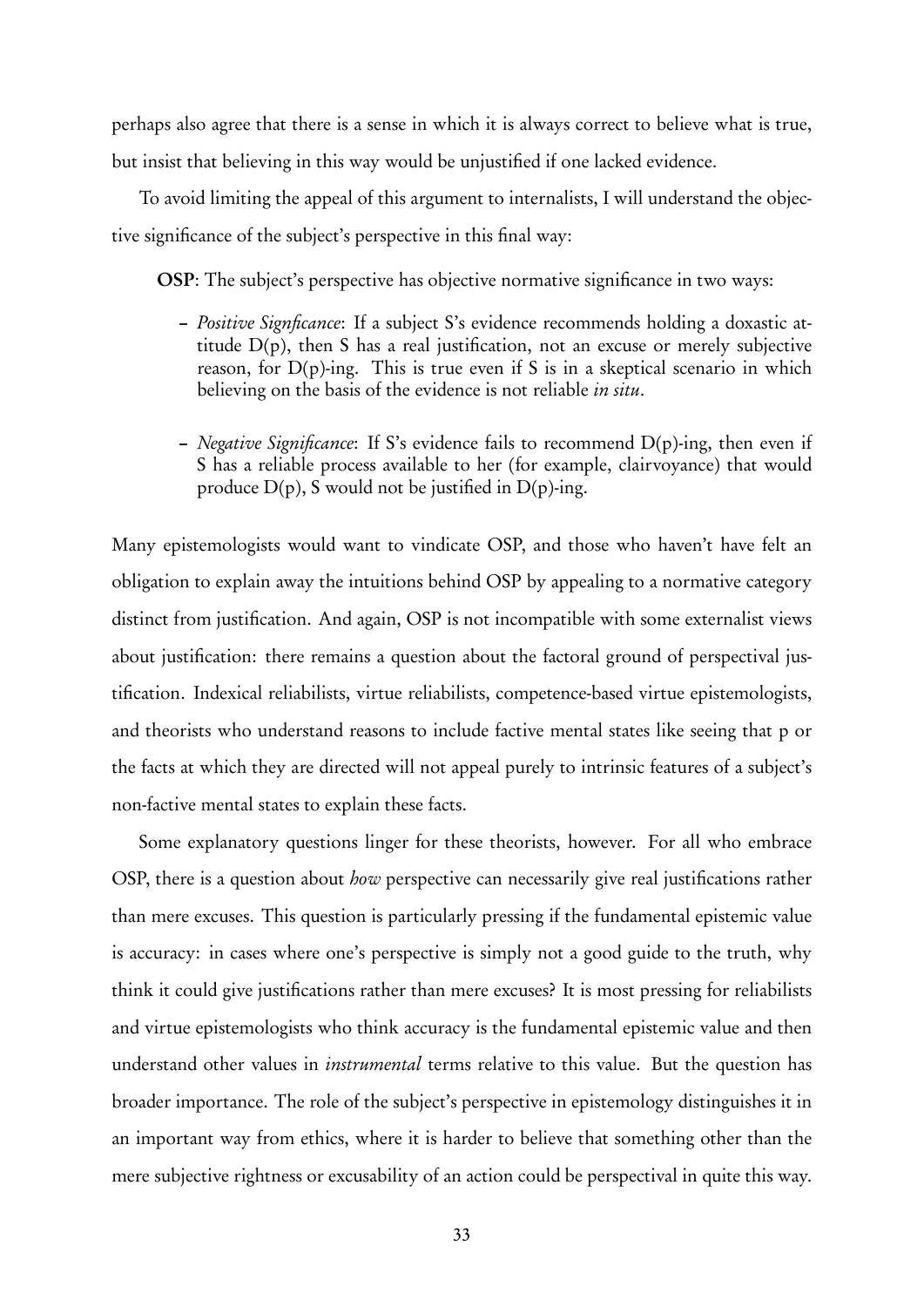Many non-consequentialists will allow, after all, that consequences have some bearing (if only indirect) on some moral statuses, and that not all normative properties are modally un-hinged from consequences.<sup>[31](#page-0-0)</sup> Of course, one could deny—as Goldman (1980) did—that the normative properties of interest to *foundational* normative epistemology really are perspectival. But even these theorists need to explain why normative properties that are perspectival have the kind of significance they do—and I don't think epistemic consequentialists do so.

Epistemic Consequentialism Doesn't Adequately Explain OSP. I will now argue that epistemic consequentialism doesn't explain OSP. I will be focusing initially on Veritist versions of epistemic consequentialism. Because of its unpopularity, I will not focus on direct epistemic consequentialism, just indirect epistemic consequentialism. As a reminder, indirect epistemic consequentialism claims that:

 $EC_i$  The fundamental normative explanation of why justified beliefs are justified is that they are indirectly linked to producers of final epistemic value.

The standard version of  $\mathrm{EC}_i$  takes the relevant 'indirect link' to be the *proximately caused by* relation, and takes the 'producers' to be belief-forming processes or methods (see Goldman (1986)), though one could easily imagine a version that took the producers to be larger faculties ( for example, perceptual systems): justified beliefs are those formed by truth-conducive processes, methods, or faculties. Let's call this standard version standard  $\mathrm{EC}_{i}$ .

Standard  $EC_i$  provides no rationale for OSP, and indeed calls it into question. There are several reasons why this is true. Firstly, in its standard form,  $EC<sub>i</sub>$  requires justified beliefs to be linked to *real* producers of fundamental epistemic value in the world in which the belief is held, and OSP is inconsistent with such a requirement: a belief can be justified in a world even if it is not linked to such a producer in that world, at least if the fundamental epistemic value is truth. Secondly, in its standard form,  $EC_i$  does not require that justified beliefs

<sup>&</sup>lt;sup>31</sup>Following Herman (1993: Ch.5), I assume that this claim is one that Kantians can accept for some moral statuses. Admittedly, to do justice to some of Kant's claims, Kantians must claim that some moral statuses, such as the value of the good will, are unaffected by actual consequences. But they needn't assume that all moral statuses attaching are indifferent to consequences. I do, however, say 'if only indirect' above because a Kantian should deny that consequences ever figure in fundamental normative explanations. Still, this claim is consistent with allowing that there is a modal correlation between certain consequences and certain statuses. The extensional equivalence of Kantian ethics with some versions of consequentialism ensures that this is true.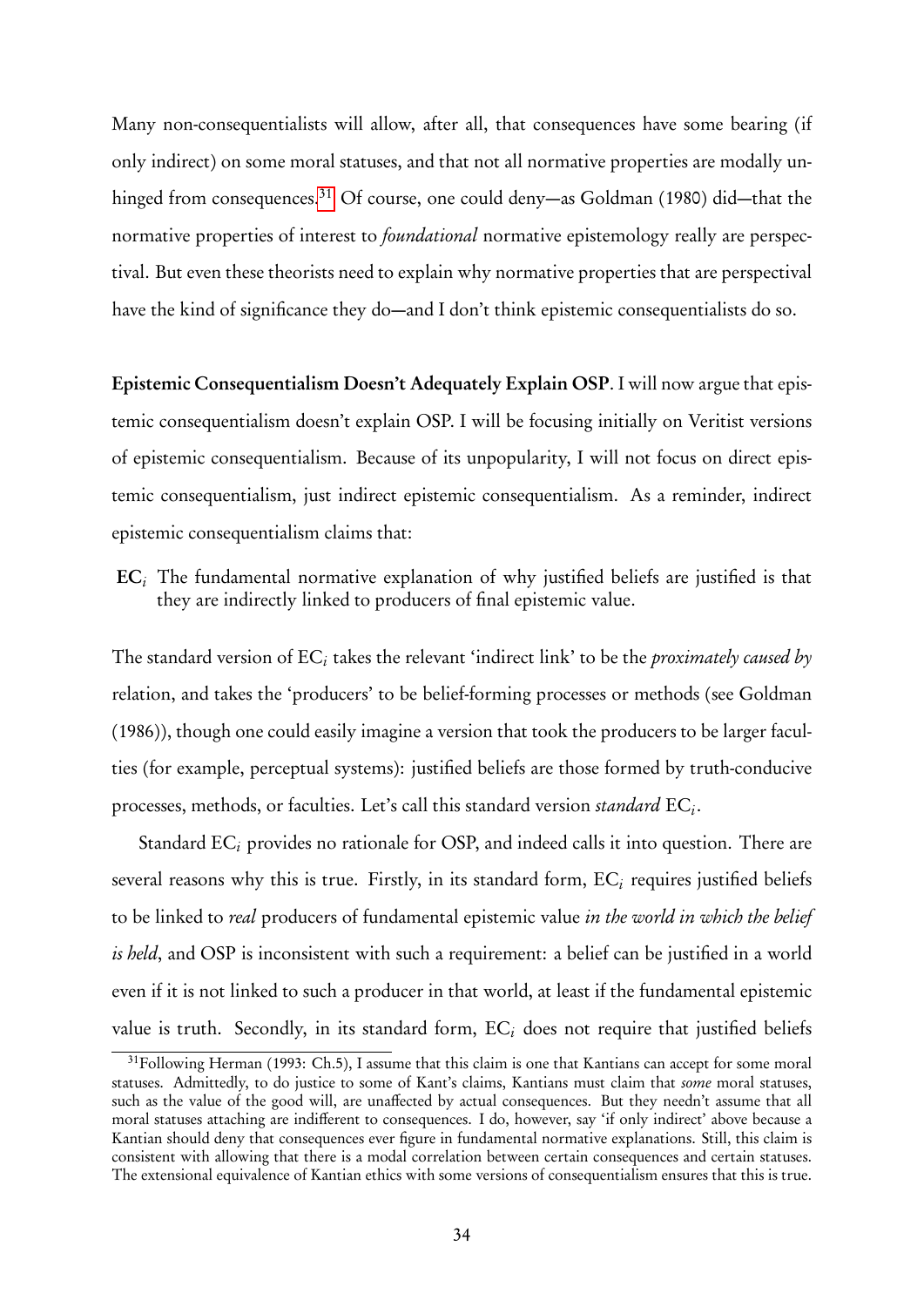are supported by evidence. Thirdly, it is natural to take  $\mathrm{EC}_i$  to raise a doubt about why perspective should necessarily matter, given these facts: what essential role could it play if the fundamental work is done by apparatus that can work independently of perspective?

There are several ways in which standard  $EC<sub>i</sub>$  could be revised in response to these points. But as we will see, these revisions seem *ad hoc*, and it is unclear what motivation there could be for including them in a *foundational* normative theory. I take it that this is part of why standard  $EC_i$  avoided such revisions. Perhaps—as we will consider later—one could try to explain away the significance of perspective by deeming it important only for nonfoundational normative theory—for example, in a theory of 'decision-making procedures' rather than 'right-making characteristics', in the language of Bales 1971 that Goldman 1980 invoked, or in the epistemic analogue of a theory of subjective rightness in Smith 2010's sense. This move would, however, abandon the attempt to directly explain OSP by  $\mathrm{EC}_{i}.$ 

A first way in which  $EC_i$  could be revised is to complicate the 'indirect link'. Perhaps the link shouldn't be between a belief held in a world and a producer of final epistemic value in that world, but rather between a belief held in a world and a producer of final epistemic value in some distinguished world. This is the sort of proposal that a friend of indexical reliabilism might make. Unfortunately, it is difficult to buy this claim as a piece of *fundamental* normative explanation. Consider an analogy. When I ask for the fundamental explanation of why I ought to perform an action in this world, it would be strange to receive an answer referring me to some *other* world and its properties. Why should I care about that world? This kind of concern is especially pressing given that the world inhabited by the relevant cognitive agent—the demon world—is far away. In justifying our actions, we do attend to possibilities in asking questions like 'What if everyone did that?', and one might even try to build an appeal to the reason given by the answer to such a question in a foundational normative theory in ethics. But the appeal of the reason is severely diminished if the world in which everyone did that is radically unlike ours, as the 'demon world' is supposed to be.

Of course, there might sometimes be a good rationale for thinking that the goings-on of a distant possible world do *bear* on the question of what I should do or believe here. Indeed, I might agree that it is a necessary condition for a belief to be justified in any world that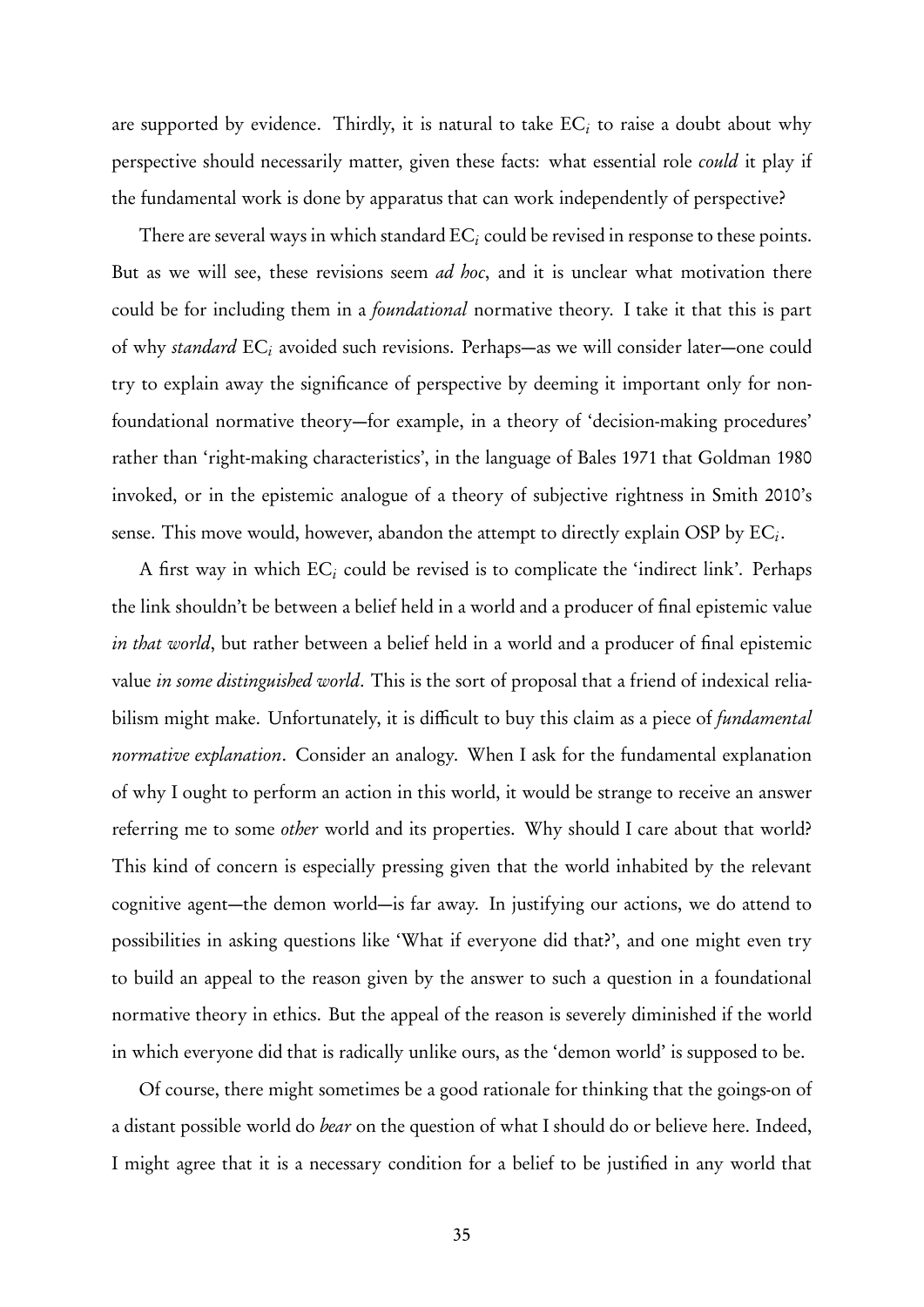the process by which it is formed be reliable in the actual world. But this is because it falls out of my theory of strong respect for accuracy together with an independently plausible account of the evidence to which one must respond in respecting accuracy. It is not because this necessary condition belongs in the statement of the foundational theory.

A revised version of  $\mathrm{EC}_i$  that incorporated it would hence be very unsatisfying. Perhaps one could be pressured into accepting it if there were no alternative. But it is hard to believe that this version of  $EC_i$  provides a good foundational explanation of the justifiedness of the beliefs of someone in a skeptical scenario. This point is strengthened by the fact that the most plausible contemporary versions of reliabilism are not offered as essentially consequentialist: the rationales that these versions give for restrictions of this kind do not involve commitment to the fundamental explanatory significance of reliability in other worlds.

This point is the most pressing reason for thinking that even a non-standard version of  $EC_i$  will be unable to explain OSP. But notice that even setting this problem aside, there remains a problem about the role of reasons. Here again defenders of  $EC<sub>i</sub>$  could stipulate that reasons are always the relevant 'producers' of the doxastic attitudes in question. But what consistent consequentialist rationale can be given for restricting the producers to reasons in this way? Without an answer to this question, the revision seems clearly *ad hoc*.

There are two other kinds of revisions that should be mentioned. Firstly, one might imagine someone who is attracted to *subjective* consequentialism being tempted to stipulate that the relevant producers must only be expected producers in the world of belief-formation. Qualified in this way, the view would avoid the issues raised by the demon world, and might explain intuitions about unwitting clairvoyants. Unfortunately, however, it is again difficult to understand how this response helps with the fundamental question. For it is difficult to see why a *foundational* normative theory should be appealing to expected value: this is a notion that figures only in ethical analogues of theories of decision procedures, not rightmaking characteristics. This theory in effect builds perspective in at the foundational level. Perhaps, again, we might be forced to do this. But it would be preferable if we could give some deeper explanation of the significance of perspective.

The same point undermines the other revision worth mentioning, which is to change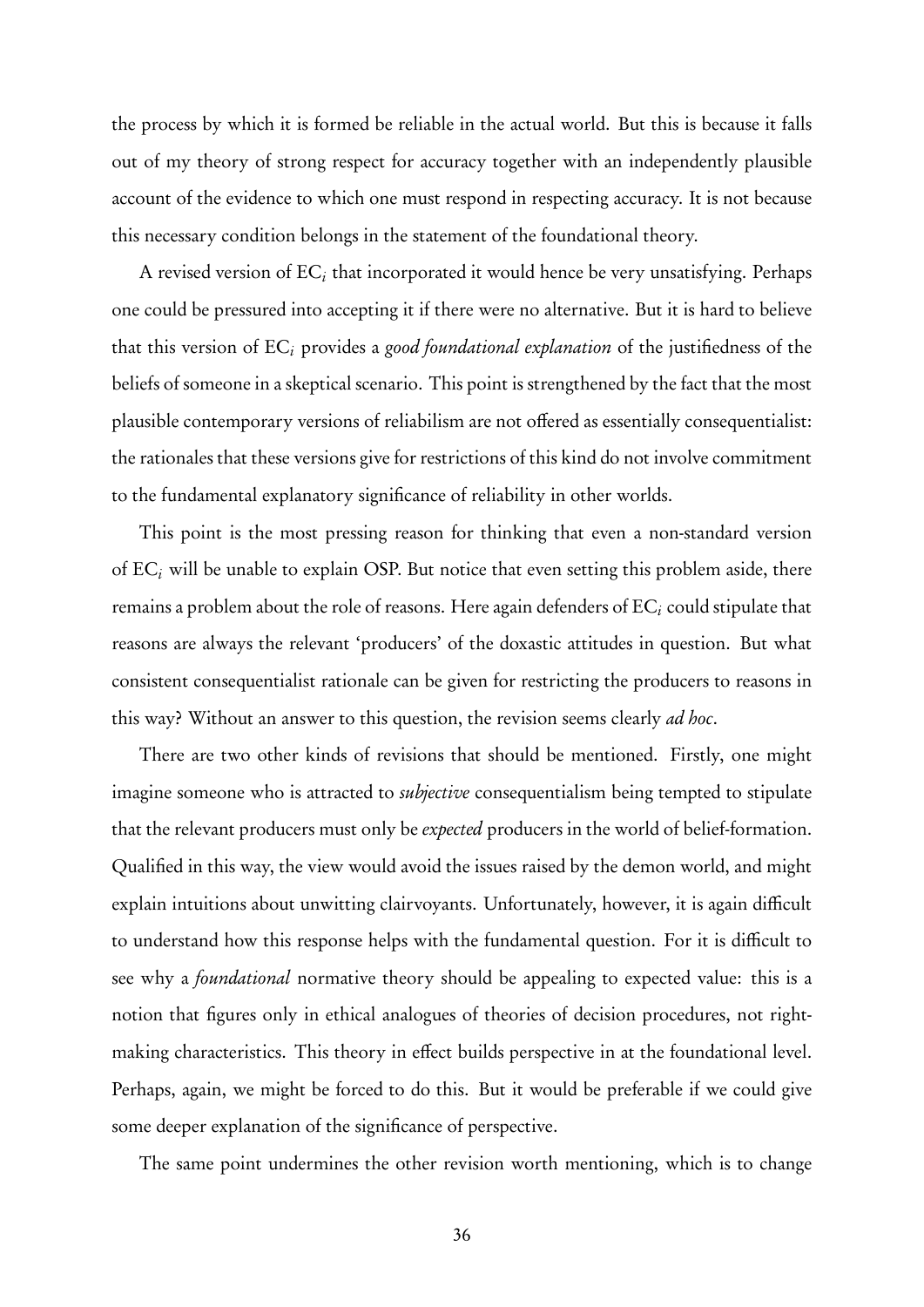the underlying theory of fundamental epistemic value. An obvious way to sidestep these questions would be to take justification of the sort that is perspective-dependent and add it to the list of fundamental epistemic values. But it is hard to believe that justification is a fundamental epistemic value: we seem to care about it because we care about something else ( though on my view this 'because' isn't merely instrumental).

Now, there are other ways to reject Veritism than to add justification to the list of fundamental epistemic values. One could add knowledge to the stock, for example. But doing so will not help with the problem raised by the demon world. Knowledge is factive. For this reason, the relevant processes in the demon-world will not be conducive to fundamental epistemic value if knowledge is the fundamental epistemic value.

Two Further Moves Blocked. I conclude that epistemic consequentialism lacks a satisfying direct explanation of OSP. At this stage, there are two further moves epistemic consequentialists could make, apart from rejecting OSP. One move would be to say that the intuitive appeal of OSP confuses justification of the kind analyzed by a foundational theory of rightmaking characteristics with some secondary normative property—perhaps a property that belongs to the theory of decision-making procedures or the theory of subjective rightness. Goldman (1980) made a move of this kind in arguing against internalism about justification.

My main trouble with this response is that it ultimately seems to be another way of deferring the important question, which we can raise again in slightly modified terms. Suppose we agree that it is not justification but some other normative property that is perspectivedependent in the manner of OSP. Call this property 'rationality'. A descendant of the intuition about the demon world remains problematic for the modified version of OSP. The modified intuition is that there is something of perspective-transcendent normative importance about this property in the demon world, not something merely of *subjective* importance. Views that treat epistemology's perspective-dependent normative property as a mere analogue of subjective rightness in ethics fail to explain this residual intuition.

Now, the version of the response that appeals instead to decision procedures can explain in the actual world why doing what is subjectively right in general has objective significance: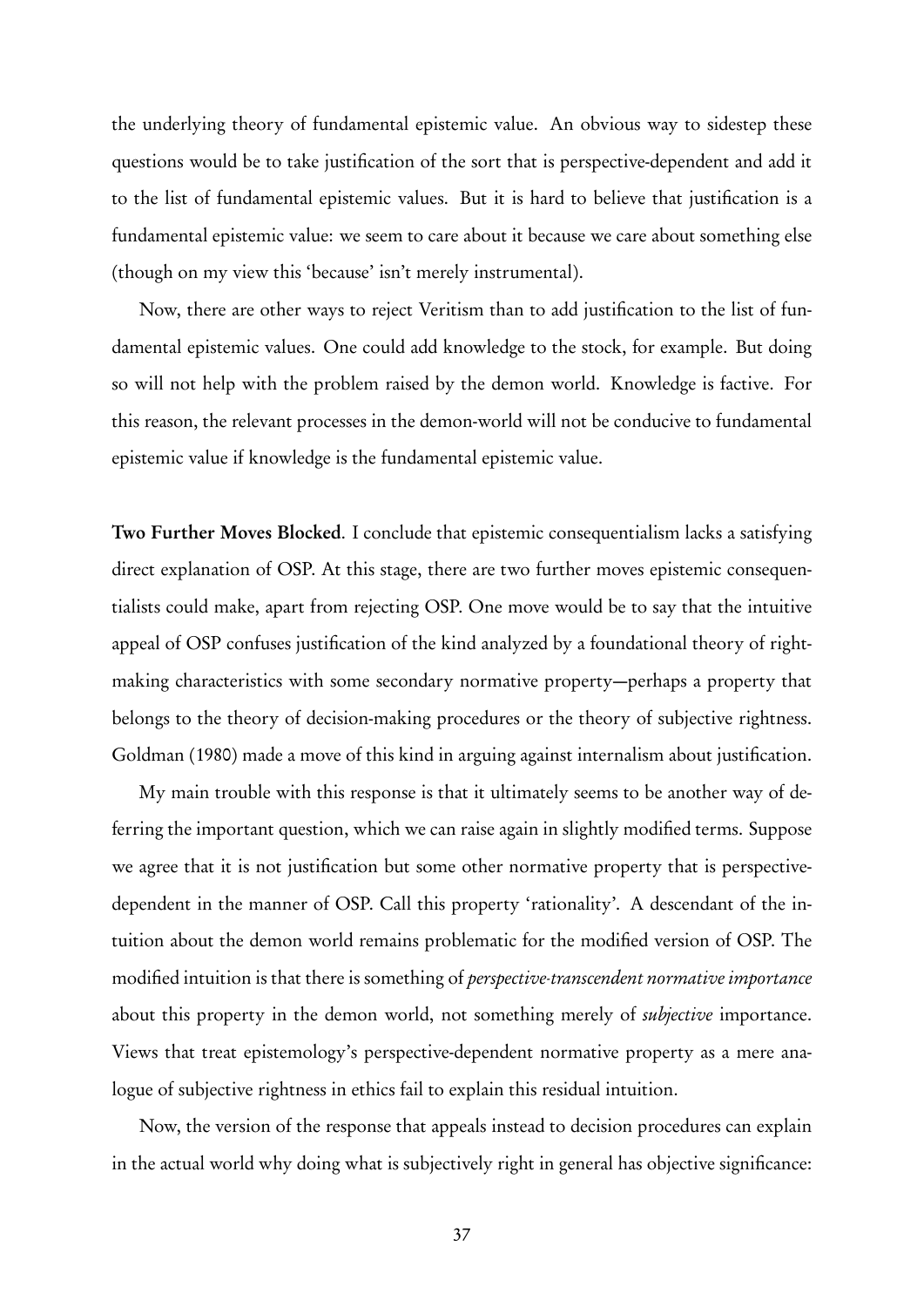this is objectively the best way for a cognitively limited subject to bring it about that she holds the objectively right attitudes. But this claim is not true in the demon world, nor does it seem relevant that the demon worlder is using methods that would be good guides if she were in a different possible world. Ultimately, one might deny that rationality necessarily has perspective-transcendent significance. I would, however, prefer a theory that captures the intuition that it does—and this is why I prefer Epistemic Kantianism.

This point also addresses one other question that the neutral reader might have had after considering the complaint that epistemic consequentialism fails to provide a direct explanation of the intuition. Remember that the key point behind that complaint was that the revised versions needed to address the intuition didn't seem plausible candidates for *founda*tional normative theories. At this point, one might question our starting assumption that epistemic consequentialism is best understood as a foundational normative theory. This claim would, however, be moot given that the aim of this paper is to defend Epistemic Kantianism as a foundational normative theory. If the best I can show is that it is the only foundational normative theory that directly explains OSP, I will have done my work.

Epistemic Kantianism Explains OSP. So let's consider how Epistemic Kantianism explains OSP. The story is extremely simple. According to Epistemic Kantianism, the fundamental normative explanation of why justified beliefs are justified is that they manifest respect for accuracy, which is the fundamental epistemic value. Respect for accuracy, in turn, coincides with believing in accordance with one's evidence, which is carried over to the demon world. So it is clear according to Epistemic Kantianism why there is a genuine justification provided by apparent reasons in this world: the fundamental epistemic value of accuracy calls in an objective, not merely subjective, way for respect, and hence giving this respect has perspective-transcendent significance.

#### 4.2 The Scanlonian Argument

I take the fact that epistemic consequentialism fails to fully explain the significance of perspective to provide sufficient reason to reject it, and the fact that Epistemic Kantianism ex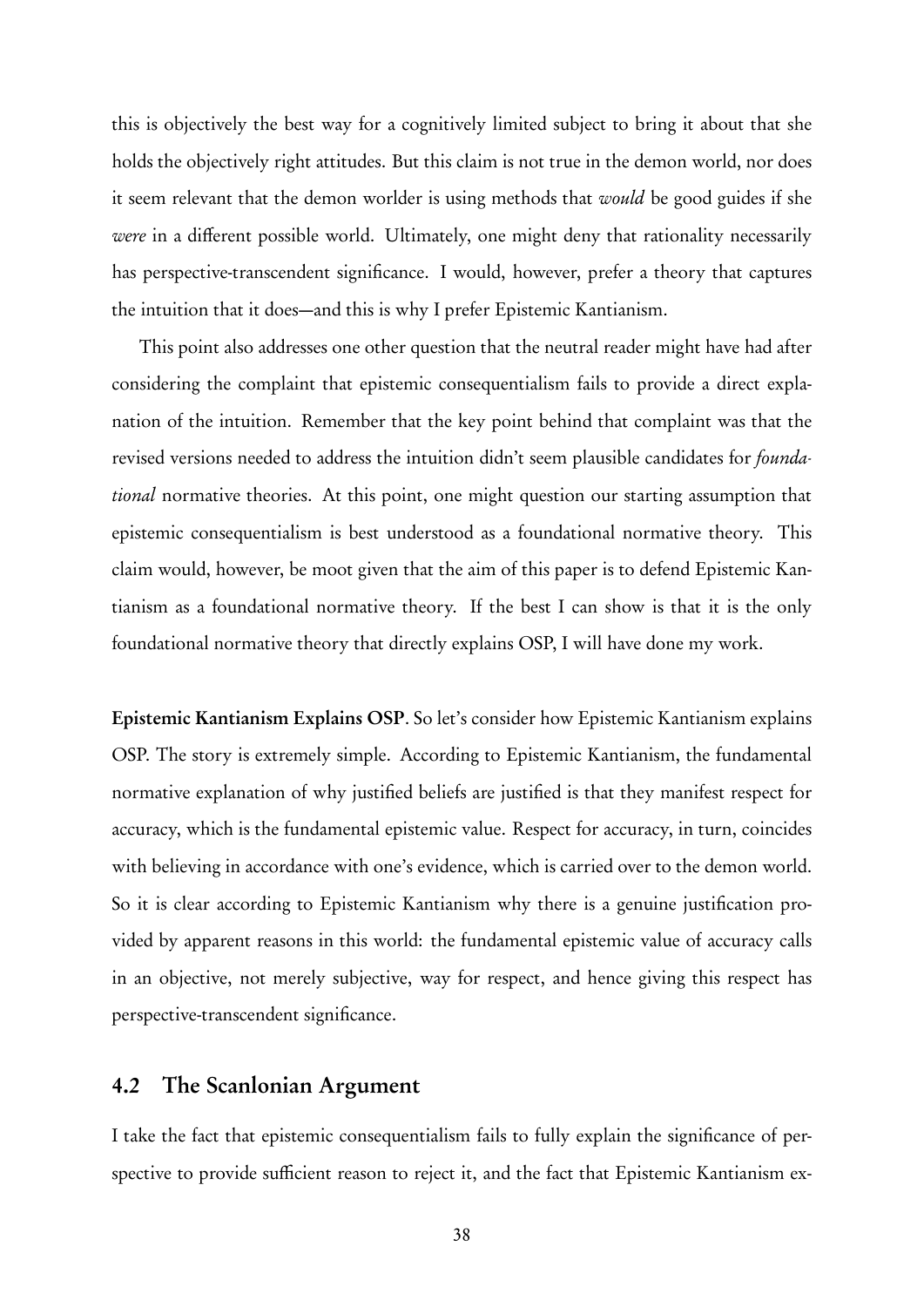plains the significance of perspective to provide strong reason to accept it. But the intuitions behind PCJ and the significance of perspective aren't sacrosanct. Contravening them mainly represents a significant cost of epistemic consequentialism. Still, I think there is a more fundamental argument against epistemic consequentialism, which is that it is either false or unmotivated given an independently defensible view about epistemic value. Since Epistemic Kantianism is both compatible with and motivated by this view, we have reason to accept it.

The view about epistemic value that I have in mind involves two ideas. One is to follow a long line of axiologists in denying that all derivative value is instrumental value ('Instrumentalism about Derivative Value' (IDV)). I won't fully explain why we should do so in the epistemic case, since I've done so in Sylvan (2018b). But I'll briefly review the reasoning.

It is plausible that justification has only *derivative* value relative to a more fundamental epistemic value like accuracy. But if justifying processes have only instrumental value relative to accuracy, is unclear why being justified would make a belief better if it is already true. As epistemic value theorists have grown fond of saying, the value contributed by the belief's already being true swamps the instrumental value that attaches to being justified relative to accuracy. For this reason, the problem of explaining how justification could add value to true belief if it is only derivatively valuable is a version of the *swamping problem* mentioned earlier.<sup>[32](#page-0-0)</sup> It is hard to see how to solve this problem assuming IDV and Veritism. But if we reject IDV, we can solve the swamping problem and keep Veritism.

To reject IDV is to deny that all derivative epistemic value is merely instrumental. But it is not obvious how another form of derivative epistemic value will help with the swamping problem. As I suggested in Sylvan (2018b), a model from Hurka 2001 seems needed. According to Hurka, ways of valuing more fundamental values are themselves derivatively but non-instrumentally valuable. Plausibly, manifestations of these ways of valuing have similar value: if it is non-instrumentally good to value X, it is also non-instrumentally good to

<sup>32</sup>Understood as a problem about the greater value of knowledge over true belief given a JTB+ account of knowledge and an instrumental account of the value of the J and the +-factor, this problem was made famous by Zagzebski 1999 as a problem for reliabilism and given the name by Kvanvig 2003. But it was anticipated in a more general form by Jones 1997 and has come again to be appreciated as a broader problem through Pritchard 2010. It is not just a problem for reliabilism but for all views that take the value of justification and other necessary conditions for knowledge beyond true belief to have merely instrumental value. In fact, as I (Sylvan 2018b: 383) noted in responding to an attempt to dismiss the problem by Carter and Jarvis 2012, it is a problem for all views that take derivative epistemic value to be merely instrumental.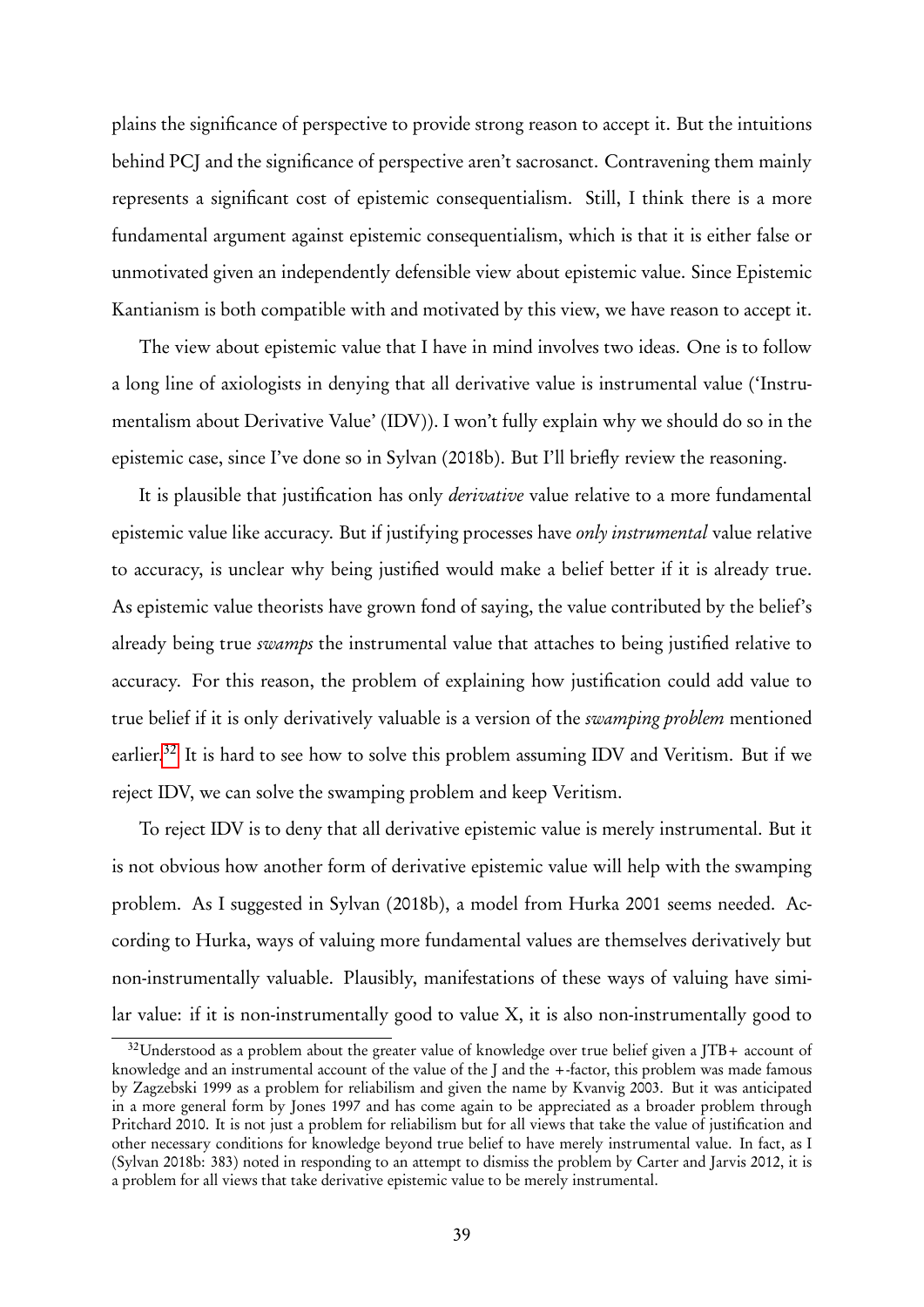manifest that valuing in further ways ( for example, if it is non-instrumentally good to value equality, it also seems non-instrumentally good to manifest it by treating others as equals).

This kind of derivative value isn't swampable. A free choice which manifests full respect for freedom is better than a free choice which doesn't,<sup>[33](#page-0-0)</sup> though respect for freedom is valuable only derivatively, relative to the more fundamental value of freedom. Similarly, a true belief that manifests respect for truth is better than a true belief that doesn't, though respect for truth is good only derivatively, relative to the fundamental value of truth. As I suggested, then, it seems that the best way to keep our axiology simple is to accept Hurka's model.

This isn't obviously to reject epistemic consequentialism, as I noted: Hurka wanted to help consequentialists preserve the idea that virtue is non-instrumentally valuable. But I now want to question whether we can use Hurka's view to solve our problem without also rejecting epistemic consequentialism. I think we cannot. To see why, we need to look more closely at the structure of Hurka's view, and how it should be generalized.

Hurka doesn't talk about ways of valuing that are *called for or demanded* by the relevant value, or that meet some other normative bar. What he rather does is suggest a recursive principle on which 'love' of the non-instrumentally good is itself non-instrumentally good. But this principle is obviously insufficiently general. Love is just one response that can be called for by value. Others seem non-instrumentally good in virtue of being similarly called for. Plausibly, it is all and only the ways of valuing that are called for or demanded by the relevant value that derive non-instrumental value from that value. The addition of a normative qualifier is crucial, since not every pro-attitude toward the valuable is valuable. Some pro-attitudes make no sense when held toward some values. Consider something desirable, like pleasure. You could also have the pro-attitudes of admiration and worship toward it. But it doesn't seem good to admire or worship pleasure. Doing so seems confused and unjustified.

The next important point is that we cannot solve the swamping problem in my way if the only ways of valuing we recognize are instrumental. One might count a disposition to produce something as a way to value it. Yet if a good attitude is produced by a mere disposi-

<sup>&</sup>lt;sup>33</sup>I here assume, like Hill (2012: Ch.5), that it is possible for a choice to be free but not fully respectful of fundamental value. Like Hill, I also assume that Kant took this view; for a fuller discussion of the options and an attempt to do justice to both sides, see Reath 2015.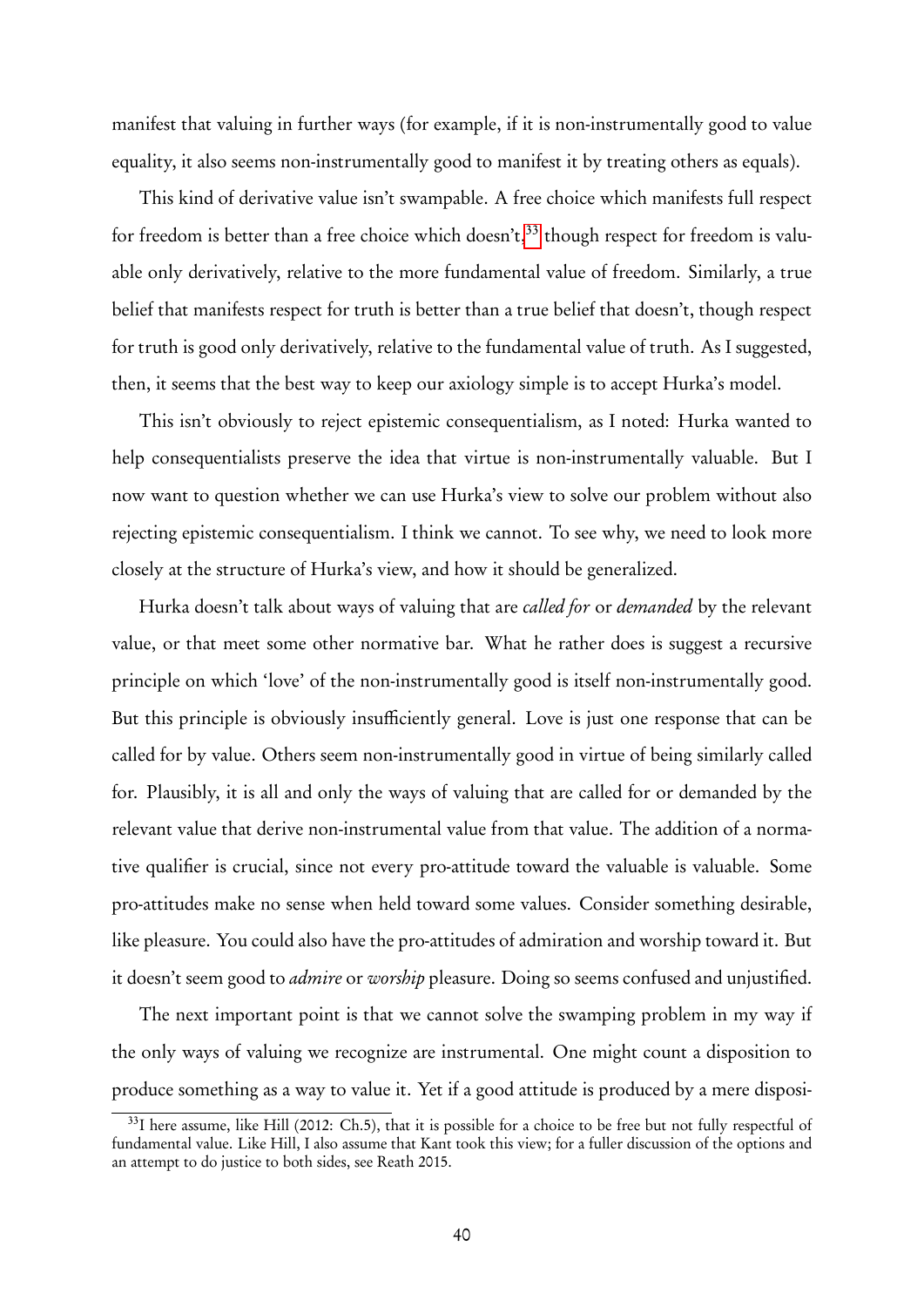tion to produce good attitudes, it wouldn't thereby be better as such. Indeed, if production were the only response demanded by a value, it wouldn't seem to matter from this value's point of view how it is produced. This conclusion is suggested by Zagzebski's point about coffee. It is because good cups are merely to be produced that a good cup from an unreliable coffeemaker is just as good as one from a reliable coffeemaker.

Accordingly, if we want to use Hurka's model, we must invoke non-instrumental ways of valuing. Even if one doesn't invoke respect, one will need a non-instrumental response in this ballpark to solve the swamping problem with the help of Hurka's model. On the face of it, however, to demand such a response just is to assume that there is a non-consequentialist demand. If that impression is accurate, it seems that if we reject IDV in the way needed to solve the swamping problem, we should also abandon epistemic consequentialism.

One might think this impression isn't accurate, and that consequentialists may accept my claims. Can't consequentialists say that you *ought to promote the state of affairs of having* respect for accuracy? They could, but this order of explanation is implausible: the demand to bring it about that one values fundamental value is not a *fundamental* demand. Such a demand, if there is one, is a consequence of the more fundamental demand to respond properly to value. Matters would be different if the epistemic consequentialist denied that Hurkan value is *derivative*. If it were fundamental, there wouldn't be a problem, since there wouldn't be a more fundamental requirement of respect. But it isn't, so there is a problem.

Let's put the argument more officially. I call it the *Scanlonian Argument* because of its affinity with Scanlon (1998: Ch.2)'s case against consequentialism from the nature of value:

- 1. If X is fundamentally epistemically valuable, then valuing X is non-instrumentally but derivatively epistemically valuable.
- 2. If (1), then some fundamental epistemic values call for non-instrumental responses ( for example, respect).
- 3. If fundamental epistemic value calls for non-instrumental responses, then there is a demand to value fundamental epistemic value which is not instrumentally grounded.
- 4. If there is a demand to value fundamental epistemic value which is not instrumentally grounded, epistemic consequentialism is false.
- 5. So, epistemic consequentialism is false.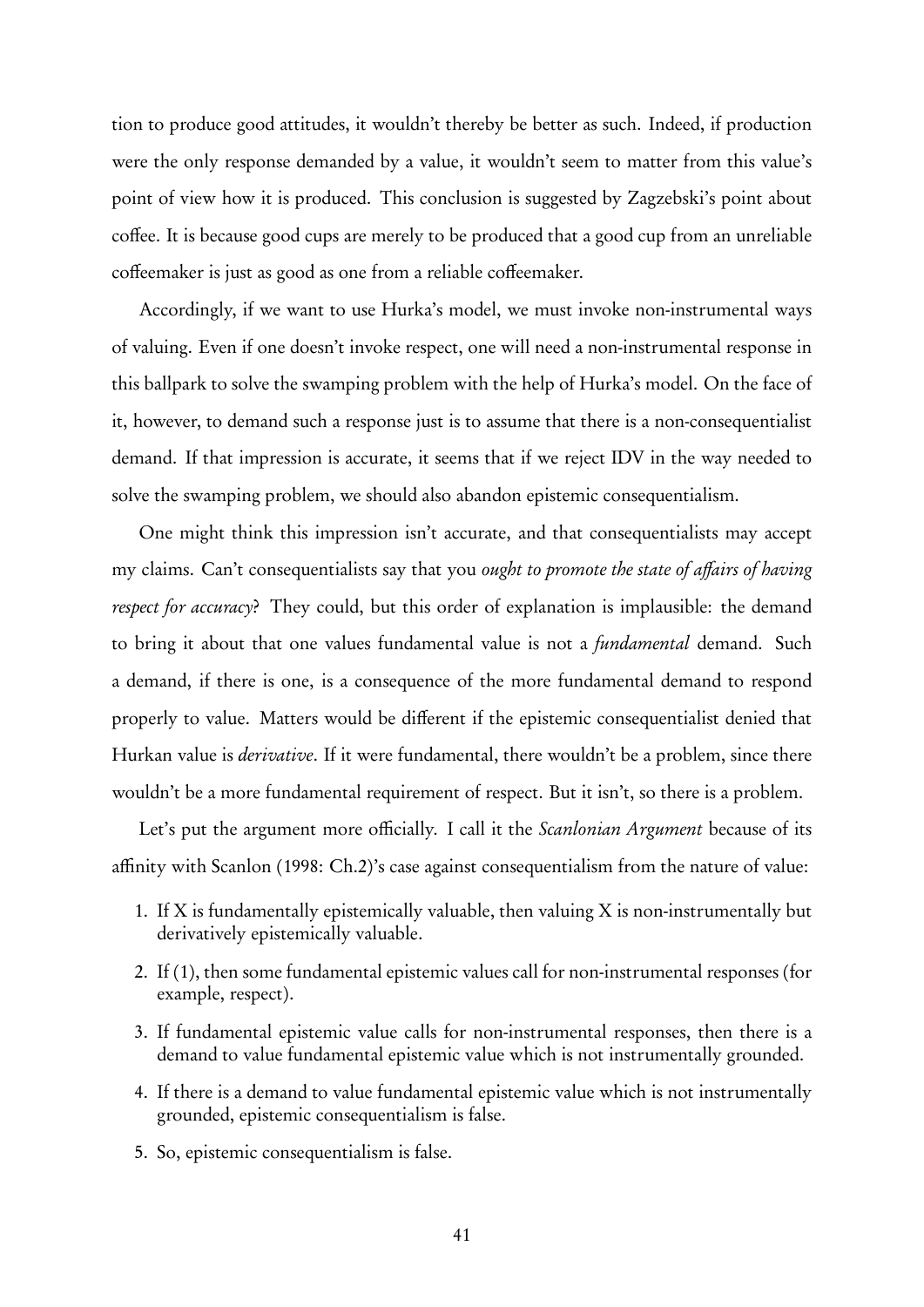I've defended (1) elsewhere. I've just explained why we should accept (2) and (3). And (4) follows from the way epistemic consequentialism was defined earlier.

It is a further step to get Epistemic Kantianism. But Epistemic Kantianism is the simplest view consistent with the facts that drive this argument. These facts point to a demand to value fundamental epistemic value in some non-instrumental way. A demand of respect fits the bill, and fully explains the facts that drive the argument. So, there is good reason to accept Epistemic Kantianism given the Scanlonian Argument.

#### 4.3 Argument from the Asymmetries

A final argument for Veritist Epistemic Kantianism is that it correctly predicts certain asymmetries in epistemic value and justification.

#### 4.3.1 The Axiological Asymmetry

Consider how Epistemic Kantians should understand the value of doxastic states. Their core claim is that accuracy is a value fundamentally to be respected. Accuracy is here understood as a property. Hence, what is fundamentally epistemically valuable on this view is not a state of affairs. This raises a question: how do Epistemic Kantians derive conclusions about the derivative epistemic value of doxastic states? Here is a natural suggestion:

Derivation through Respect: A cognitive state has *pro tanto* goodness in virtue of manifesting respect for accuracy, and *pro tanto* badness in virtue of manifesting disrespect for accuracy.

Derivation through Respect makes some important predictions. It predicts that

(a) an accurate belief in p won't be epistemically valuable insofar as it fails to manifest respect for accuracy vis-à-vis p,

and

(b) an inaccurate belief in p won't necessarily be epistemically disvaluable if it doesn't manifest disrespect for accuracy vis-à-vis P.

These predictions are plausible. Suppose S has overwhelming evidence against p, S believes p despite the evidence, but p turns out luckily to be true. Is there anything good about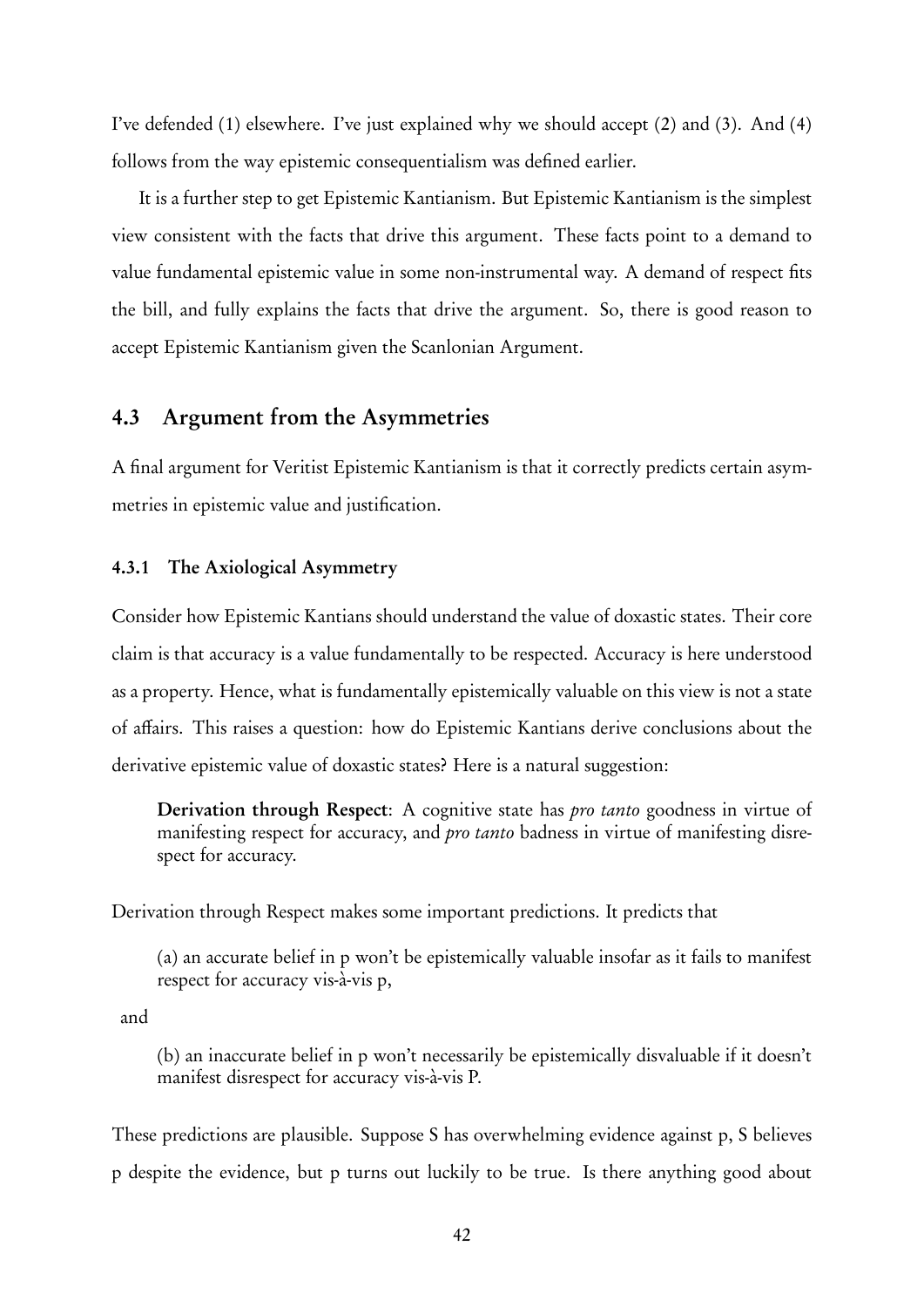S's belief? 'No' is a more intuitive answer than 'Yes'. When accurate believing would also be utterly careless believing, it wouldn't be good believing in the relevant sense. Epistemic Kantianism correctly predicts this conclusion.

If this conclusion doesn't strike one as obviously correct, one is, I suspect, confusing what is good and epistemic with what is epistemically good. True beliefs are often good: they get us to Larissa. Indeed, there is something plausibly valuable in accurately rather than inaccurately representing reality. Since true beliefs are epistemic items, I also agree that they are good and epistemic. But it doesn't follow that they are always epistemically good. For my own part, once I distinguish these questions, it is highly intuitive that making a careless, reflectively lucky guess is not good believing at all.

One might wonder how these claims are consistent with an accuracy-first approach. How can we consistently permit or even require forming inaccurate beliefs if accuracy is the fundamental value and we ought to respect this value? Well, the Epistemic Kantian thinks that we ought to constrain our deliberation by respect for accuracy. Yet from the fact that (a) we ought to constrain our deliberation by respect for a value V, it does not follow that (b) we ought always to promote V or avoid promoting the corresponding disvalue. As Scanlon (1998: Ch.2) noted, this inference fails when we consider values that are fundamentally to be respected, such as friendship. Our relevant practical deliberation should be constrained by respect for the value of friendship. But this constraint prohibits being disloyal to a friend even if doing so would cause several new friendships to exist. More generally, if the only way to promote a value in a given case is to disrespect it, respect will require not promoting it.

Cases involving misleading evidence illustrate this point even outside of the epistemic domain. Consider respect for one's commitments to other people and organizations. Suppose you start to work for a secret intelligence organization and, in doing so, commit to two principles: (1) not disclosing organization secrets to non-members, and (2) not keeping secrets from members. Now imagine that a member you haven't met is working under cover to test your commitment. You form a friendship with them outside work, under the impression that they are not a member. Suppose that on some occasion, they can tell that something is worrying you, and inquire into the reason. And suppose that the reason involves an orga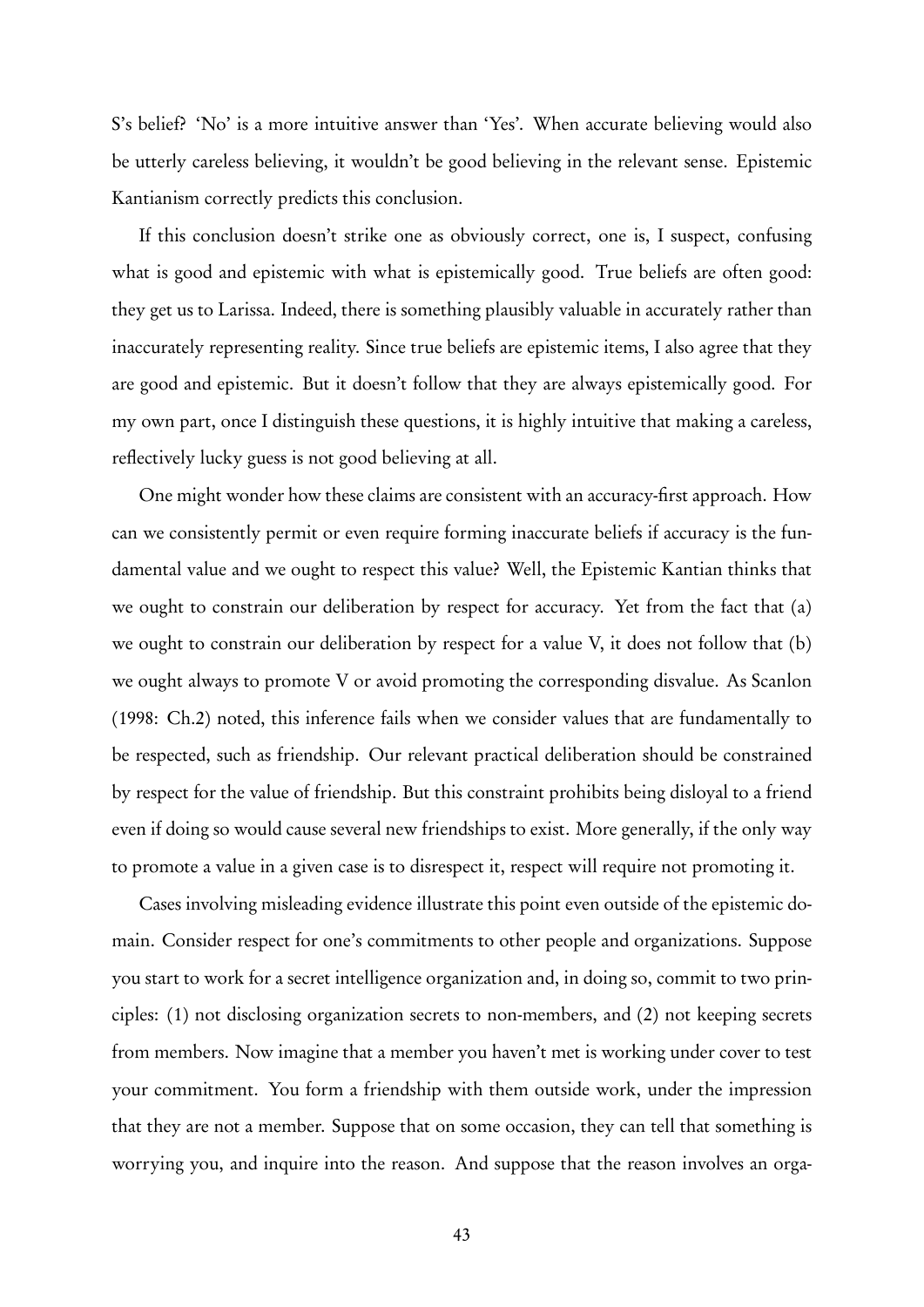nization secret, which you then reveal. Here it seems clear that you have shown disloyalty to your commitments to the organization. Yet you have not violated (1), and you have in fact unwittingly obeyed (2), in virtue of your openness. If the member of the organization reveals their identity, you could not compellingly defend your act by saying: 'Hey, but they it's OK: you're a member, after all!'

I don't think our intuitions are simply conflating the subjective 'ought' with a more objective 'ought' here. What there is most objective, value-based reason for you to do relative to the value of commitment is respect this value.See Sylvan MS for further discussion. To do that, you must govern their deliberations by the value of commitment, and so do what would ironically fail to promote commitment to (2). If Epistemic Kantianism is true, a parallel conclusion holds in epistemology. To respect accuracy, one must constrain one's deliberations by the value of accuracy. Since respect is the response fundamentally demanded by accuracy's epistemic value, one ought sometimes not to promote accuracy. This will be true when promoting accuracy would require disrespecting accuracy, and so carelessly failing to have one's doxastic deliberation constrained by the value of accuracy.

#### 4.3.2 The Deontic Asymmetry

There is a related argument worth discussing separately, which I previewed in §2.1. As we saw earlier, there is pressure to reject

Strong T-Obligation: We ought epistemically to produce accurate doxastic attitudes.

and replace it with something like

Weak T-Obligation: We ought epistemically to ensure the accuracy of our existing doxastic attitudes.

Now, is this obligation best explained in instrumental terms, so that the response fundamentally linked with accuracy's epistemic value is indeed promotion—just promotion of a conditional state of affairs (believing only if true) rather than an unconditional one (believing the true)? This is implausible as a bedrock explanation. The analogy with ethics is suggestive. Recall the need to replace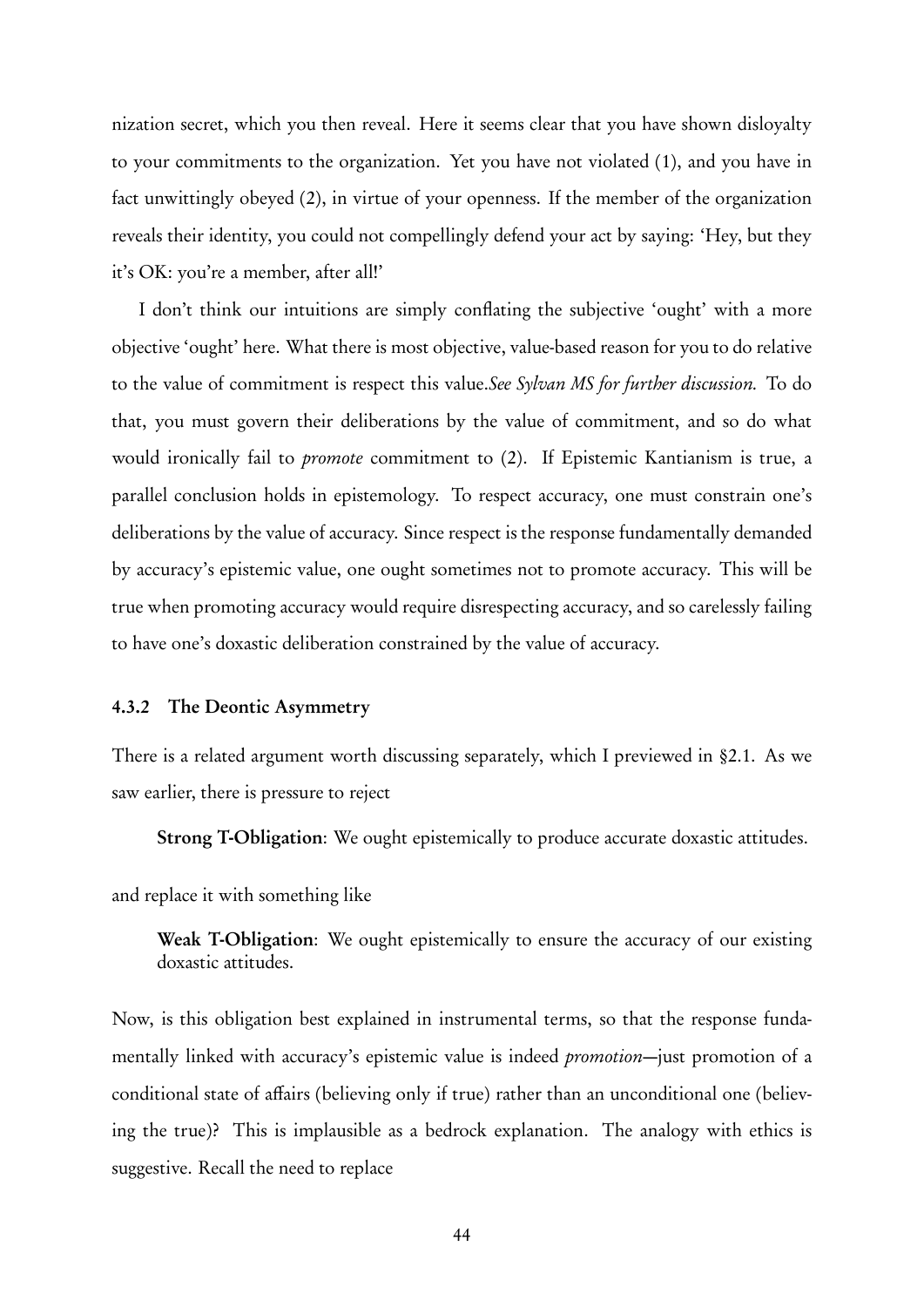Strong P-Obligation: We ought to cause people to exist who are treated well.

with something like

Weak P-Obligation: We ought to treat existing people well.

Our desire to switch isn't brute. But it also isn't best explained in instrumental terms. It can and should be explained by a reversal in the priority structure among pro-responses connected with personhood's value. It is the fact that personhood more fundamentally calls for respect than promotion that explains the asymmetry between our reasons to bring about states of affairs in which people are treated well and our reasons to treat existing people well. This reversal is unsurprising. If the fundamental response associated with personhood's value were the teleological one of promotion, we wouldn't expect this asymmetry. Since this asymmetry exists, we should expect a corresponding asymmetry in the priority structure among the responses connected with personhood's value.

Now we can see an argument for Epistemic Kantianism. It is odd to think that accuracy is fundamentally to be promoted, given the asymmetry at issue. This asymmetry calls out for explanation just like Narveson's asymmetry in population ethics. One might try to explain it by denying that accuracy is an epistemic value at all. One might also try to take the asymmetry as a bedrock fact. The first move would be a mistake. The second should be avoided unless we lack a clear alternative. It is better, then, to deny that accuracy's epistemic value is to be understood teleologically. So we should seek a non-consequentialist explanation. Epistemic Kantianism provides one, which is a reason to believe it.

## 5 Concluding Remarks

Let's conclude by taking stock and recalculating the score in the debate.

Although epistemic non-consequentialism's core claim is negative, my goals have been positive. I have developed an alternative to epistemic consequentialism that shares the unity and simplicity of the latter's most familiar version, and agrees with this version that accuracy is the fundamental epistemic value. Where Epistemic Kantianism parts company is in its conception of what this value fundamentally demands—namely, respect. As I argued, this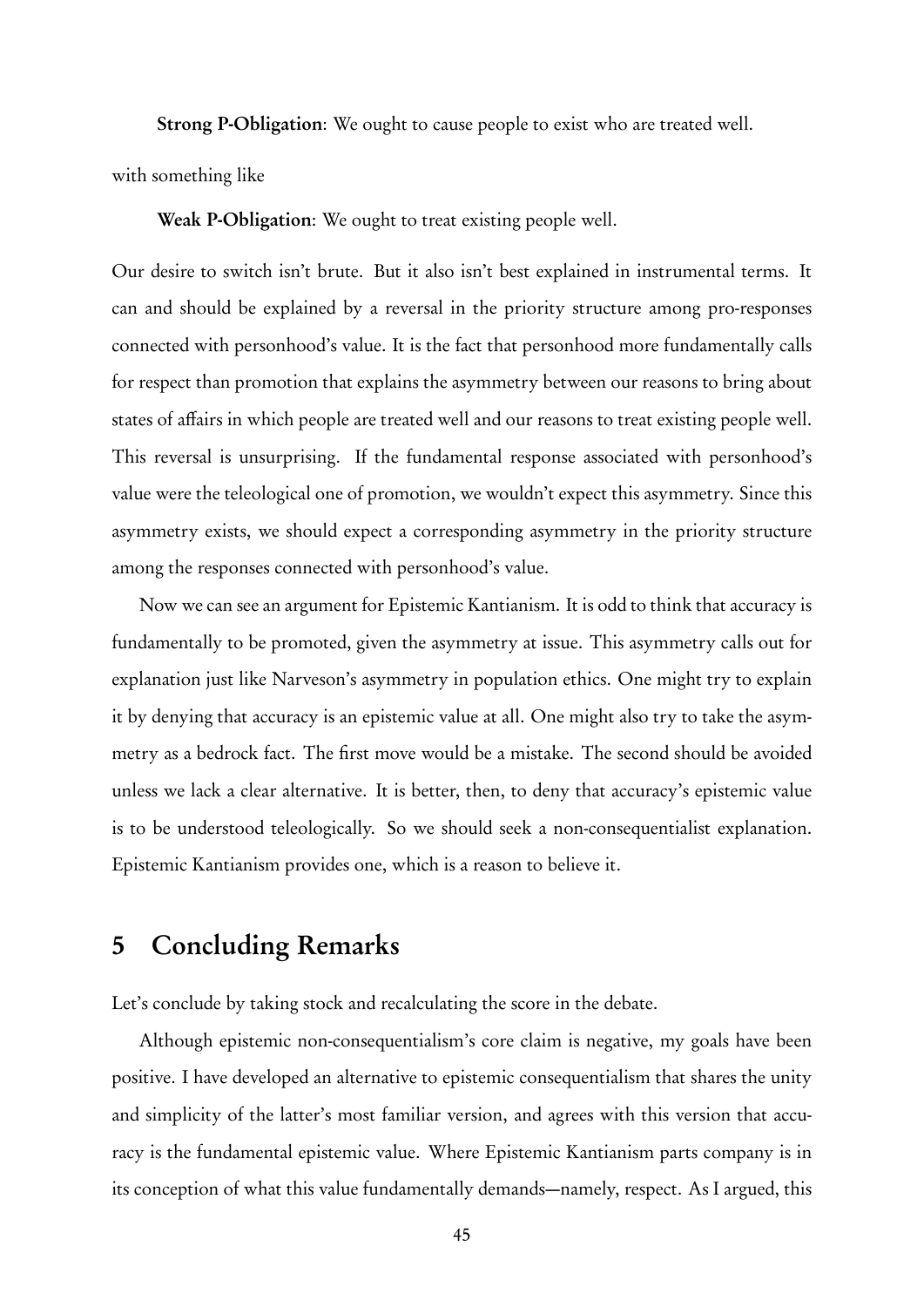departure pays off: it explains asymmetries in epistemic value and duty, and how a perspectival justification might derive its normativity from the value of accuracy despite not being truth-conducive in all worlds. This departure is also independently justified. To solve the swamping problem, we already must reject the idea that accuracy is merely 'to be promoted'.

As we've seen, adopting Epistemic Kantianism is not only compatible with the importance of reliability and expected accuracy, but explains their importance. Even if the demonworlder respects accuracy equally, respect might still require indexical reliabilism's sort of reliability, and will require forming beliefs only if the evidence suggests one wouldn't excessively risk inaccuracy. The importance of both ideals follows given a factoral gloss on respect in terms of evidence-responsiveness and an independently defensible account of evidence.

The idea that abandoning consequentialism would require abandoning these ideals might explain why the main reaction to the anti-consequentialist backlash has been to revamp epistemic consequentialism. But this belief is only defensible if one conflates foundational first-order theorizing with factoral theorizing, or ignores that non-accidentality is also a centerpiece of one non-consequentialist tradition (namely, Kantianism). Epistemic Kantianism shares the attractions epistemic consequentialists claim for their side: it provides a simple and unified explanation of our epistemic intuitions, and preserves the link between epistemic value and justification. But by understanding the link between epistemic value and justification in a non-instrumental way, Epistemic Kantianism avoids 'separateness of propositions' worries for epistemic consequentialism, and explains the significance of perspectival justification.

For these reasons, Epistemic Kantianism arguably stands as the superior option. At the very least, we see that epistemic non-consequentialism needn't be a reactionary last resort but a highly appealing view, as this paper has aimed to show.

## 6 References

- Ahlstrom-Vij, Kristoffer and Jeffrey Dunn. 2014. "A Defence of Epistemic Consequentialism." Philosophical Quarterly 64: 541–551.
- Ahlstrom-Vij, Kristoffer and Jeffrey Dunn. Forthcoming. "Is Reliabilism a Form of Epistemic Consequentialism?" American Philosophical Quarterly.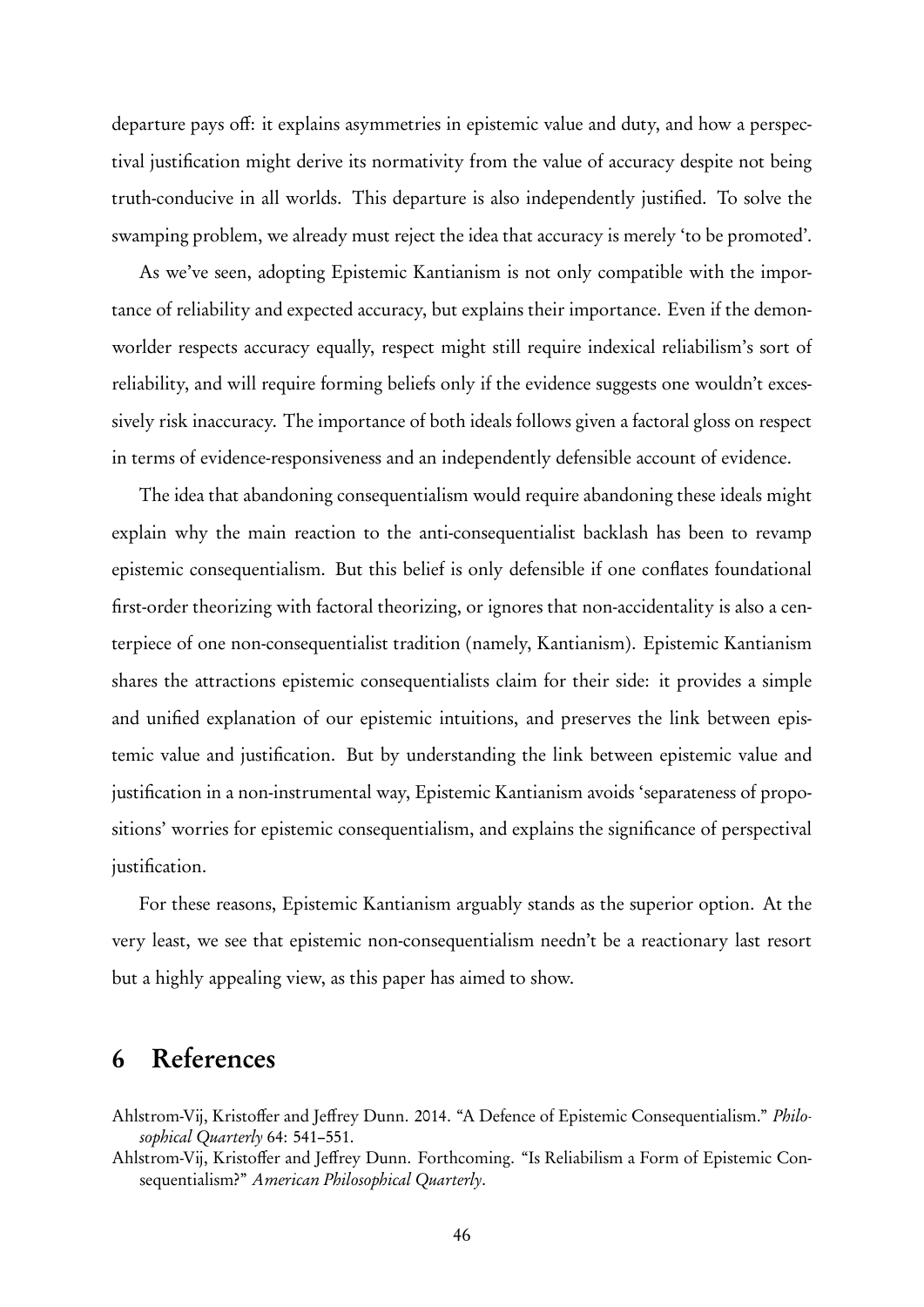Alston, William. 2005. Beyond Justification. Ithaca: Cornell University Press.

- Anderson, Elizabeth. 1993. *Value in Ethics and Economics*. Cambridge, MA: Harvard University Press.
- Anderson, Elizabeth. 1999. "What is the Point of Equality?" Ethics 109: 287–337.
- Armstrong, David. 1973. Belief, Truth, and Knowledge. Cambridge: Cambridge University Press.
- Baehr, Jason. 2011. The Inquiring Mind. Oxford: Oxford University Press.
- Bales, R. E. 1971. "Act Utilitarianism: Account of Right-Making Characteristics or Decision-Making Procedure?" American Philosophical Quarterly 8: 257–265.
- Baron, Marcia. 1995. Kantian Ethics Almost without Apology. Ithaca: Cornell University Press.
- Beddor, Robert. 2017. "Justification as Faultlessness." Philosophical Studies 174: 901–926.
- Bergmann, Michael. 2006. Justification without Awareness. Oxford: Oxford University Press.
- Berker, Selim. 2013a. "Epistemic Teleology and the Separateness of Propositions." Philosophical Review 122: 337–393.
- Berker, Selim. 2013b. "The Rejection of Epistemic Consequentialism." Philosophical Issues 23: 361–387.
- Berker, Selim. Forthcoming. 'The Unity of Grounding.' Mind.
- BonJour, Laurence. 1980. "Externalist Theories of Empirical Knowledge." Midwest Studies in Philosophy 5: 53–73.
- BonJour, Laurence. 1985. The Structure of Empirical Knowledge. Cambridge, MA: Harvard University Press.
- Carnap, Rudolf. 1947. Meaning and Necessity. Chicago: University of Chicago Press.
- Carter, J. Adam and Benjamin Jarvis. 2012. "Against Swamping." Analysis 72: 690–9.
- Code, Lorraine. 1984. "Toward a 'Responsibilist' Epistemology." Philosophy and Phenomenological Research 45: 29–50.
- Cohen, Stewart. 1984. "Justification and Truth." Philosophical Studies 46: 279–95.
- Comesaña, Juan. 2002. "The Diagonal and the Demon." Philosophical Studies 110: 249–266.
- Conee, Earl and Richard Feldman. 2004. Evidentialism. Oxford: Oxford University Press.
- Darwall, Stephen. 1977. "Two Kinds of Respect." Ethics 88: 36–49.
- Darwall, Stephen. 2006. The Second-Person Standpoint. Cambridge, MA: Harvard University Press.
- Dean, Richard. 2006. The Value of Humanity in Kant's Moral Theory. Oxford: Oxford University Press.
- Dreier, Jamie. 1993. "The Structure of Normative Theories." The Monist 76: 22–40.
- Dretske, Fred. 1981. Knowledge and the Flow of Information. Cambridge, MA: The MIT Press.
- Foley, Richard. 1993. Working without a Net. Oxford: Oxford University Press.
- Foley, Richard. 2004. "A Trial Separation of the Theory of Knowledge and the Theory of Justified Belief." In Ernest Sosa and his Critics, ed. John Greco, 59–71. Oxford: Blackwell.
- Fumerton, Richard. 1995. Metaepistemology and Skepticism. Lanham: Rowman and Littlefield.
- Gardner, John. 2007. Offences and Defences. Oxford: Oxford University Press.
- Geach, Peter. 1956. "Good and Evil." Analysis 17: 33–42.
- Gibbons, John. 2013. The Norm of Belief. Oxford: Oxford University Press.
- Goldman, Alvin. 1967. "The Causal Theory of Knowing." The Journal of Philosophy 64: 357–372.
- Goldman, Alvin. 1975. "Innate Knowledge." In Innate Ideas, ed. Stephen Stich, 111–120. Berkeley: University of California Press.
- Goldman, Alvin. 1979. "What Is Justified Belief?" In Justification and Knowledge, ed. George Pappas, 1–23. Dordrecht: D. Reidel.
- Goldman, Alvin. 1980. "The Internalist Conception of Justification." Midwest Studies in Philosophy 5: 27–51.
- Goldman, Alvin. 1986. Epistemology and Cognition. Cambridge, MA: Harvard University Press.
- Goldman, Alvin. 1999. "Internalism Exposed." Journal of Philosophy 96: 271-293.
- Goldman, Alvin. 2011. "Toward a Synthesis of Evidentialism and Reliabilism?" In Evidentialism and its Discontents, ed. Trent Dougherty, 254–280. Oxford: Oxford University Press.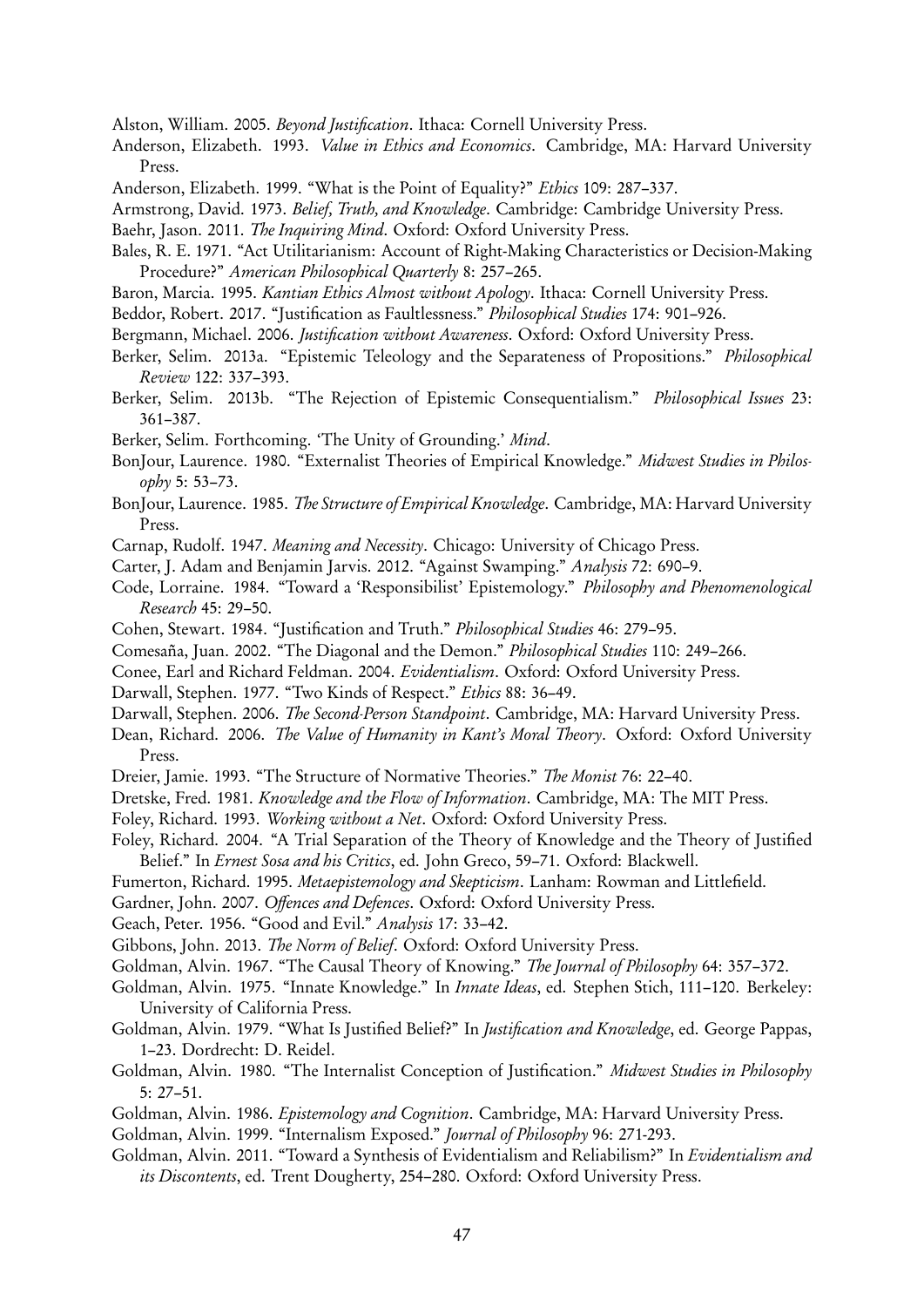Goldman, Alvin. 2012. Reliabilism and Contemporary Epistemology. Oxford: Oxford University Press.

Goldman, Alvin. 2015. "Reliabilism, Veritism, and Epistemic Consequentialism." Episteme 12: 131–143.

Grimm, Stephen. 2009. "Epistemic Normativity.' In Epistemic Value, ed. Adrian Haddock, Alan Millar, and Duncan Pritchard, 243–264. Oxford: Oxford University Press.

Guyer, Paul. 2000. Kant on Freedom, Law, and Happiness. Cambridge: Cambridge University Press.

- Hare, R. M. 1981. Moral Thinking. Oxford: Oxford University Press.
- Herman, Barbara. 1981. "On the Value of Acting from the Motive of Duty." Philosophical Review 66: 359-382.
- Herman, Barbara. 1993. The Practice of Moral Judgment. Cambridge, MA: Harvard University Press.
- Herman, Barbara. 2007. Moral Literacy. Cambridge, MA: Harvard University Press.
- Hill, Thomas. 2012. Virtue, Rules, and Justice. Oxford: Oxford University Press.
- Huemer, Michael. 2007. "Compassionate Phenomenal Conservatism." Philosophy and Phenomenological Research 74: 30–55.
- Hurka, Thomas. 2001. Virtue, Vice and Value. Oxford: Oxford University Press.
- Jones, Ward. 1997. "Why Do We Value Knowledge?" American Philosophical Quarterly 34: 423-439.
- Joyce, James. 1998. "A Nonpragmatic Vindication of Probabilism." Philosophy of Science 65: 575–603.
- Joyce, James. 2009. "Accuracy and Coherence: Prospects for an Alethic Epistemology of Partial Belief" In Degrees of Belief, ed. Franz Huber and Christoph Schmidt-Petri, 263–297. Springer.
- Kagan, Shelly. 1992. "The Structure of Normative Ethics." Philosophical Perspectives 6: 233–242.
- Kagan, Shelly. 1997. Normative Ethics. Boulder, CO: Westview Press.
- Kagan, Shelly. 1999. "Rethinking Intrinsic Value." Journal of Ethics 2: 277–97.
- Kamm, Frances. 1992. "Non-Consequentialism, the Person as an End-in-Itself, and the Significance of Status." Philosophy and Public Affairs 21(4): 354–389.
- Kant, Immanuel. 2012 [1785]. Groundwork for the Metaphysics of Morals. Cambridge: Cambridge University Press.
- Kant, Immanuel. 1996 [1797]. The Metaphysics of Morals in Practical Philosophy, ed. Mary Gregor, 353-604. Cambridge: Cambridge University Press.
- Keynes, John Maynard. 1921. Treatise on Probability. London: Macmillan.
- Korsgaard, Christine. 1983. "Two Distinctions in Goodness." Philosophical Review 92: 169–95.
- Korsgaard, Christine. 1996. Creating the Kingdom of Ends. Cambridge: Cambridge University Press.
- Korsgaard, Christine. 2008. The Constitution of Agency. Oxford: Oxford University Press.
- Kvanvig, John. 1992. *The Intellectual Virtues and the Life of the Mind.* Lanham, MD: Rowman and Littlefield.
- Kvanvig, John. 2003. The Value of Knowledge and the Pursuit of Understanding. Cambridge: Cambridge University Press.
- Littlejohn, Clayton. 2009. "The Externalist's Demon." Canadian Journal of Philosophy 3: 399–434.
- Littlejohn, Clayton. 2012. Justification and the Truth Connection. Cambridge: Cambridge University Press.
- Lord, Errol. 2018. The Importance of Being Rational. Oxford: Oxford University Press.
- Lyons, Jack. 2009. Perception and Basic Beliefs. Oxford: Oxford University Press.
- Mantel, Susanne. 2018. Determined by Reasons. London: Routledge.
- Markovits, Julia. 2014. Moral Reason. Oxford: Oxford University Press.
- McDowell, John. 1995. Mind and World. Cambridge, MA: Harvard University Press.
- Miracchi, Lisa. 2017. "Perspectival Externalism is the Antidote to Skepticism." Episteme 14: 363–379.
- Miracchi, L. Forthcoming. "Competent Perspectives and the New Evil Demon Problem." In The New Evil Demon, ed. Fabian Dorsch and Julien Dutant. Oxford: Oxford University Press.
- Narveson, Jan. 1973. "Moral Problems of Population." The Monist 57: 62-86.

Nozick, Robert. 1974. Anarchy, State, and Utopia. Cambridge, MA: Harvard University Press.

Parfit, Derek. 2011. On What Matters. Oxford: Oxford University Press.